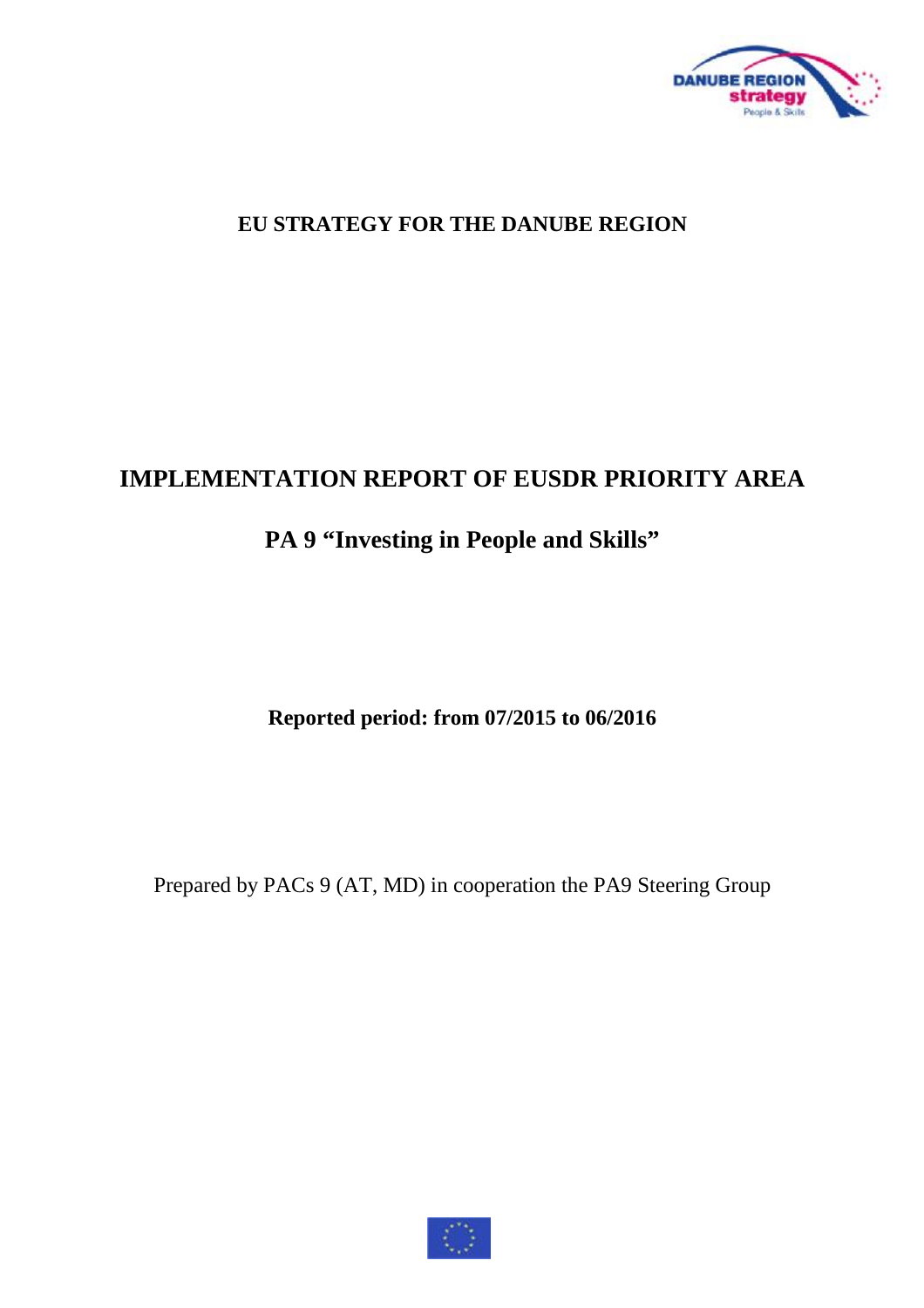## **TABLE OF CONTENTS**

| 1              |     |       |  |
|----------------|-----|-------|--|
| $\overline{2}$ |     |       |  |
|                | 2.1 |       |  |
|                |     | 2.1.1 |  |
|                |     | 2.1.2 |  |
|                |     | 2.1.3 |  |
|                |     | 2.1.4 |  |
|                | 2.2 |       |  |
|                | 2.3 |       |  |
|                | 2.4 |       |  |
|                | 2.5 |       |  |
|                | 2.6 |       |  |
| 3              |     |       |  |
|                | 3.1 |       |  |
|                | 3.2 |       |  |
|                | 3.3 |       |  |
| 4              |     |       |  |
|                | 4.1 |       |  |
|                | 4.2 |       |  |
|                | 4.3 |       |  |
|                | 4.4 |       |  |
|                | 4.5 |       |  |
|                | 4.6 |       |  |
|                |     |       |  |
|                |     |       |  |
|                |     |       |  |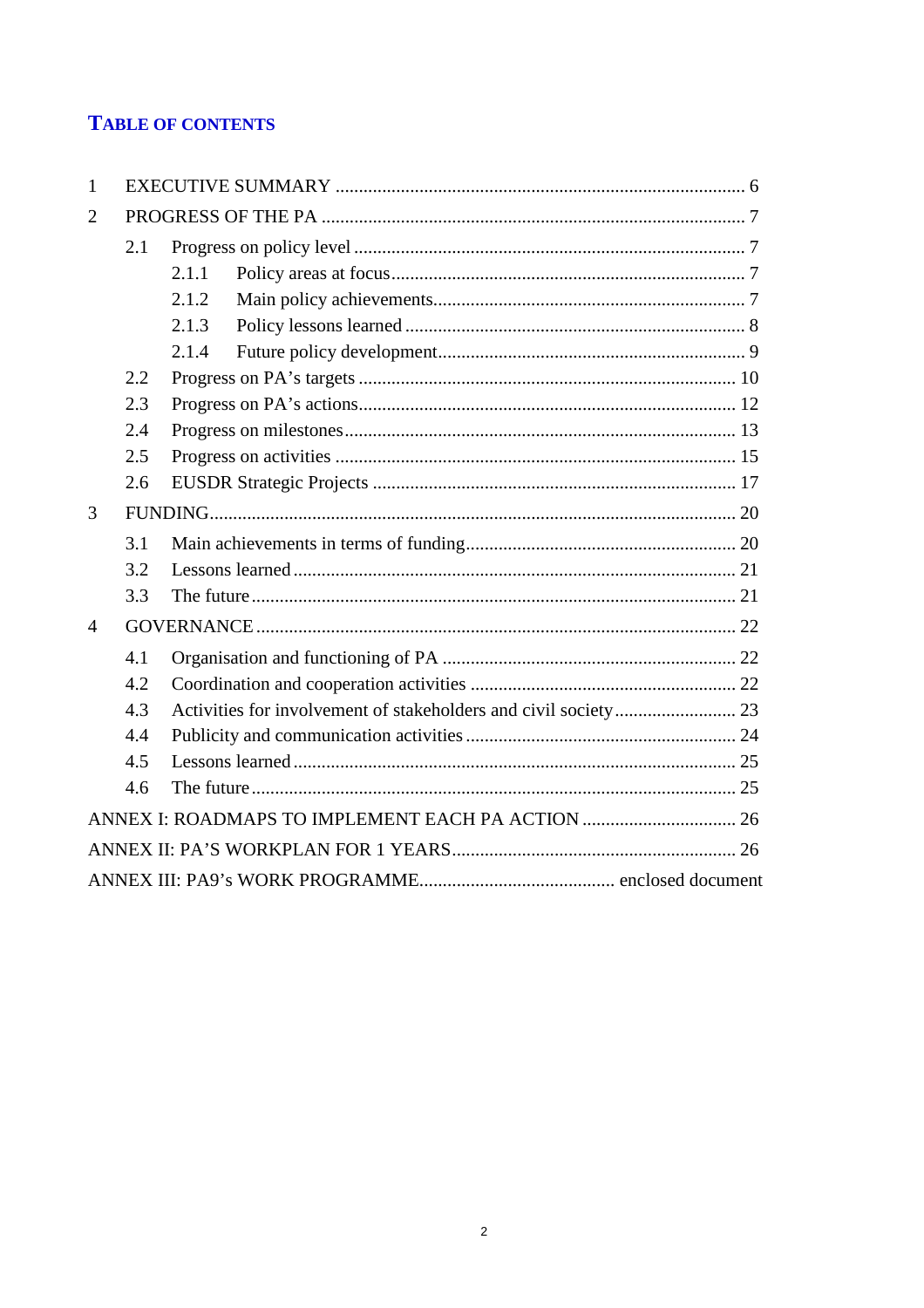# **TABLES**

| Table 5: Projects identified and proposed by PA as EUSDR strategic project17   |  |
|--------------------------------------------------------------------------------|--|
| Table 6: Proposed EUSDR strategic projects, which were approved for funding 19 |  |
|                                                                                |  |
|                                                                                |  |
|                                                                                |  |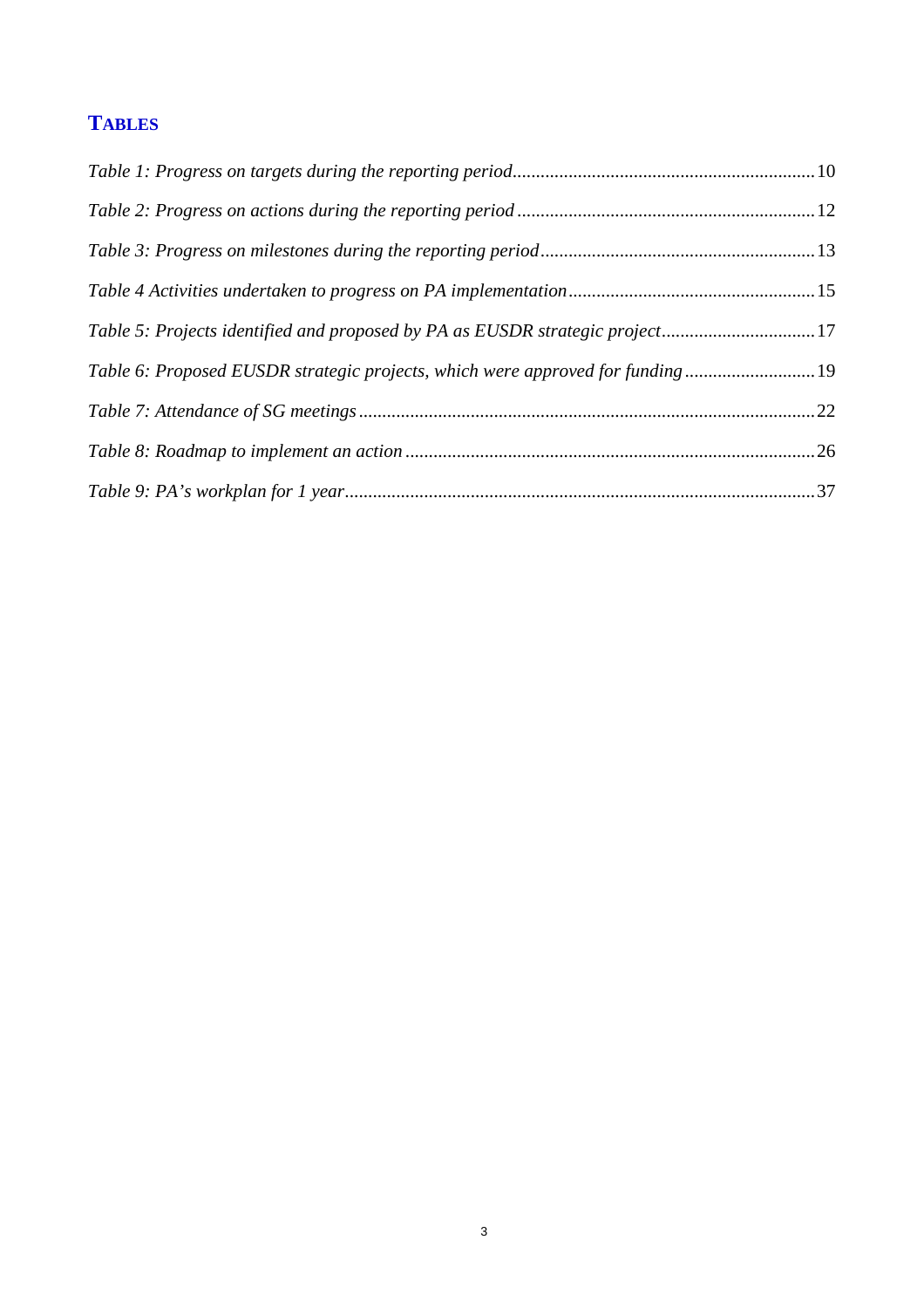## **LIST OF ABBREVIATIONS**

| <b>BMB</b>       | Bundesministerium für Bildung                                  |
|------------------|----------------------------------------------------------------|
| <b>CE</b>        | <b>Central Europe</b>                                          |
| <b>CECE</b>      | Central European Cooperation in Education and Training         |
| <b>CEEPUS</b>    | Central European Exchange Program for University Studies       |
| <b>CSR</b>       | <b>Country Specific Recommendations</b>                        |
| DG               | Directorate General                                            |
| DG EMPL          | Directorate General for Employment, Social Affairs & Inclusion |
| <b>DG REGIO</b>  | Directorate General for Regional and Urban Policy              |
| DG EAC           | Directorate General for Education and Culture                  |
| <b>DR</b>        | Danube Region                                                  |
| <b>DSP</b>       | Danube Strategy Point                                          |
| <b>DTP</b>       | Danube Transnational Programme                                 |
| EC               | European Commission                                            |
| <b>ERDF</b>      | European Regional Development Fund                             |
| <b>ERI SEE</b>   | <b>Education Reform Initiative of South Eastern Europe</b>     |
| <b>ESF</b>       | <b>European Social Funds</b>                                   |
| <b>ESI</b> Funds | <b>European Structural and Investment Funds</b>                |
| ET 2020          | <b>Education and Training 2020</b>                             |
| <b>ETC</b>       | <b>European Territorial Cooperation</b>                        |
| <b>ETF</b>       | <b>European Training Foundation</b>                            |
| EU               | European Union                                                 |
| <b>EUSBSR</b>    | EU Strategy for the Baltic Sea Region                          |
| <b>EUSDR</b>     | EU Strategy for the Danube Region                              |
| <b>GIZ</b>       | Gesellschaft für Internationale Zusammenarbeit                 |
| <b>HCA</b>       | <b>Host-Country Agreement</b>                                  |
| <b>IOM</b>       | International Organization for Migration                       |
| <b>IVET</b>      | <b>Initial Education and Training</b>                          |
| <b>JS</b>        | Joint Secretariat                                              |
| <b>KKA</b>       | KulturKontakt Austria                                          |
| <b>LLL</b>       | Life-Long Learning                                             |
| <b>MoE</b>       | Ministry of Education                                          |
| MoU              | Memorandum of Understanding                                    |
| <b>MRS</b>       | Macro regional Strategies                                      |
| NC               | <b>National Coordinator</b>                                    |
| <b>NGO</b>       | Non-Governmental Organization                                  |
| <b>NQF</b>       | <b>National Qualifications Framework</b>                       |
| <b>OeAD</b>      | Österreichischer Austauschdienst                               |
| <b>OP</b>        | <b>Operational Programme</b>                                   |
| PA               | Priority Area                                                  |
| PA <sub>9</sub>  | Priority Area 9                                                |
| PAC              | Priority Area Coordinator                                      |
| QA               | <b>Quality Assurance</b>                                       |
| QN               | <b>Qualification Network</b>                                   |
| <b>RCC</b>       | <b>Regional Cooperation Council</b>                            |
| <b>SEE 2020</b>  | South East Europe 2020 Regional Growth Strategy                |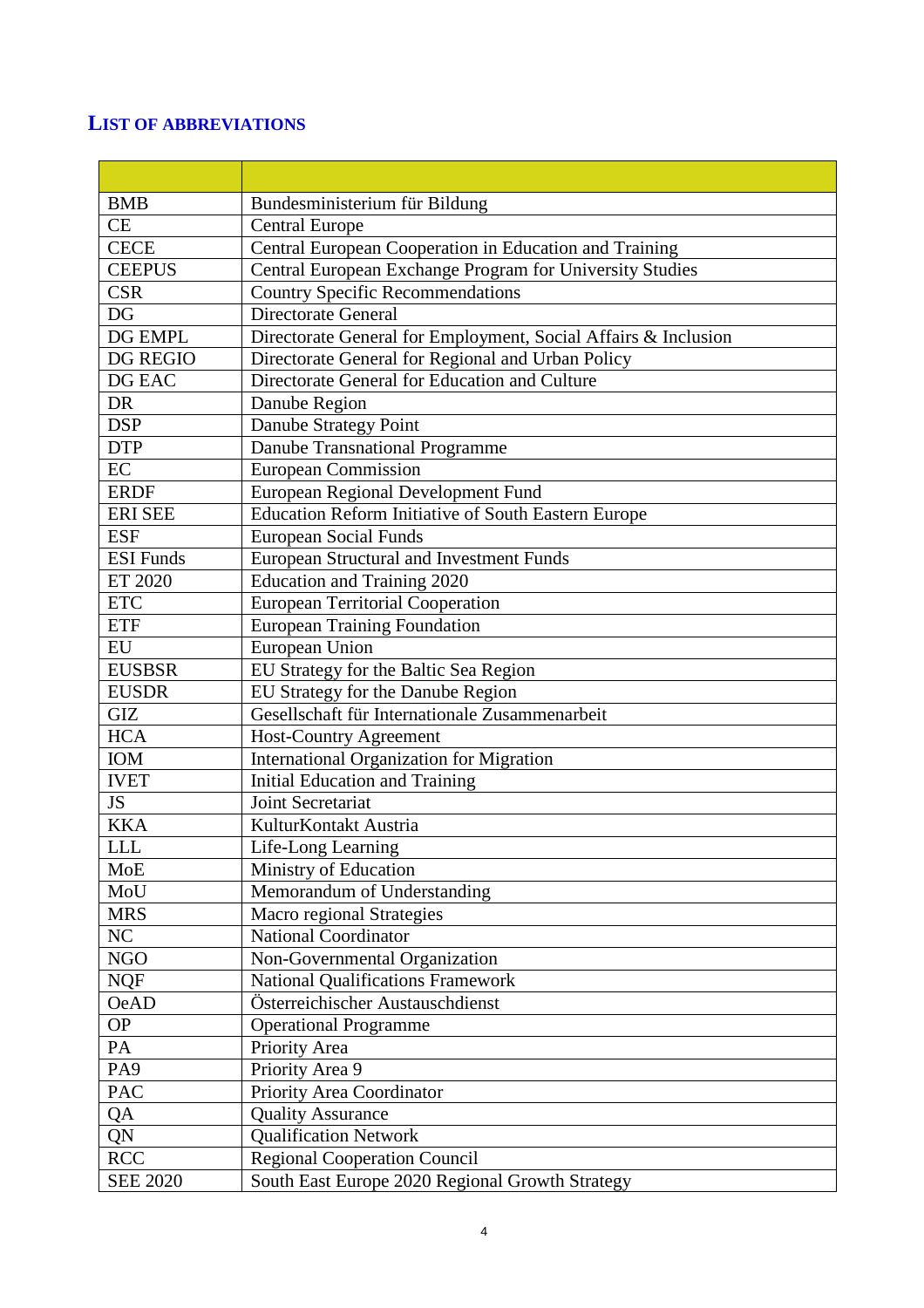| <b>SO</b>              | Specific Objective                                              |
|------------------------|-----------------------------------------------------------------|
| $\overline{\text{SG}}$ | <b>Steering Group</b>                                           |
| <b>SME</b>             | Small and Medium-Sized Enterprise                               |
| <b>TA</b>              | <b>Technical Assistance</b>                                     |
| TAF-DRP                | <b>Technical Assistance Facility for Danube Region Projects</b> |
| <b>TVET</b>            | <b>Technical and Vocational Education and Training</b>          |
| <b>VET</b>             | Vocational Education and Training                               |
| <b>WBL</b>             | Work-Based Learning                                             |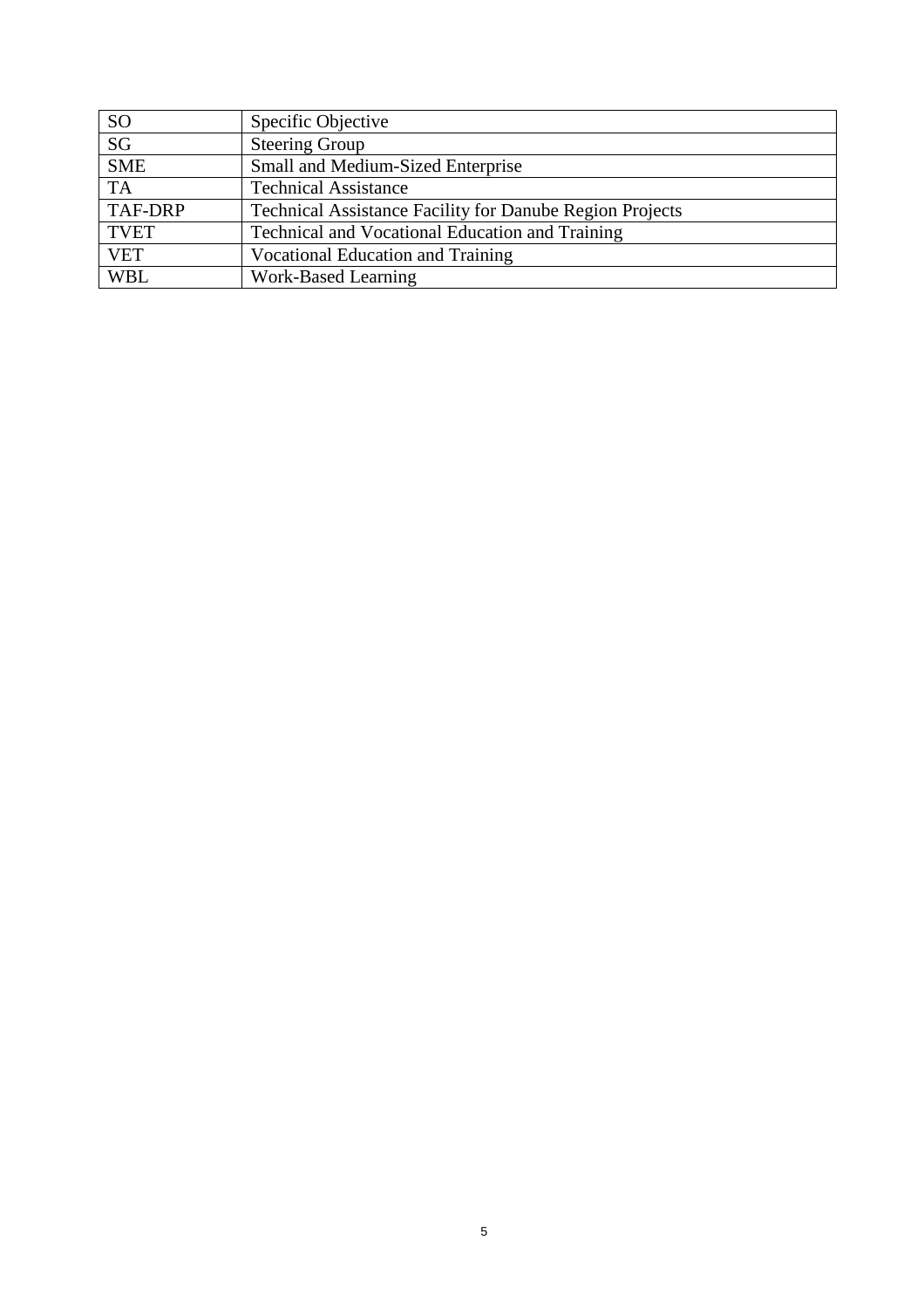## **1 EXECUTIVE SUMMARY**

*Question 1: Summary of progress achieved during the reporting period.* 

Priority Area 9 "Investing in People and Skills" of the European Union Strategy for the Danube Region (EUSDR) has successfully continued its efforts in the fields of education and labour market policies as vital elements to the future development of the Danube Region.

Specifically PA9 put its focus on strengthening the cooperation in the fields of VET and work-based learning, on green competences, on social inclusion through education and training, fostering social cohesion and empowerment and reduction of the unemployment rate of the most vulnerable groups, especially on Roma and young people. In general and within the above mentioned fields PA9 has established and enlarged a network of different stakeholders guaranteeing efficient cooperation between relevant actors, i.a. through the involvement of existing regional cooperation networks and initiatives, thereby ensuring the continuous development of projects and initiatives in order to implement the priority areas into practise.

Furthermore PA9 in a strategic discourse of the SG revised its targets in order to better correspond to current challenges, to be more thematically focussed and additionally to facilitate monitoring progress, thus being in line with the goals of Europe 2020 and ET 2020 as well as with the latest Country-Specific Recommendations given in the European Semester.

In the reporting period, one Steering Group meeting took place, which for the first time was hosted by PAC MD in Chisinau, Moldova. The realisation of several thematic events has proven effective in order to boost co-operation and collaboration of relevant stakeholders from countries in the Danube Region.

The results of the events (e.g. reports, development of project ideas) and other important information was made available to the public via different channels (website, EUSDR PA9 project portfolio ...) which contributed to the sustainable development and to the progress of PA9 activities.

Beside communicational activities PACs and SG also regularly contribute to respective national coordination networks and platforms organised within respective EUSDR countries. These platforms have proven to be useful when it comes to coordinating the implementation process of the EUSDR and contribute significantly to a mutual exchange. The chosen work mode of the PACs, which has put the ownership of initiatives and common success strongly at its centre, provides a sound basis for sustainable cooperation during the reporting period.

The following outputs of PA9 coordination can be highlighted:

- Meeting of PA9 **Steering Group** Chisinau, March 2016
- PA9 Workshops "Enhancing skills and competences through educational cooperation", "Labour Market Know-How-Exchange" and "Roma and Sinti: Participation as a Key to Empowerment" in the framework of the **Annual Forum** of the EUSDR Ulm, October 2015
- 2 nd EUSDR **Youth Platform**, May 2016
- Thematic Conference: learning, teaching, exchanging school cooperations in the Danube Region, June 2016
- Identification of five **strategic projects:** "Cooperation between Schools and the Business Sector in the field of tourism", "EDU LAB", "Danube Competence Centres for Creativity and Entrepreneurship", "aces - Academy of Central European Schools – Act local!", "EUSDR Youth Platform"
- **Mapping and labelling** of further projects and initiatives
- Revision of PA9 **targets and activities**
- PAC **participation** in relevant events on EU and regional level (e.g. Annual Fora, NC-PAC meetings, ERI SEE, CECE), ongoing
- Running of **PA9 website**, ongoing ([www.peopleandskills-danuberegion.eu\)](http://www.peopleandskills-danuberegion.eu)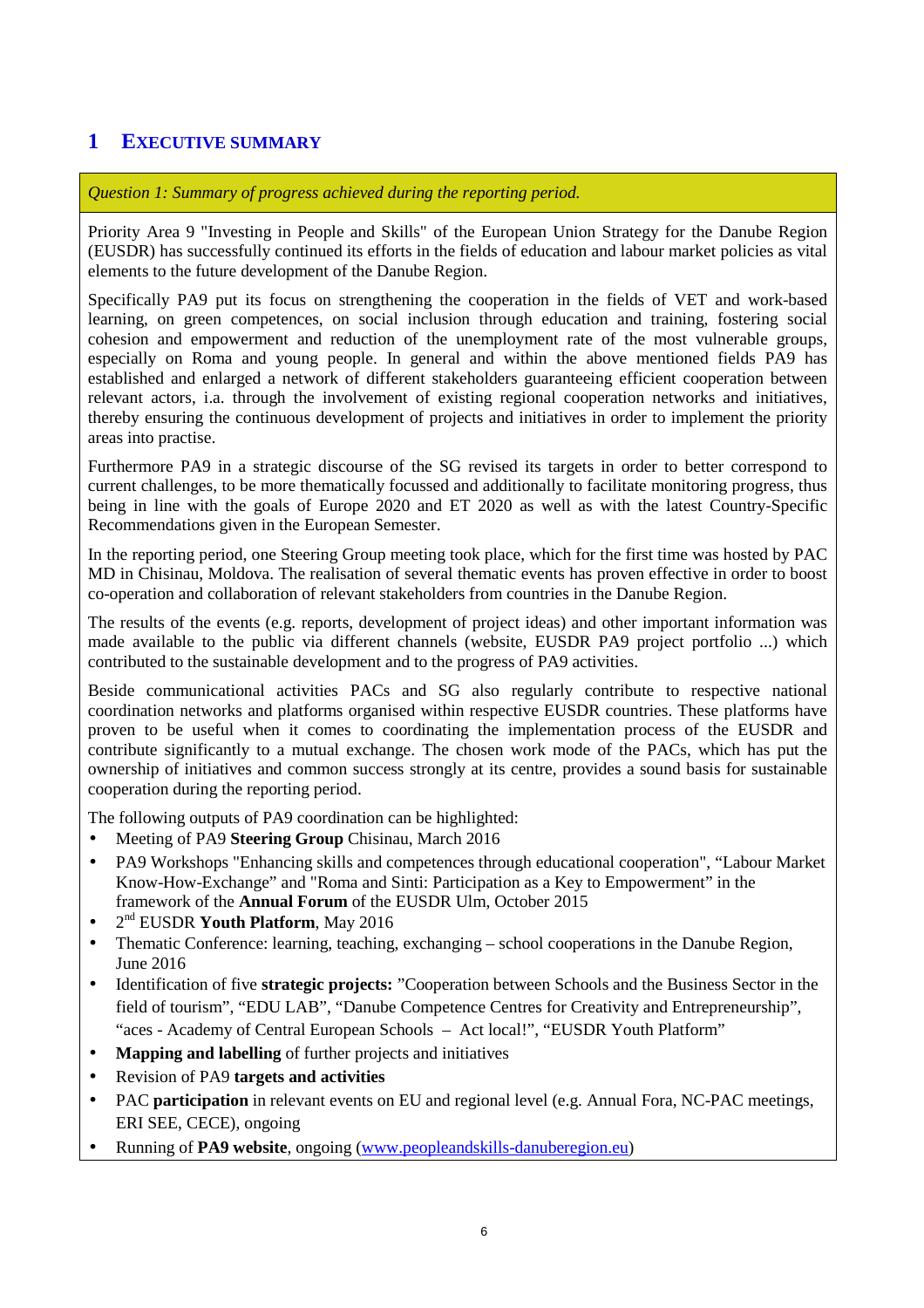## **2 PROGRESS OF THE PA**

## **2.1 PROGRESS ON POLICY LEVEL**

### **2.1.1 POLICY AREAS AT FOCUS**

*Question 2: What are the policy areas (important policy topics/thematic issues) that the PA selected as main focus (i.e. priority) for work during the reporting period?* 

In the current reporting period, Priority Area 9 has continued to address challenges in the region and to develop innovative policies, projects and networks in the working field of performance and quality of education and training systems; cooperation in the labour market; creativity and entrepreneurship and social cohesion and active citizenship.

Specifically PA9 put its focus on strengthening the cooperation in the fields of VET and work-based learning, on green competences, on social inclusion through education and training, fostering social cohesion and empowerment and reduction of the unemployment rate of the most vulnerable groups, especially on Roma and young people. Furthermore PA9 focused on improving institutional capacities for inclusion and on increasing the labour market relevance of education with a view to retain more young people studying and working in the region.

*Question 3: What are the main arguments for selecting those policy areas as priority ones?* 

The selected policy areas contribute to the targets of Europe 2020 as well as ET2020 and reflect the current priorities derived from the European Semester. Thus those areas are contributing to the key strategic domains for growth and development as well as to strengthening the European cohesion and contributing to a sustainable development of the region.

Furthermore the priority areas of PA9 derive from the need for developing stronger and well-functioning systems of vocational education and training and for enhancing skills anticipation and matching. The development of the right skills and competences is of particular importance to respond to the changes and challenges on the labour markets in the EUSDR economies.

There is also a need for further measures in making education more inclusive and to support labour market integration in particular for disadvantaged groups such as Roma, young people, elderly and woman in order to foster social fairness and contribute to active citizenship. For instance, in order to succeed in education and on the labour market, actions supporting young people, from low socioeconomic backgrounds, need to be further developed. The provision of right competences and the anticipation of necessary skills required by emerging industries such as "Ecotourism" are necessary for the sustainable development of the region. Decreasing the number of early school leavers, the availability and quality of early childhood education and care as well as participation in life-long learning pose common challenges in the region.

In order to tackle the issues and challenges described the steering group of PA9 adopted and further developed the rolling PA9 work programme.

## **2.1.2 MAIN POLICY ACHIEVEMENTS**

*Question 4: Based on what has been reported under section 2.1.1: what are the PAs' main policy achievements and developments during the reporting period?* 

The Strategy further requires a sound coordination by the PACs and a clear commitment from all stakeholders. PA9 has effectively continued its efforts to ensure ownership by a very broad stakeholder community. PACs 9 have successfully established and is enlarging a network of different stakeholders guaranteeing future cooperation between relevant actors, i.a. through the involvement of existing regional cooperation networks and initiatives. In this way, PA9 - acting as a common umbrella - provides a reference point for many organizations, initiatives and networks in the Danube Region in order to discuss and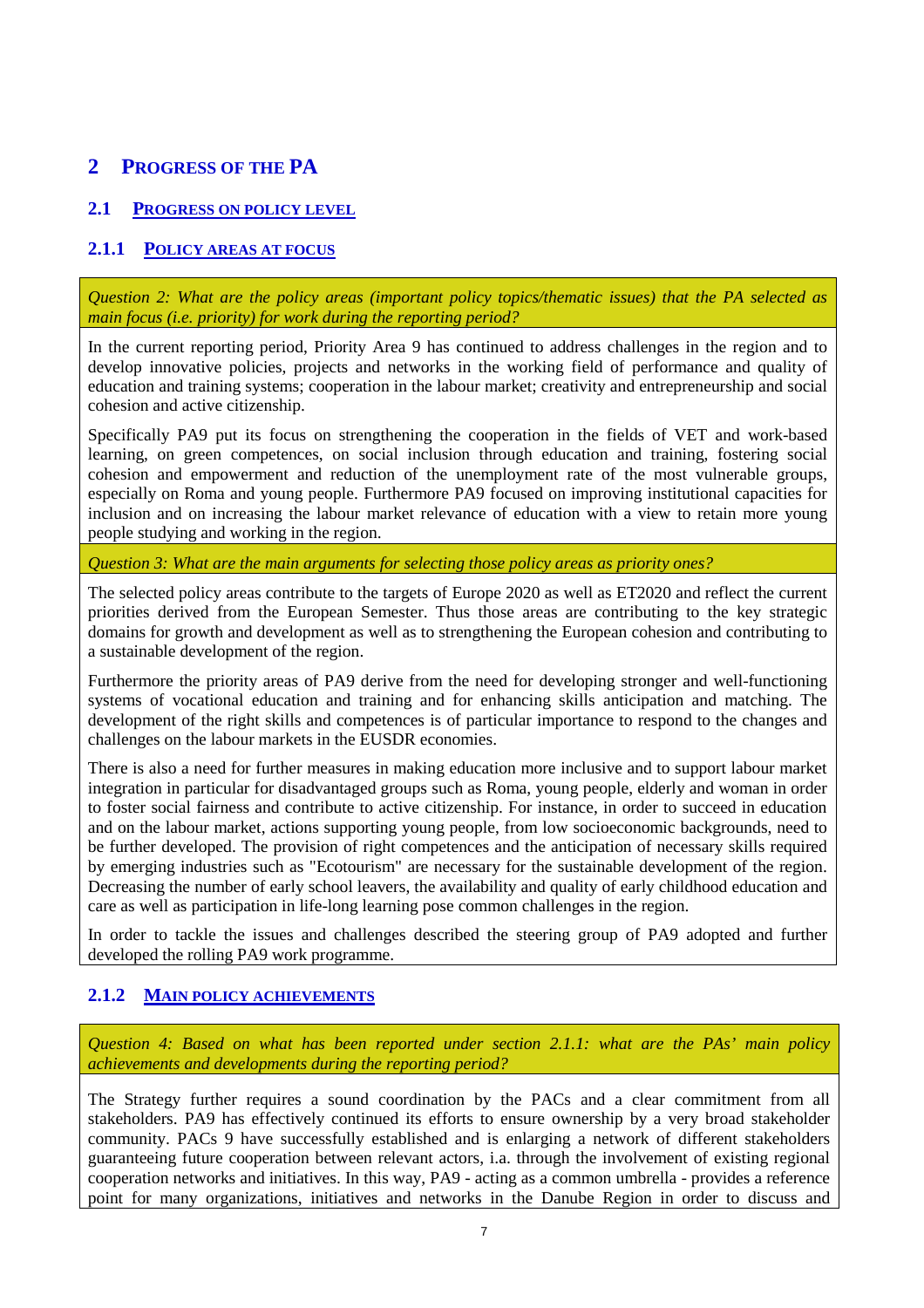*Question 4: Based on what has been reported under section 2.1.1: what are the PAs' main policy achievements and developments during the reporting period?* 

exchange views on on-going activities, initiatives and policy developments and to develop new initiatives/projects.

PA9 has set actions i.a. by (co-)organising several events and related thematic workshops that provide space to present and discuss measures, initiatives and actions both from a policy- as well as project-based perspective. For instance, to tackle the issues of youth unemployment and to serve as a meeting point between formal and non-formal learning institutions, PA9 in collaboration with Interkulturelles Zentrum Wien successfully launched the initiative of the EUSDR Youth Platform for a second time on 17-19 May 2016. To provide a platform for interaction between teachers under the format of eTwinning PA9 and OeAD organised the thematic conference "learning, teaching, exchanging – school cooperation in the Danube region" on 9 and 10 June. PA9 is also actively cooperating with the ERI SEE. In this context, the AT Federal Ministry of Education co-organised a main event within the framework of the Berlin Process on 18 and 19 May on the subject of company- and practice-oriented high-quality vocational education and training. The event resulted in launching the Western Balkans Alliance for work-based learning. PA9, in collaboration with KKA, also set several actions in VET, e.g. with the project "Cooperation between Schools and the Business Sector in the field of tourism" or the project "VEN-Income generation in VET schools and colleges". Furthermore a Labour Market Coordination Project between Moldova and Austria was initialised by PA9 in cooperation with L&R. PA9 also actively participated at the 5<sup>th</sup> Annual Forum in Ulm on 29 and 30 October and led three workshops there: "Enhancing skills and competences through educational cooperation", "Labour Market Know How Exchange" and "Roma and Sinti: Participation as a Key to Empowerment".

Several participating countries set reform initiatives and/or adopted new legislative measures to further promote quality and equality in education. For instance in AT a major structural reform in the educational system is undergoing focusing on both quality and equality. The reform measures that were rolled out range from early-childhood education to lifelong learning with the aim to enhance education outcomes, in particular of disadvantaged groups. Furthermore BG adopted the Pre-School and School Education Act with the aim of facilitating equal access to good-quality pre-school education. And CZ adopted an Education Law Amendment Act that brings about a significant progress in inclusive education, supporting integration of disabled and socially disadvantaged children into the main educational programme.

Countries have also taken measures to improve the transition between different forms and stages of education and from education to the labour market. Further measures were implemented to reduce the unemployment rate of vulnerable groups such as Roma, young and elderly. In Austria for example the ESF OP focusses also on Roma and the first call was already launched during the reporting period. It is a success, that 12 projects for a better integration from Roma into the labour market already started their work. RO for example worked out an 'anti poverty package', which uses an integrative approach comprising education, health, housing, social protection and transport and SI adopted an anti segregation legislation, which is yet to be implemented to bring about positive change and increase Roma participation in mainstream education, including preschool education.

Within this overall policy context and following a strategic discourse between participating countries of the EUSDR in the SG, PA9 targets were revised in order to correspond better to the current challenges, to be more thematically focussed, to lead to higher synergies and to facilitate monitoring progress in accordance with the new reporting requirements.

#### **2.1.3 POLICY LESSONS LEARNED**

*Question 5: Based on what has been reported in sections 2.1.1and 2.1.2: what are the policy related lessons learned (positive or negative) from the PAs implementation during the reporting period (with focus on those that are important for the future EUSDR policy development)?* 

PA9 has increased cooperation in the Danube Region in the fields of labour market and education and continues to be a useful framework in order to strengthen on-going and enable future cooperation processes. Moreover, it has given projects and cooperation platforms in the Danube Region additional visibility and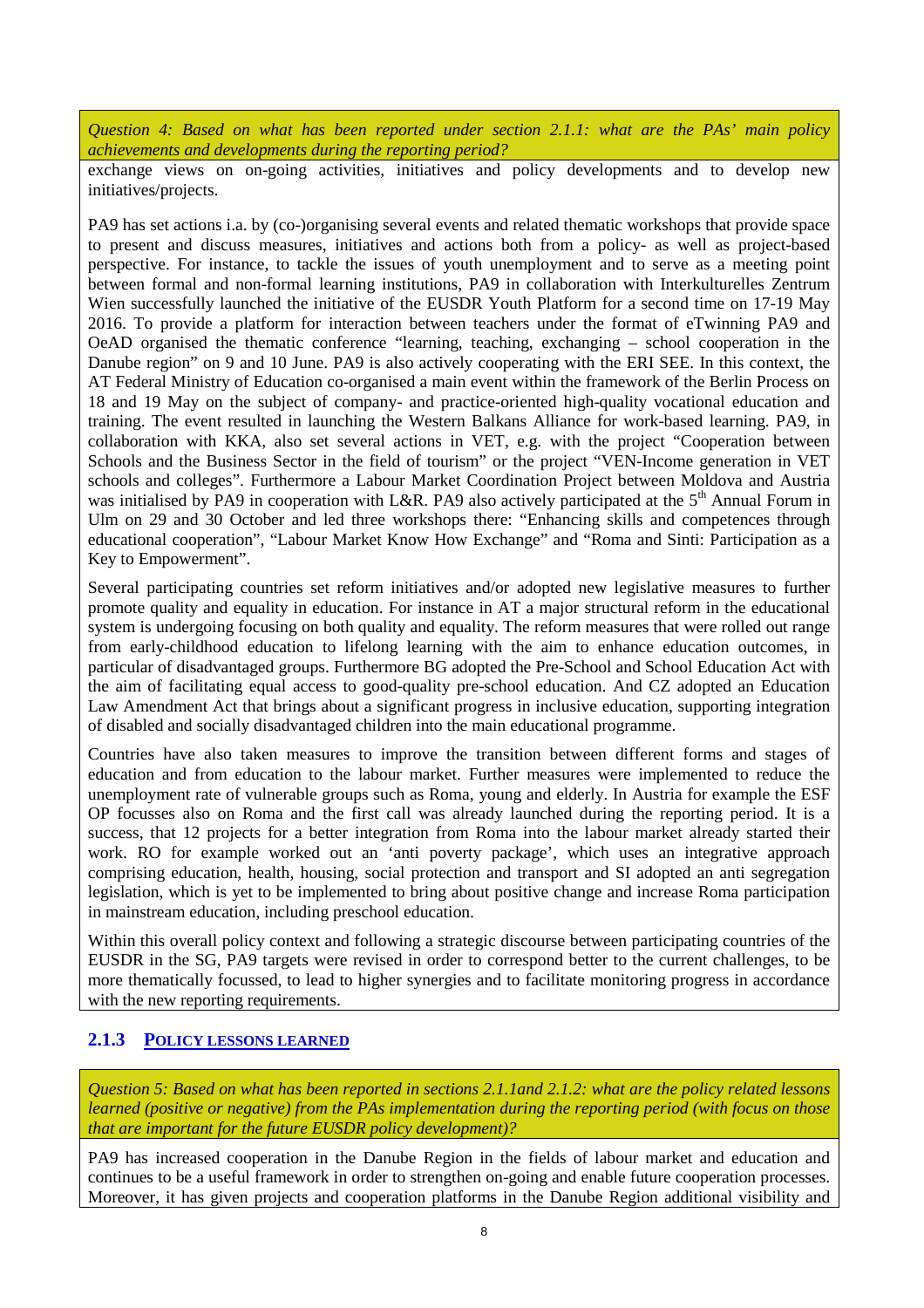serves as their common umbrella. The following points can be highlighted:

- Stakeholder value cooperation as of utmost importance.
- In general there is a high level of willingness to cooperate. Nevertheless it is necessary to further deepen the ownership of all Danube Region countries.
- There is a high level of transparency on relevant project activities and a clustering of knowledge. A consistent bottom-up approach ensures that claiming ownership of projects and ideas is secured and that not only funding alone fosters the topics.
- Direct link and interaction between policy making and project activities on the ground is crucial for the success of PA9 and EUSDR.
- Support of travel and accommodation costs has proven useful in order to ensure the participation of non-member states in relevant PA9 activities.
- Integration of regional platforms and best-use of existing cooperation projects is beneficial to the activities and actions set by PA9.
- Networks help to support better cooperation as well as various events and mentoring activities, also to identify relevant players.
- Mutual exchange of experience contributes to the improvement of labour markets and social inclusion in the regions.
- National/regional specific needs are identified (by EUSDR participating states).

## **2.1.4 FUTURE POLICY DEVELOPMENT**

Question 6: Based on what has been reported in section 2.1.3: what next steps and challenges for future *policy development the PA finds important to share for further consideration discussion or development (incl. possible solutions to overcome the challenges)?* 

Further investments to improve the quality and efficiency of (vocational) education and training and enhancing already existing systems will be necessary to tackle future challenges of societies and on the labour markets in the region. It will also be necessary to take additional measures to address long term unemployment by improving activation measures, second chance education and introduce high-quality training tailored to individuals' needs.

Another challenge is to find effective inclusion and integration strategies for disadvantaged groups, such as Roma, in education and employment. Especially young people are more than others threatened by social exclusion. Decreasing the number of early school leavers, the availability and quality of early childhood education and care as well as participation in life-long learning will continue to pose common challenges in the region. Furthermore, the issue of attracting highly qualified persons for the teaching profession needs to be addressed in most parts of the region.

New challenges will also arise in view of the integration of refugees in education and labour markets. Especially the not-so-favourable labour market outcomes for the disadvantaged young refugees need to be addressed with meaningful measures.

PA9 will continue and enhance cooperation with all relevant stakeholders in order to commonly address future challenges.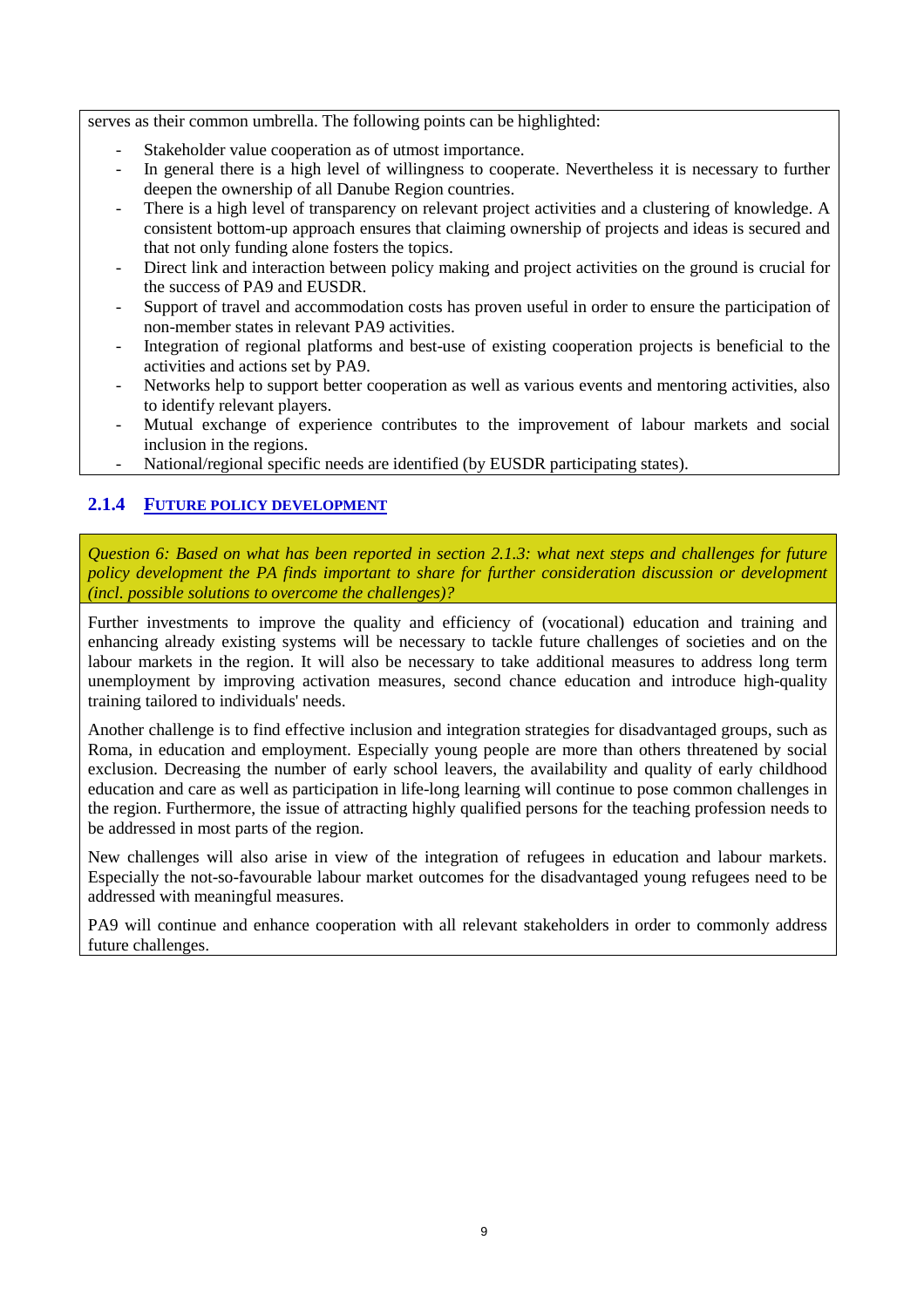# **2.2 PROGRESS ON PA'S TARGETS**

## *Table 1: Progress on targets during the reporting period*

| <b>PA</b> Targets<br>(number and wording of the target) |                                                                                                                                                                                                                                                             |                          | Progress during the reporting period |                            |       |                       |
|---------------------------------------------------------|-------------------------------------------------------------------------------------------------------------------------------------------------------------------------------------------------------------------------------------------------------------|--------------------------|--------------------------------------|----------------------------|-------|-----------------------|
|                                                         |                                                                                                                                                                                                                                                             | Completed                | Satisfactory<br>progress             | <b>Delayed</b><br>progress | Other | <b>Clarifications</b> |
|                                                         | $\left( a\right)$                                                                                                                                                                                                                                           | (b)                      | (c)                                  | (d)                        | (e)   | (f)                   |
| (I)                                                     | Contribution to a higher<br>employment rate in the Danube<br>Region, especially through<br>tackling youth and long-term<br>unemployment                                                                                                                     | $\overline{\phantom{a}}$ | $\mathbf X$                          | $\mathbf{I}$               |       |                       |
| (II)                                                    | Contribution to improved<br>educational outcomes and<br>relevant skills and competences<br>in the Danube Region, focusing<br>on learning outcomes for<br>employability, entrepreneurship,<br>innovation, active citizenship and<br>well-being               | $\overline{\phantom{a}}$ | $\mathbf{X}$                         |                            |       |                       |
| (III)                                                   | Contribution to increased quality<br>and efficiency of education,<br>training and labour market<br>systems                                                                                                                                                  |                          | $\mathbf X$                          |                            |       |                       |
| (IV)                                                    | Contribution to ensuring<br>inclusive education and training<br>and promoting inclusive labour<br>markets, equal opportunities and<br>non-discrimination as well as the<br>promotion of civic competences<br>and lifelong learning<br>opportunities for all | $\Box$                   | $\mathbf X$                          |                            |       |                       |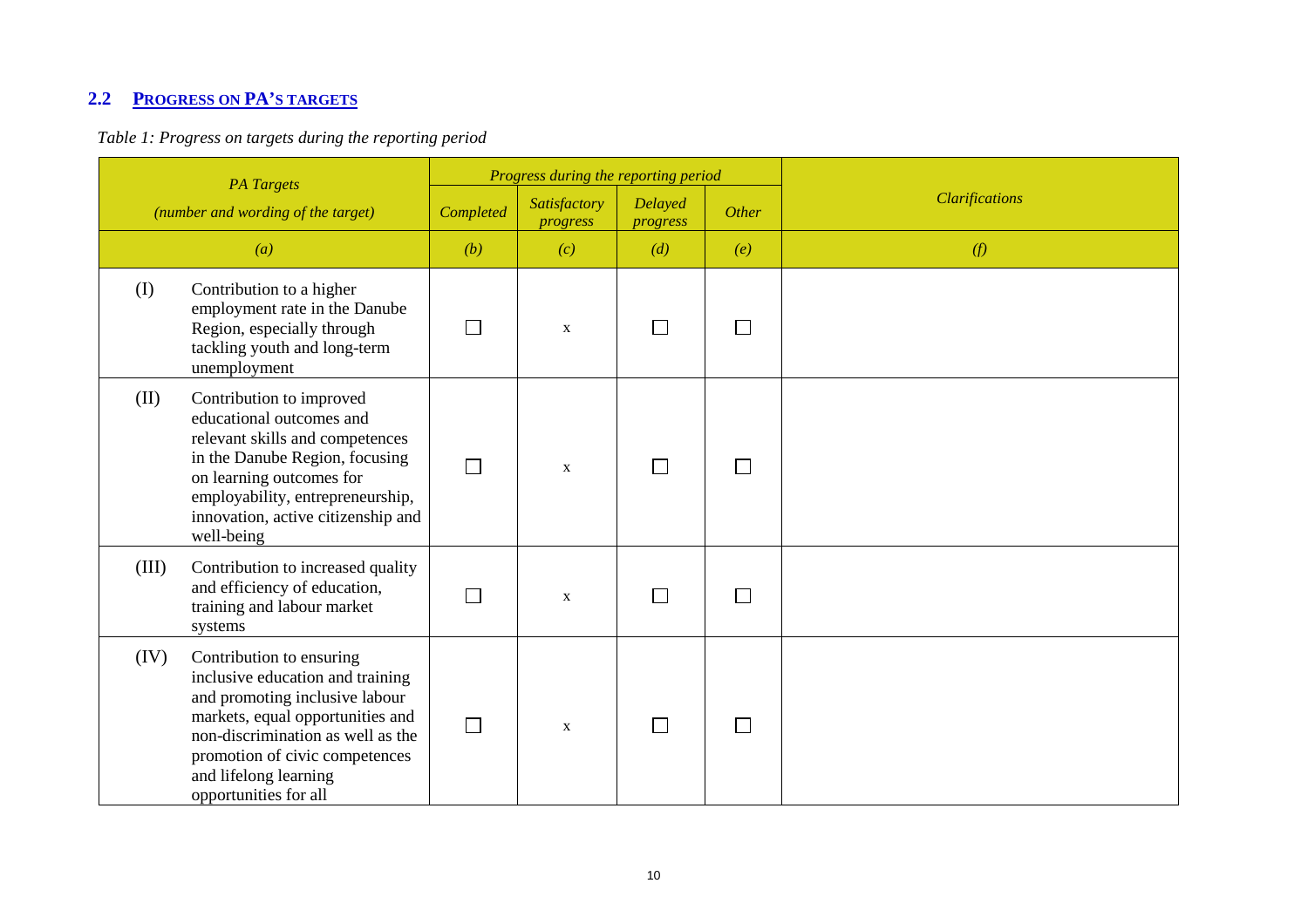| <b>PA</b> Targets                                                                                                                                                                                | Progress during the reporting period |                                 |                                   |       |                       |  |
|--------------------------------------------------------------------------------------------------------------------------------------------------------------------------------------------------|--------------------------------------|---------------------------------|-----------------------------------|-------|-----------------------|--|
| (number and wording of the target)                                                                                                                                                               | Completed                            | Satisfactory<br><i>progress</i> | <b>Delayed</b><br><i>progress</i> | Other | <b>Clarifications</b> |  |
| $\left( a\right)$                                                                                                                                                                                | (b)                                  | (c)                             | (d)                               | (e)   | (f)                   |  |
| (V)<br>Contribution to a closer<br>cooperation between educational,<br>training, labour market and<br>research institutions, in particular<br>on transnational, regional and<br>bilateral levels |                                      | X                               |                                   |       |                       |  |

Question 7: Based on the information provided in Table 1, what is the PAs overall self-evaluation with regards to reaching the applicable targets? Any other positive experience or other important information to that respect that the PA considers necessary (or good) to be shared should be included here as *well.* 

The targets of PA9 are process oriented and are well progressing and contributing to ET 2020 and Europe 2020, which is evident in terms of projects, the improved networking and coordination as well as in the exchange and discourse on and between different policy levels.

*Question 8: What, if anything, was/is missing in order to achieve the progress in reaching the targets as previously planned?* 

-

*Question 9: Are there any plans (or needs) for revising/updating the list of targets, applicable for the PA? If so, please provide details.* 

The targets of PA9 have been revised in a strategic discourse of the SG in the first half of 2016. The new targets correspond better to current challenges, are more thematically focussed and additionally facilitate monitoring progress.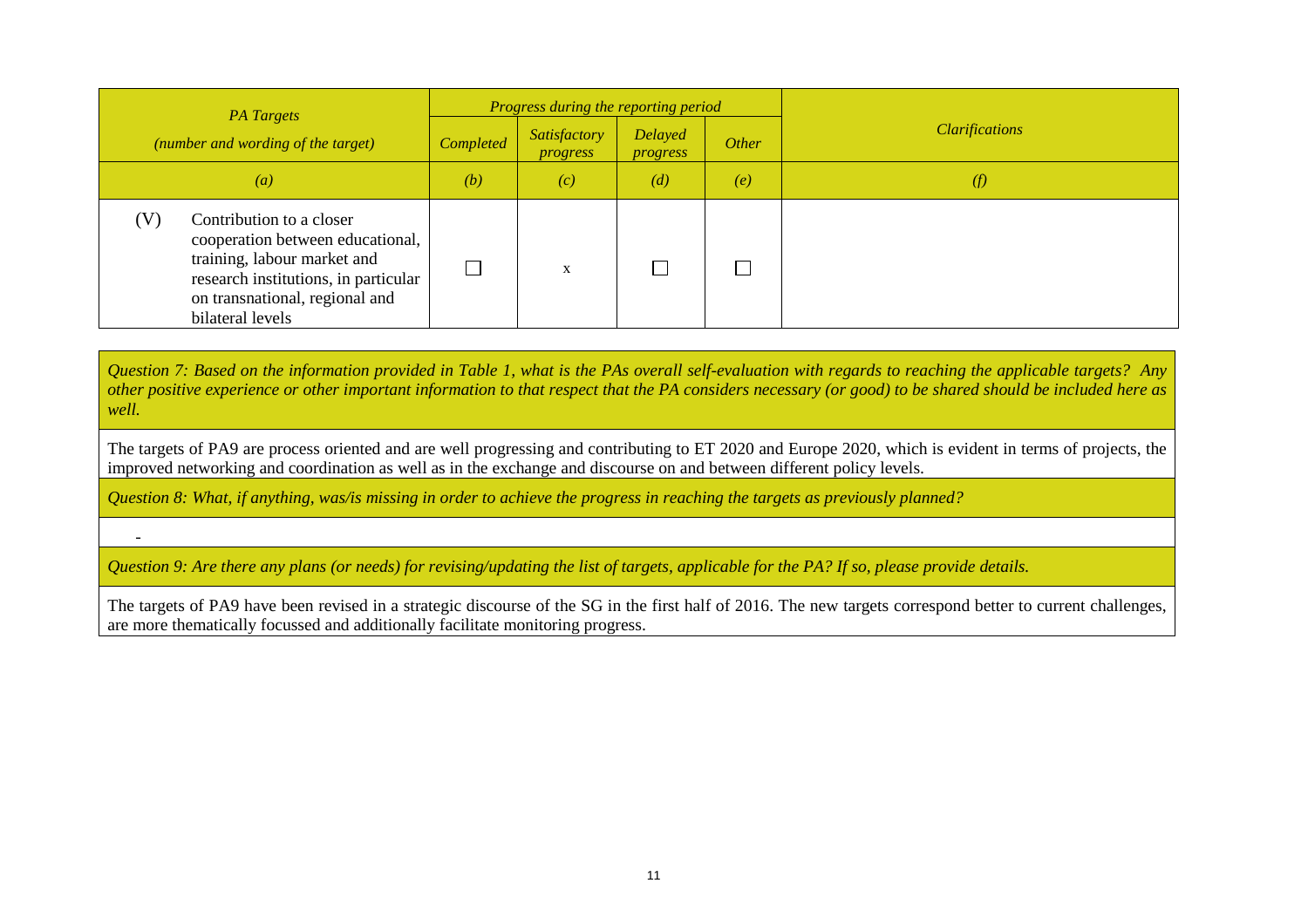### **2.3 PROGRESS ON PA'S ACTIONS**

| Table 2: Progress on actions during the reporting period |  |  |
|----------------------------------------------------------|--|--|
|                                                          |  |  |

|                                  | Progress on action for reaching the targets during the reporting period                                                                        |                                                                                                                                                                                   |                                                  |                                                                       |                                                                                                      |                                                                                                                |                                                                                                                                              |                                                                                    |  |  |
|----------------------------------|------------------------------------------------------------------------------------------------------------------------------------------------|-----------------------------------------------------------------------------------------------------------------------------------------------------------------------------------|--------------------------------------------------|-----------------------------------------------------------------------|------------------------------------------------------------------------------------------------------|----------------------------------------------------------------------------------------------------------------|----------------------------------------------------------------------------------------------------------------------------------------------|------------------------------------------------------------------------------------|--|--|
| PA<br><b>Targets</b><br>(number) | To enhance<br>performance of<br>education systems<br>through closer<br>cooperation of<br>education<br>institutions,<br>systems and<br>policies | To foster<br>cooperation<br>between key<br>stakeholders of<br>labour market,<br>education and<br>research policies in<br>order to develop<br>learning regions<br>and environments | To support<br>creativity and<br>entrepreneurship | To support lifelong<br>learning and<br>expanding learning<br>mobility | To promote equity,<br>social cohesion and<br>active citizenship<br>through education<br>and training | To improve cross-<br>sector policy<br>coordination to<br>address<br>demographic and<br>migration<br>challenges | To fight poverty<br>and social<br>exclusion of<br>marginalized<br>communities in the<br>Danube Region,<br>especially the<br>Roma communities | To promote gender<br>equality on the<br>labour market.<br>especially in<br>payment |  |  |
| $\left( a\right)$                | (b)                                                                                                                                            | (c)                                                                                                                                                                               | (d)                                              | (e)                                                                   | (f)                                                                                                  | (g)                                                                                                            | (h)                                                                                                                                          | (i)                                                                                |  |  |
| (I)                              |                                                                                                                                                | ASP                                                                                                                                                                               |                                                  |                                                                       |                                                                                                      | ASP                                                                                                            |                                                                                                                                              |                                                                                    |  |  |
| (II)                             | ASP                                                                                                                                            | <b>ASP</b>                                                                                                                                                                        | <b>ASP</b>                                       | ASP                                                                   | ASP                                                                                                  |                                                                                                                |                                                                                                                                              |                                                                                    |  |  |
| (III)                            | <b>ASP</b>                                                                                                                                     | ASP                                                                                                                                                                               |                                                  |                                                                       |                                                                                                      |                                                                                                                |                                                                                                                                              |                                                                                    |  |  |
| (IV)                             |                                                                                                                                                |                                                                                                                                                                                   |                                                  | ASP                                                                   | ASP                                                                                                  |                                                                                                                | ASP                                                                                                                                          | <b>APD</b>                                                                         |  |  |
| (V)                              | ASP                                                                                                                                            | ASP                                                                                                                                                                               | ASP                                              | ASP                                                                   | ASP                                                                                                  | ASP                                                                                                            | ASP                                                                                                                                          | <b>APD</b>                                                                         |  |  |

*Legend:* 

| <b>ASP</b> | actions, whose implementation is satisfactory progressing (according to what was initially planned in the Roadmap); |
|------------|---------------------------------------------------------------------------------------------------------------------|
| <b>APD</b> | actions, whose implementation is progressing with delays (comparing to what was initially planned in the Roadmap);  |
| ACcp       | actions completed in current reporting period;                                                                      |
| ACpp       | actions completed in previous reporting period(s);                                                                  |
| <b>ANS</b> | actions, whose implementation has not started yet;                                                                  |

Question 10: Based on the information provided in Table 2, what is the PA's overall self - evaluation regarding the progress in implementing the actions? A positive experience or other important information to that respect that the PA considers necessary (or good) to be shared should be included here as well.

The implementation of actions is progressing well on all levels and the actions are supporting each other and are often intertwined in terms of projects. Several actions are supporting different targets which contribute to the effectiveness of the set actions. Incentives were set to steer and coordinate the implementation of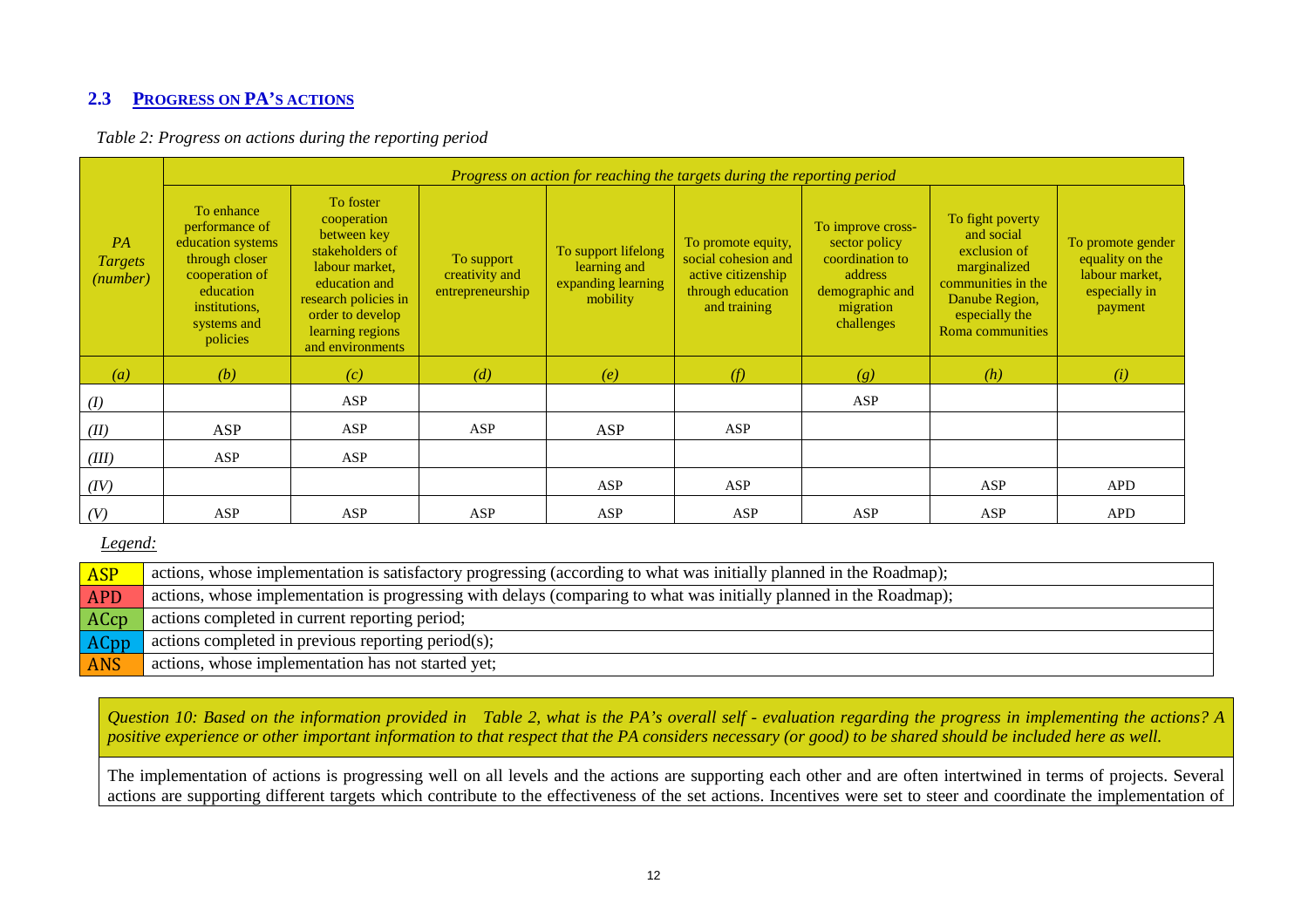Working Groups, i.a. with regard to project development. Regional ownership is ensured through the identification of relevant stakeholders.

A8 is progressing with delays, because at the moment increasing numbers of unemployed people. NEETS etc. are much more in the focus of the steering group members, but there will be a focus on the development of A8-projects within the DTP during the next reporting period.

*Question 11: What, if anything, was/is missing in order to achieve the progress in implementing the actions as previously planned?* 

*Question 12: Are there any plans (or needs) for revising/updating the actions, applicable for the PA? If so, please provide details.* 

In practice, by further developing the actions initially foreseen in the AP {COM(2010) 715}, PA9 since 2011 has structured its work in eight related work areas. These work areas have been proposed by the SG as revised actions in April 2016.

#### **2.4 PROGRESS ON MILESTONES**

-

NB: PA9 actions are process-oriented and currently implemented in accordance with a "rolling" work programme which is continuously updated and comprises of cooperation networks and initiatives, projects and events. Consequently, PA9 has not defined "milestones" for the implementation of the actions. A potential additional definition of milestones for the future is therefore subject to further discussion and elaboration by the PA9 Steering Group.

| PA Actions        |      |     |                |     |                | Progress on milestones during the reporting period |                |     |                |     |
|-------------------|------|-----|----------------|-----|----------------|----------------------------------------------------|----------------|-----|----------------|-----|
| (numbers)         | M1   | M2  | M <sub>3</sub> | M4  | M <sub>5</sub> | M6                                                 | M <sub>7</sub> | M8  | M <sup>9</sup> | M10 |
| $\left( a\right)$ | (b)  | (c) | (d)            | (e) | (f)            | (g)                                                | (h)            | (i) | (i)            | (k) |
| AI                | n.a. |     |                |     |                |                                                    |                |     |                |     |
| A2                |      |     |                |     |                |                                                    |                |     |                |     |
| A3                |      |     |                |     |                |                                                    |                |     |                |     |
| A4                |      |     |                |     |                |                                                    |                |     |                |     |

 *Table 3: Progress on milestones during the reporting period* 

*Legend:* 

| <b>MSP</b> | milestones that are satisfactory progressing (according to what was initially planned in the Roadmap); |
|------------|--------------------------------------------------------------------------------------------------------|
| <b>MPD</b> | milestones that are progressing with delays (comparing to what was initially planned in the Roadmap);  |
| MCcp       | milestones completed in current reporting period;                                                      |
| MCpp       | milestones completed in previous reporting period(s);                                                  |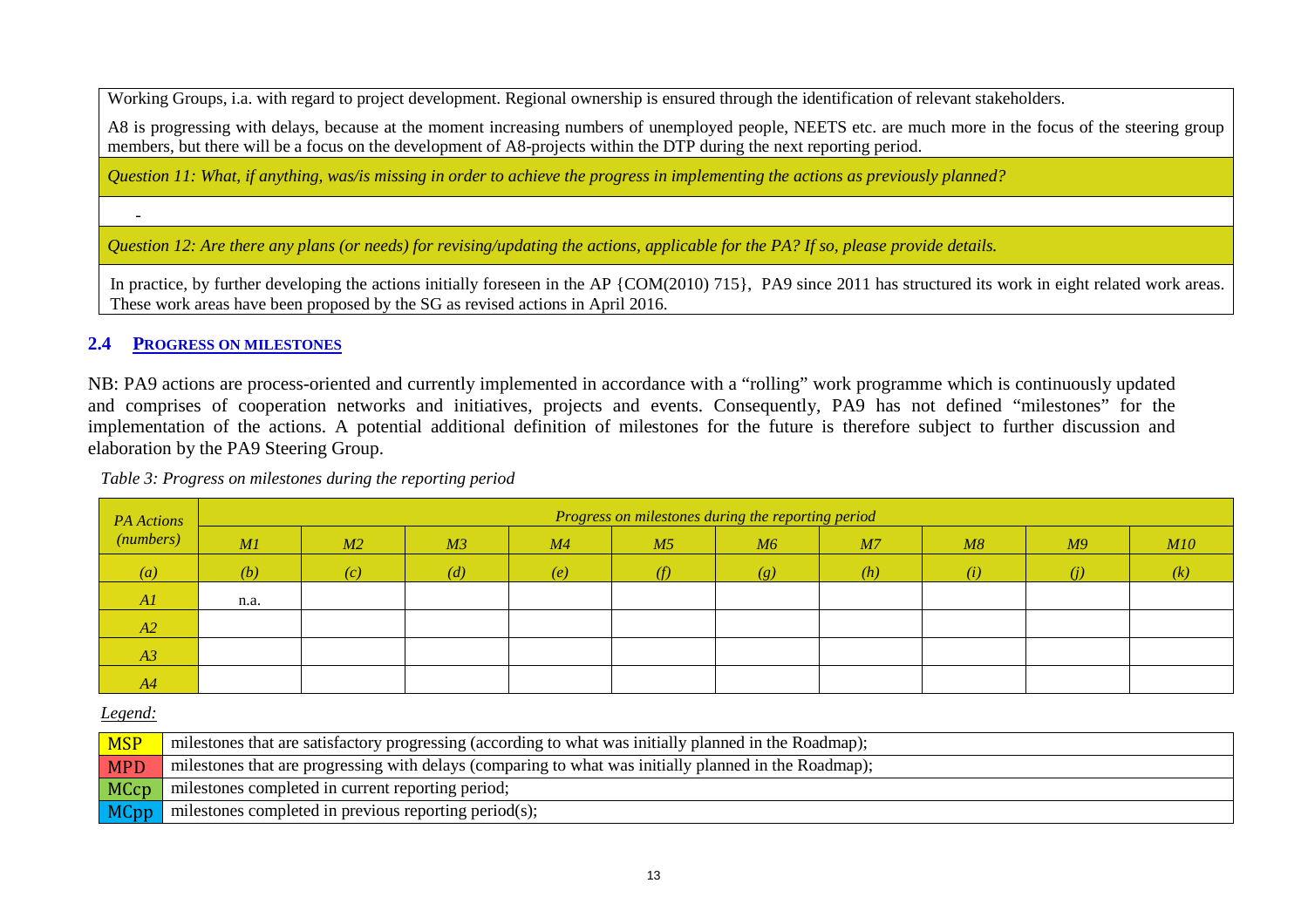## MNS milestones, whose implementation has not started yet;

| Question 13: Based on the information provided in Table 3, what is the PAs overall self - evaluation regarding the progress in reaching the milestones? A<br>positive experience or other important information to that the PA considers necessary (or as good) to be shared should be included here as well |
|--------------------------------------------------------------------------------------------------------------------------------------------------------------------------------------------------------------------------------------------------------------------------------------------------------------|
| n.a.                                                                                                                                                                                                                                                                                                         |
| Question 14: What, if anything, was/is missing in order to achieve the progress in reaching the milestones as previously planned?                                                                                                                                                                            |
| n.a.                                                                                                                                                                                                                                                                                                         |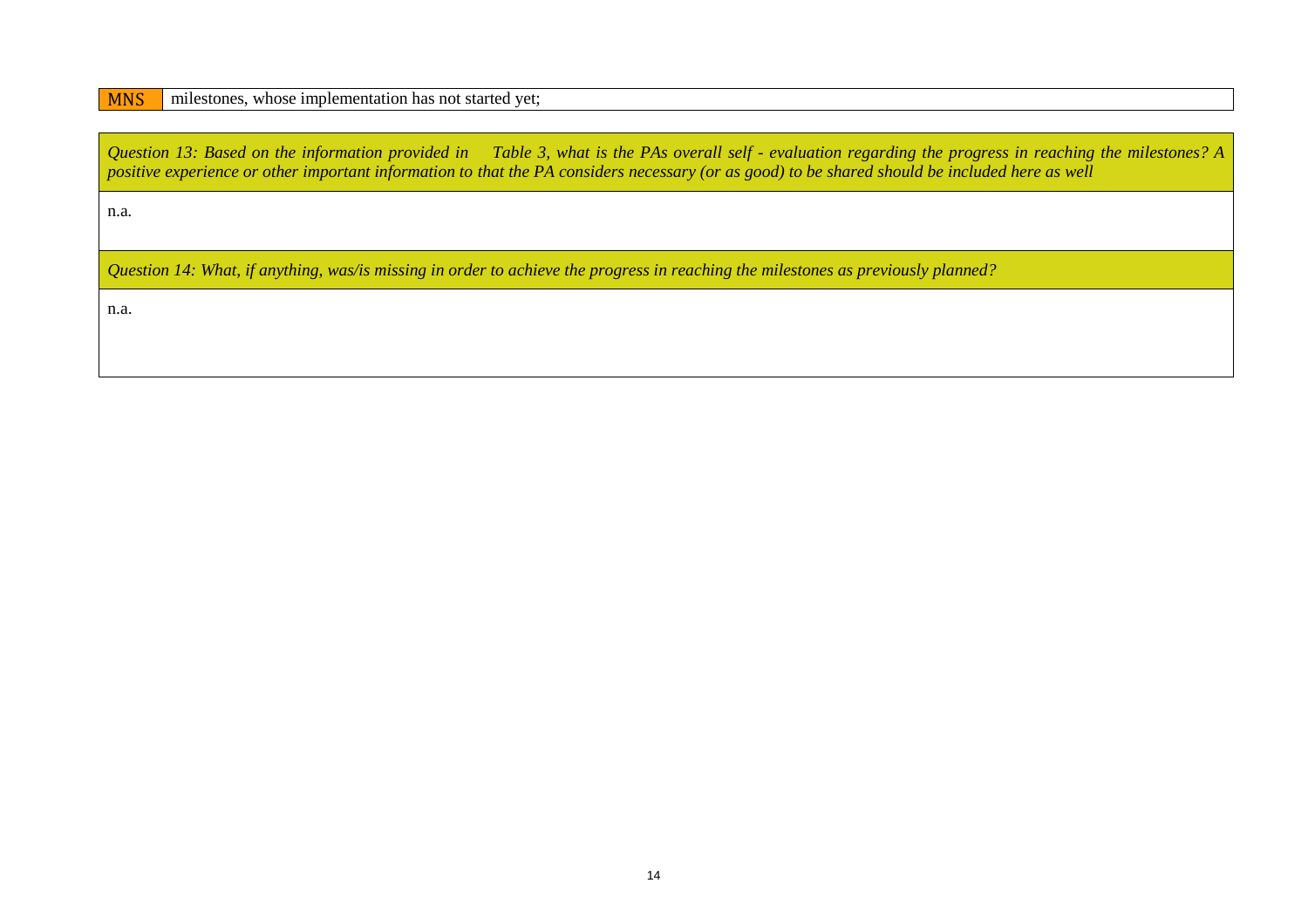## **2.5 PROGRESS ON ACTIVITIES**

*Table 4 Activities undertaken to progress on PA implementation* 

| <b>PA</b> Actions<br>(numbers) | Activities undertaken during the reporting period to progress on PA implementation                                                                                                                                                                                                                                                                                                                                                                                                                                                                                                                                                                                                                                                                                                                                                                                                                                                                                                                                                                                                                                                                                                                                                                                                                       |
|--------------------------------|----------------------------------------------------------------------------------------------------------------------------------------------------------------------------------------------------------------------------------------------------------------------------------------------------------------------------------------------------------------------------------------------------------------------------------------------------------------------------------------------------------------------------------------------------------------------------------------------------------------------------------------------------------------------------------------------------------------------------------------------------------------------------------------------------------------------------------------------------------------------------------------------------------------------------------------------------------------------------------------------------------------------------------------------------------------------------------------------------------------------------------------------------------------------------------------------------------------------------------------------------------------------------------------------------------|
| (a)                            | (b)                                                                                                                                                                                                                                                                                                                                                                                                                                                                                                                                                                                                                                                                                                                                                                                                                                                                                                                                                                                                                                                                                                                                                                                                                                                                                                      |
| AI                             | Identification and labelling of strategic project "Cooperation between Schools and the Business Sector in the field of tourism":<br>ş<br>Labelling of Project "FairGuidance"<br>ERI SEE Governing Board and Consultative Body Meeting in Belgrade (December 2015)<br>ş<br>CECE DG Conference in Prague (March 2016)<br>ş<br>Participation at the 5th Ministerial Meeting of the Western Balkans Platform on Education and Training in Sarajevo (June 2016)<br>ş<br>Conference 'Building a Western Balkans Alliance for Work-based Learning' in Vienna (May 2016)<br>ş<br>ş<br>PA9 Workshop "Enhancing skills and competences through educational cooperation", AF 2015 in Ulm (October 2015)<br>Participation at the Austrian National Coordination Meetings (December 2015, February 2016, May 2016)<br>Continuous update of PA9 website, preparation of PA9 folder<br>ş<br>Participation at NC/PAC Meeting in Bratislava (May 2016)<br>ş<br>Participation at PAC Meeting in Bratislava (March 2016) and PAC Workshop in Brussels (January 2016)<br>ş<br>SG Meeting (Chisinau, March 2016)<br>Coordination with ongoing projects/initiatives: ERI SEE, CECE. ETF, DESK, Cooperations between schools and the business sector in the field<br>ş<br>of tourism, DALIVET, Green Competences for Ecotourism |
| A2                             | Identification and labelling of the strategic project "EDU LAB"<br>ş<br>Other projects: DALMEX: meeting with all partners ( $8th$ October 2015) to support preparation + continuing coordination and support<br>ş<br>PA9 Workshop "Labour Market Know-How-Exchange" at the Annual Forum (Ulm, October 2015)<br>ş<br>Meeting with the ESF Managing Authorities Bayern and Baden-Württemberg (May 2016) to prepare a common workshop<br>ş<br>Participation DTP Info-Day (30 <sup>th</sup> September 2015),<br>Participation at the Austrian National Coordination Meetings (December 2015, February 2016, May 2016);<br>ş<br>Continuous update of PA9 website, preparation of PA9 folder<br>ş<br>Participation at NC/PAC Meeting in Bratislava (May 2016)<br>ş<br>Participation at PAC Meeting in Bratislava (March 2016) and PAC Workshop in Brussels (January 2016)<br>SG Meeting (Chisinau, March 2016)<br>ş<br>ş<br>Support of ongoing projects/initiatives: Bilateral Exchange in Labour Market Policy Austria - Moldova,                                                                                                                                                                                                                                                                             |
| A3                             | Identification and labelling of strategic project "Danube Competence Centres for Creativity and Entrepreneurship<br>PA9 Workshop "Enhancing skills and competences through educational cooperation", AF 2015 in Ulm (October 2015)<br>Participation DTP Info-Day (30 <sup>th</sup> September 2015), participation at the Austrian National Coordination Meetings (December 2015, February<br>ş                                                                                                                                                                                                                                                                                                                                                                                                                                                                                                                                                                                                                                                                                                                                                                                                                                                                                                           |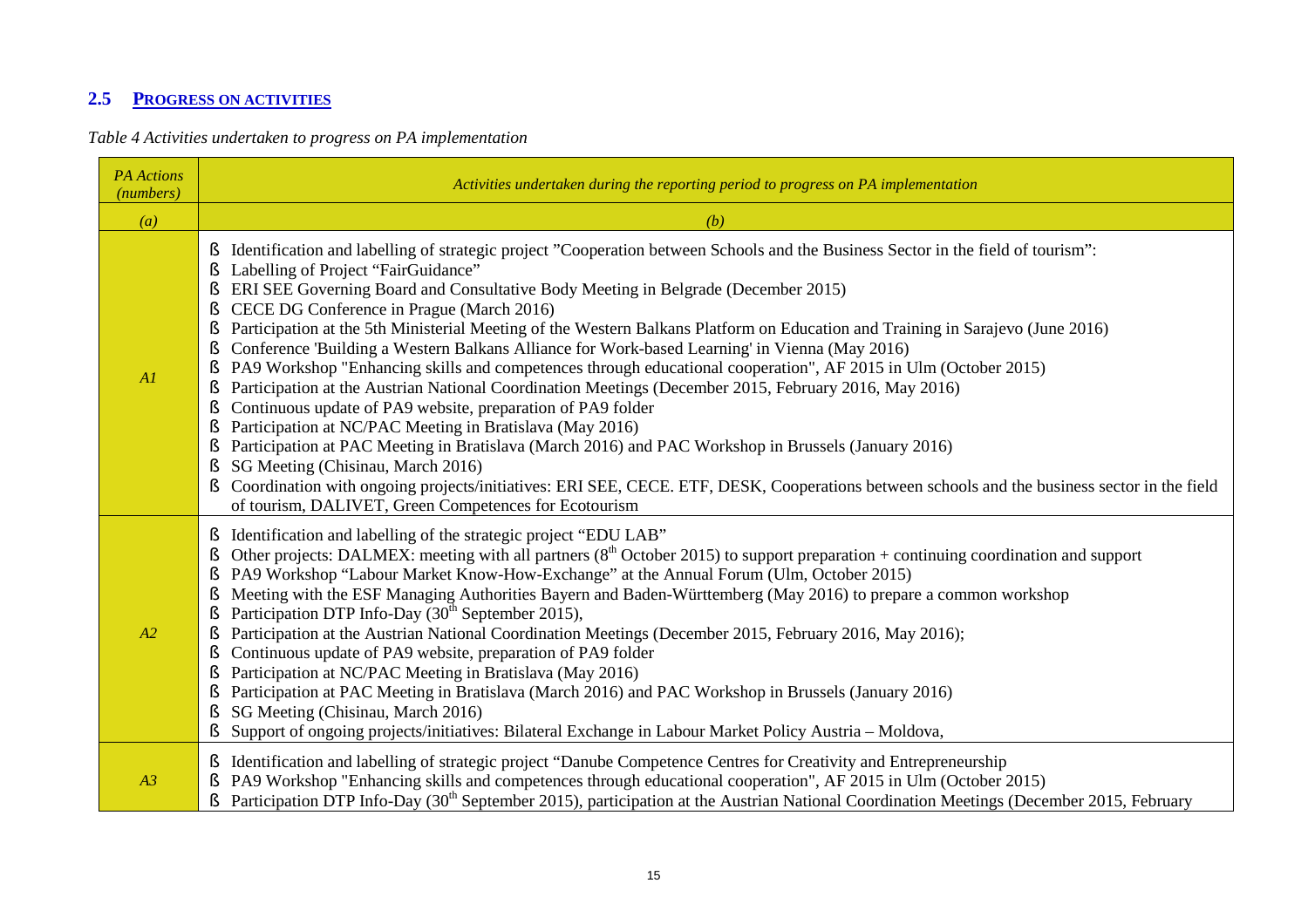| <b>PA</b> Actions<br>(numbers) | Activities undertaken during the reporting period to progress on PA implementation                                                                                                                                                                                                                                                                                                                                                                                                                                                                                                                                                                                                                                                                                                                                                                                                                                                                                                                                                                     |
|--------------------------------|--------------------------------------------------------------------------------------------------------------------------------------------------------------------------------------------------------------------------------------------------------------------------------------------------------------------------------------------------------------------------------------------------------------------------------------------------------------------------------------------------------------------------------------------------------------------------------------------------------------------------------------------------------------------------------------------------------------------------------------------------------------------------------------------------------------------------------------------------------------------------------------------------------------------------------------------------------------------------------------------------------------------------------------------------------|
| $\left( a\right)$              | (b)                                                                                                                                                                                                                                                                                                                                                                                                                                                                                                                                                                                                                                                                                                                                                                                                                                                                                                                                                                                                                                                    |
|                                | 2016, May 2016)<br>Continuous update of PA9 website<br>§.<br>Participation at PAC Meeting in Bratislava (March 2016) and PAC Workshop in Brussels (January 2016)<br>ş<br>Participation at NC/PAC Meeting in Bratislava (May 2016)<br>S<br>SG Meeting (Chisinau, March 2016)<br>Š<br>Coordination with ongoing projects/initiatives:: (d)unavision, VEN - Income Generation in VET schools and colleges<br>ş                                                                                                                                                                                                                                                                                                                                                                                                                                                                                                                                                                                                                                            |
| A4                             | § PA9 Workshop "Enhancing skills and competences through educational cooperation", AF 2015 in Ulm (October 2015)<br>Thematic Conference: learning, teaching, exchanging – school cooperations in the Danube Region, Linz (June 2016)<br>Ş<br>Participation DTP Info-Day (30 <sup>th</sup> September 2015), participation at the Austrian National Coordination Meetings (December 2015, February<br>2016, May 2016)<br>Continuous update of PA9 website, preparation of PA9 folder<br>Š.<br>Participation at NC/PAC Meeting in Bratislava (May 2016)<br>Š<br>Participation at PAC Meeting in Bratislava (March 2016) and PAC Workshop in Brussels (January 2016)<br>SG Meeting (Chisinau, March 2016)<br>S<br>Coordination with ongoing projects/initiatives: CEEPUS, ESCAPE, Milestones of Learning Development, Removing obstacles to recognition of<br>Š.<br>qualifications, workshops on learning, teaching, exchanging between – school cooperations in the Danube Region                                                                         |
| A <sub>5</sub>                 | § Identification and labelling of strategic projects "aces - Academy of Central European Schools - Act local!" and "EUSDR Youth Platform"<br>PA9 Workshop "Roma and Sinti: Participation as a Key to Empowerment", AF 2015 in Ulm (October 2015)<br>S<br>$2nd$ EUSDR YP, May 2016<br>ş<br>Danube Peace Boat E.U.R.O.P.E., Kick-off event in Vienna (July 2015)<br>ş<br>Participation DTP Info-Day (30 <sup>th</sup> September 2015), participation at the Austrian National Coordination Meetings (December 2015, February<br>2016, May 2016)<br>§ Continuous update of PA9 website, preparation of PA9 folder<br>Participation at NC/PAC Meeting in Bratislava (May 2016)<br>ş<br>Participation at PAC Meeting in Bratislava (March 2016) and PAC Workshop in Brussels (January 2016)<br>SG Meeting (Chisinau, March 2016)<br>ş<br>Coordination with ongoing projects/initiatives: aces / academy of Central European schools, Concordia Vocational Training, Danube Peace<br>ş<br>Boat, eschool4S, Sprachenoffensive, Youth Platform, Roma EduDanube |
| A6                             | Identification and labelling of the strategic project "EDU LAB"<br>S.<br>Other projects: YOUMIG support in preparation<br>Meeting with the ESF Managing Authorities Bayern and Baden-Württemberg (May 2016) to prepare a common workshop<br>Participation DTP Info-Day (30 <sup>th</sup> September 2015),<br>ş                                                                                                                                                                                                                                                                                                                                                                                                                                                                                                                                                                                                                                                                                                                                         |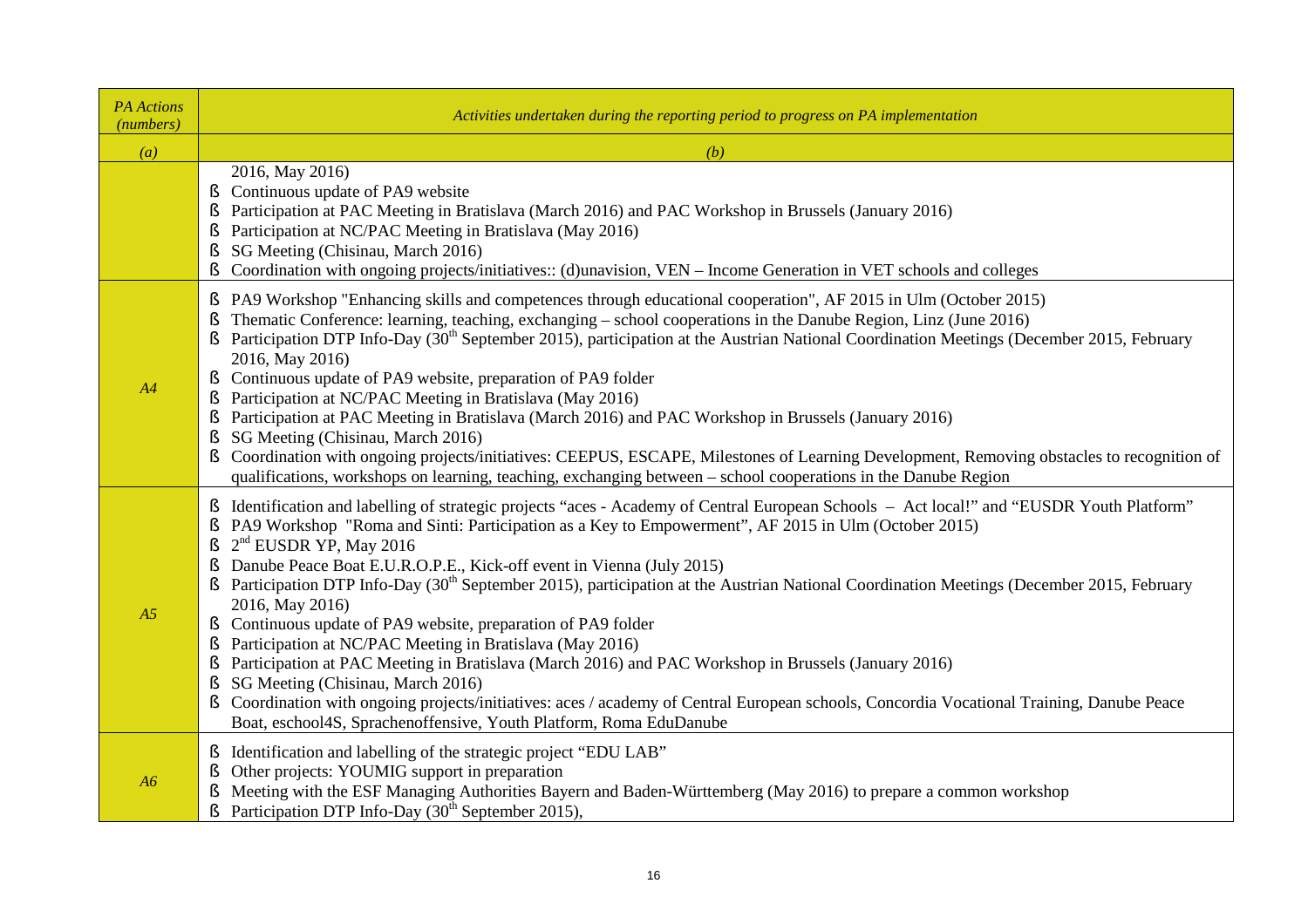| <b>PA</b> Actions<br>(numbers) | Activities undertaken during the reporting period to progress on PA implementation                                                                                                                                                                                                                                                                                                                                                                                                                                                                                                                                                                                                                                                                                                                                                                                                                                                                                                        |
|--------------------------------|-------------------------------------------------------------------------------------------------------------------------------------------------------------------------------------------------------------------------------------------------------------------------------------------------------------------------------------------------------------------------------------------------------------------------------------------------------------------------------------------------------------------------------------------------------------------------------------------------------------------------------------------------------------------------------------------------------------------------------------------------------------------------------------------------------------------------------------------------------------------------------------------------------------------------------------------------------------------------------------------|
| $\left( a\right)$              | (b)                                                                                                                                                                                                                                                                                                                                                                                                                                                                                                                                                                                                                                                                                                                                                                                                                                                                                                                                                                                       |
|                                | Participation at the Austrian National Coordination Meetings (December 2015, February 2016, May 2016)<br>ş<br>Continuous update of PA9 website, preparation of PA9 folder<br>Participation at NC/PAC Meeting in Bratislava (May 2016)<br>ş<br>Participation at PAC Meeting in Bratislava (March 2016) and PAC Workshop in Brussels (January 2016)<br>SG Meeting (Chisinau, March 2016)                                                                                                                                                                                                                                                                                                                                                                                                                                                                                                                                                                                                    |
| A7                             | EDU LAB: coordination/support<br>ş<br>Other projects: all in all 12 ESF empowerment projects in Austria have been initiated<br>Š<br>PA 9 Workshop "Roma and Sinti: Participation as a Key to Empowerment" at the Annual Forum in Ulm 2015<br>ş<br>Meeting with the ESF Managing Authorities Bayern and Baden-Württemberg (May 2016) to prepare a common workshop<br>ş<br>Participation Austrian Roma Platform<br>Participation DTP Info-Day (30 <sup>th</sup> September 2015),<br>Participation at the Austrian National Coordination Meetings (December 2015, February 2016, May 2016);<br>ş<br>Continuous update of PA9 website, preparation of PA9 folder<br>Participation at NC/PAC Meeting in Bratislava (May 2016)<br>ş<br>Participation at PAC Meeting in Bratislava (March 2016) and PAC Workshop in Brussels (January 2016)<br>SG Meeting (Chisinau, March 2016)<br>Support of ongoing projects/initiatives: ESRA, RomaEdu-Danube, RID – roma integration across the Danube<br>ş |
| A8                             | Coordination/cooperation: Austrian PAC became Member in the Gender Mainstreaming Working Group of the Federal Ministry of Labour,<br>Ş<br>Social Affairs and Consumer Protection to prepare the development of project ideas.<br>Participation DTP Info-Day (30 <sup>th</sup> September 2015), participation at the Austrian National Coordination Meetings (December 2015, February<br>2016, May 2016);<br>SG Meeting (Chisinau, March 2016)                                                                                                                                                                                                                                                                                                                                                                                                                                                                                                                                             |

## **2.6 EUSDR STRATEGIC PROJECTS**

*Table 5: Projects identified and proposed by PA (PACs + SG) as EUSDR strategic project (SP)* 

| Title of project proposed by PA<br>as ESDR SP during the reporting<br>period | Date of PA meeting<br>when the project<br>was approved as<br><i>potential ESDR SP</i> | To which PA target<br><i>the project is</i><br>relevant? | Main project activities of the EUSDR SP | <b>Targeted funding</b><br>source(s) for the $SP$ |
|------------------------------------------------------------------------------|---------------------------------------------------------------------------------------|----------------------------------------------------------|-----------------------------------------|---------------------------------------------------|
|------------------------------------------------------------------------------|---------------------------------------------------------------------------------------|----------------------------------------------------------|-----------------------------------------|---------------------------------------------------|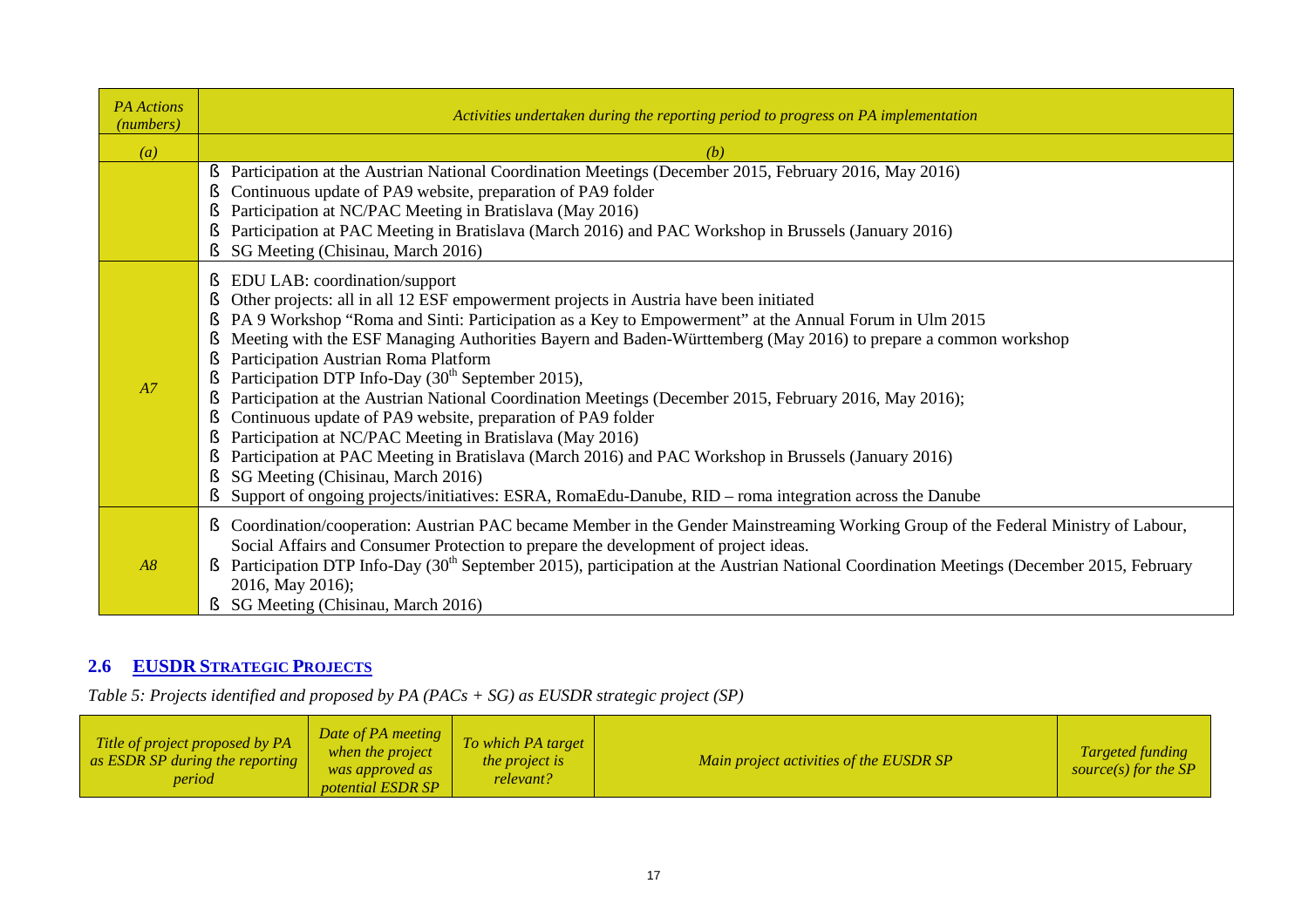| (a)                                                                                            | (b)                                                          | (c)           | (d)                                                                                                                                                                                                                                                                                                                                                                                                                                                                                                                                                                                                                                                            | (e)                        |
|------------------------------------------------------------------------------------------------|--------------------------------------------------------------|---------------|----------------------------------------------------------------------------------------------------------------------------------------------------------------------------------------------------------------------------------------------------------------------------------------------------------------------------------------------------------------------------------------------------------------------------------------------------------------------------------------------------------------------------------------------------------------------------------------------------------------------------------------------------------------|----------------------------|
| aces   Academy of Central<br>European Schools - Act<br>local!                                  | Approved by SG<br>in silent<br>procedure on 27<br>April 2016 | 2, 3, 4, 5    | aces - Act local! offers concrete opportunities for taking action,<br>creating new partnerships and empowering the actors in order to<br>support sustainable social development. A yearly contest for<br>community projects of schools will be established. The aces<br>Academy will provide trainings on coordination of the project.<br>The goal is to establish a wide 'aces' network after 10 years.                                                                                                                                                                                                                                                       | NA                         |
| New Danubian Governance in<br>Labour market Relevance of<br>Higher Education [EDU LAB]         | Approved by SG<br>in silent<br>procedure on 27<br>April 2016 | 1, 2, 3, 5    | There will be an analysis of existing governance models.<br>Preparing a stakeholder dialogue on best practices and<br>development of e-learning courses for stakeholders. Furthermore<br>development of a new governance model. Capacity building and<br>training. Pilot activities in Slovakia, Bulgaria and Serbia.<br>Development of a "Danubian Charta for young talents.                                                                                                                                                                                                                                                                                  | EU funds                   |
| <b>EUSDR Youth Platform</b>                                                                    | Approved by SG<br>in silent<br>procedure on 27<br>April 2016 | 2, 3, 4, 5    | Regular conferences and meetings to foster corss sectoral<br>cooperation for innovative educational approaches in the<br>EUSDR region. The Platform serves as a meeting point between<br>formal and non-formal learning institutions, to share experiences<br>and to contribute to a more cohesive society. Furthermore it<br>fosters project development and explores possible funding<br>opportunities within Erasmus+ or the Danube Region<br>Programme or other funding instruments.                                                                                                                                                                       | EU funds/other             |
| Danube Competence Centres<br>Creativity<br>for<br>and<br>Entrepreneurship<br>(Danube<br>Enter) | Approved by SG<br>in silent<br>procedure on 27<br>April 2016 | 2, 5          | The project addresses common challenges through an integrated<br>approach which includes the whole package of services and<br>activities that fill the identified gaps and create important<br>cooperation links among the participating countries (education,<br>business support, cross-sector integration of creative thinking<br>methods, alternative sources of funding). The competence centre<br>is seen as focused environment where people and organizations<br>meet together in order to be educated and trained, develop<br>professional skills working on real projects and create together<br>know-how that will contribute to their development. | EU funds/private<br>funds  |
| Cooperation between Schools<br>and the Business Sector in the<br>field of tourism              | Approved by SG<br>in silent<br>procedure on 27               | 1, 2, 3, 4, 5 | The project aims to improve the quality of practical training<br>through an improved and close cooperation between the<br>education sector and the VET providers on the one hand and the                                                                                                                                                                                                                                                                                                                                                                                                                                                                       | National/regional<br>funds |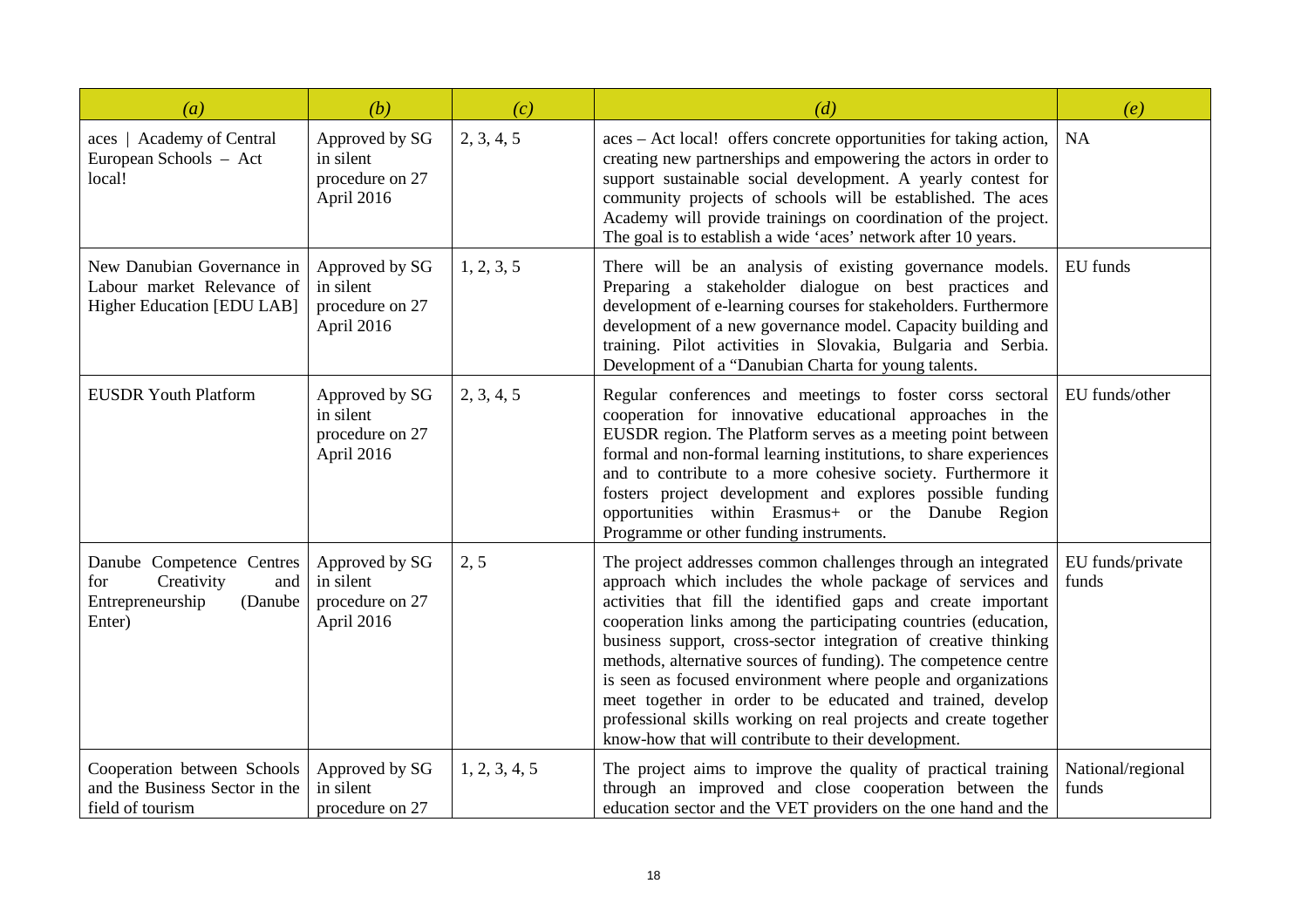| April 2016 | key players of the labour market and the tourism industry on the |  |
|------------|------------------------------------------------------------------|--|
|            | other. Thus the project promotes and improves the vocational     |  |
|            | education and training systems, which will be able to develop    |  |
|            | and maintain a close cooperation with the economic sector and    |  |
|            | meet the labour market requirements adequately.                  |  |

Question 15: Were any of the projects included in Table 5 already approved for funding during the reporting period? If so, please complete Table 6 below with *the information only for those projects.* 

*Table 6: Proposed EUSDR strategic projects, which were approved for funding* 

| Title of project proposed by PA as ESDR SP, approved for funding | Total amount of approved funding | Approved funding source(s) for the<br><b>EUSDR SP</b> |
|------------------------------------------------------------------|----------------------------------|-------------------------------------------------------|
| $\left(a\right)$                                                 | (b)                              |                                                       |
|                                                                  |                                  |                                                       |
|                                                                  |                                  |                                                       |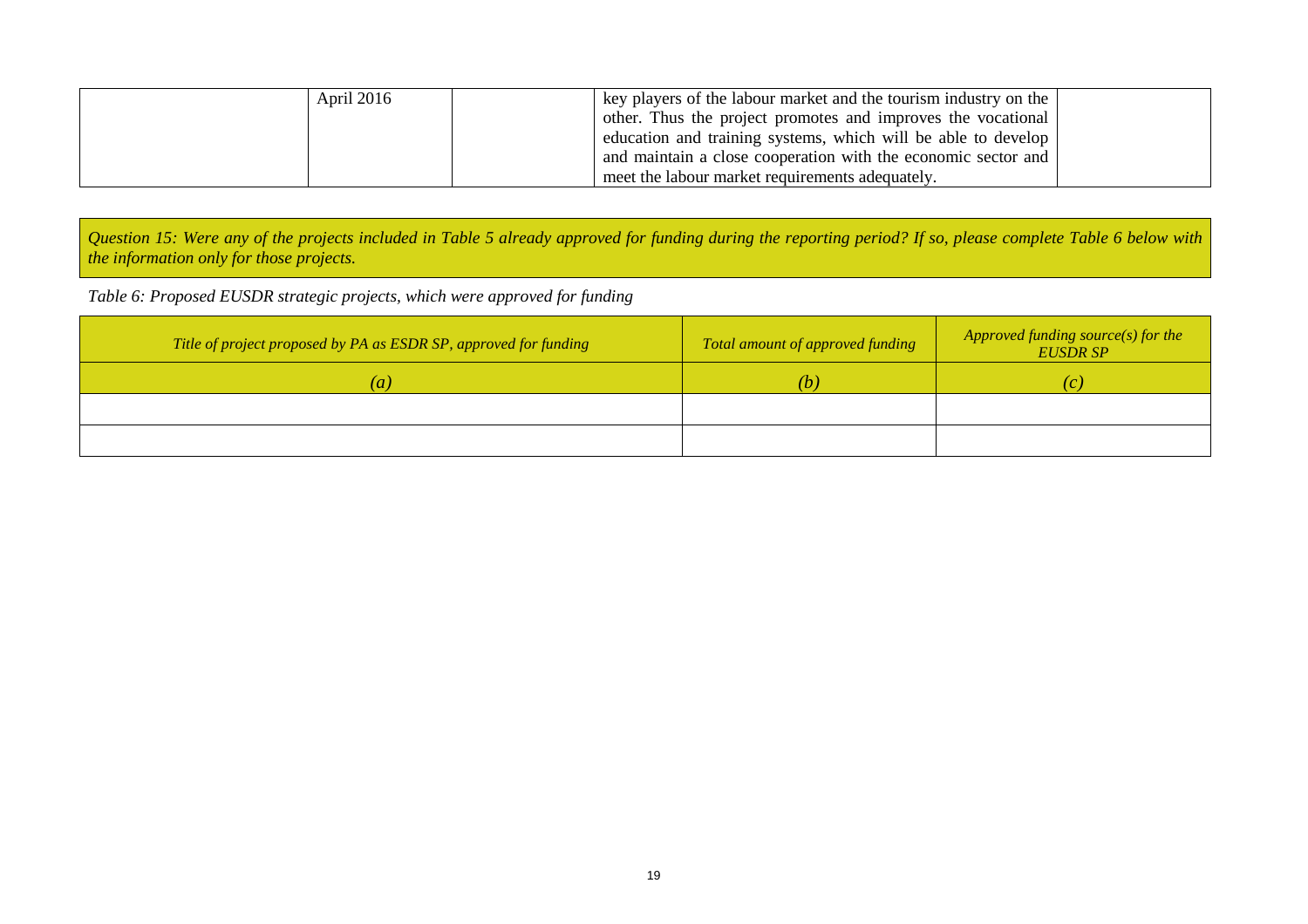## **3 FUNDING**

#### **3.1 MAIN ACHIEVEMENTS IN TERMS OF FUNDING**

*Question 16: What is considered as PAs main achievement/s with regards to funding sources and opportunities for EUSDR projects? Short analysis relevant only to the duration of the reporting period needs to be provided.* 

The budget period 2014-2020 sets new impulses and provides the framework to make the Strategy a success on all levels of intervention. PA9 is communicating all relevant information on the funding possibilities on its website as well as at several various conferences accessible for interested stakeholders.

The Erasmus+ programme remains an important funding instrument for EUSDR projects as it provides a strong transnational element and supports European cooperation in the field of education and training. By now, several Erasmus+ projects have been labelled by the SG and are part of the PA9 work programme. The thematic conferences on "Learning, teaching, exchanging – school cooperations in the Danube Region" or the Youth Platform serve as examples for annually events of dissemination of information on funding related to Erasmus+.

Furthermore, countries of the Danube Region have the possibility to use the potential of ESI funds. Promoting social inclusion and combating poverty or investing in education, training and vocational training for skills and life-long learning are thematic objectives to which the ESF can make a major contribution on national level. For example within the Austrian ESF a call with a focus on labour market integration of Roma coordinated by the Federal Ministry of Labour, Social Affairs and Consumer Protection was launched and as a result there are 13 ESF-financed projects at the moment. In order to implement PA9 projects through the ESF, its transnational element would need to be strengthened. During the reporting period PA9 has been involved in the preparations of a workshop with the ESF Managing Authorities of the Danube Region, which was held in July 2015.

The ERDF on the other hand allows countries to implement also projects with a strong cross-border and transnational element, e.g. via Interreg Europe or cross-border Interreg Programmes. The new funding opportunity within the Danube Transnational Programme (DTP) is especially helpful for strengthening the cooperation in the Danube Region and its development. Integrating the area of education and training as well as the labour market as a social dimension in the DTP through several interventions by EUSDR PAC 9 was an important achievement and also contributes towards more visibility of PA9 activities. The DTP has already launched its first call within the reporting period, which is quite a relevant push-factor for projects within the EUSDR region. The first projects will start in 2018.

Another potential funding source for transnational EUSDR projects represents the Central Europe Programme 2014-2020 (CE) in the framework of the European Territorial Cooperation objective and financed by the ERDF.

Already existing funding opportunities like the pilot initiative "START – Danube Region Project Fund", launched and coordinated by the City of Vienna, are a welcome development, as PA9 has continuously addressed the need for financing of smaller transnational projects. The aim of the programme is to provide support in the form of seed money helping organisations and institutions to initiate and to implement projects with relevance for the Danube Region. The second call of START was launched in 2015. 16 projects were submitted to Priority Area 9 of which 13 passed the formal check and were subject of a review by the Priority Area Coordinators with the involvement of the SG. Two PA9 project applications were granted for START funding with a focus on the integration of Roma into the labour market and education systems.

Nevertheless there is still need for making available both comprehensive and user-friendly information on potential funds in order for project leaders and applicants to fully understand and exploit all funding opportunities. Lead partners seem to already take advantage of the newly established funding opportunities, however the Budget Period 2014-2012 has still not started in all EUSDR-countries, therefore the development of new projects was delayed.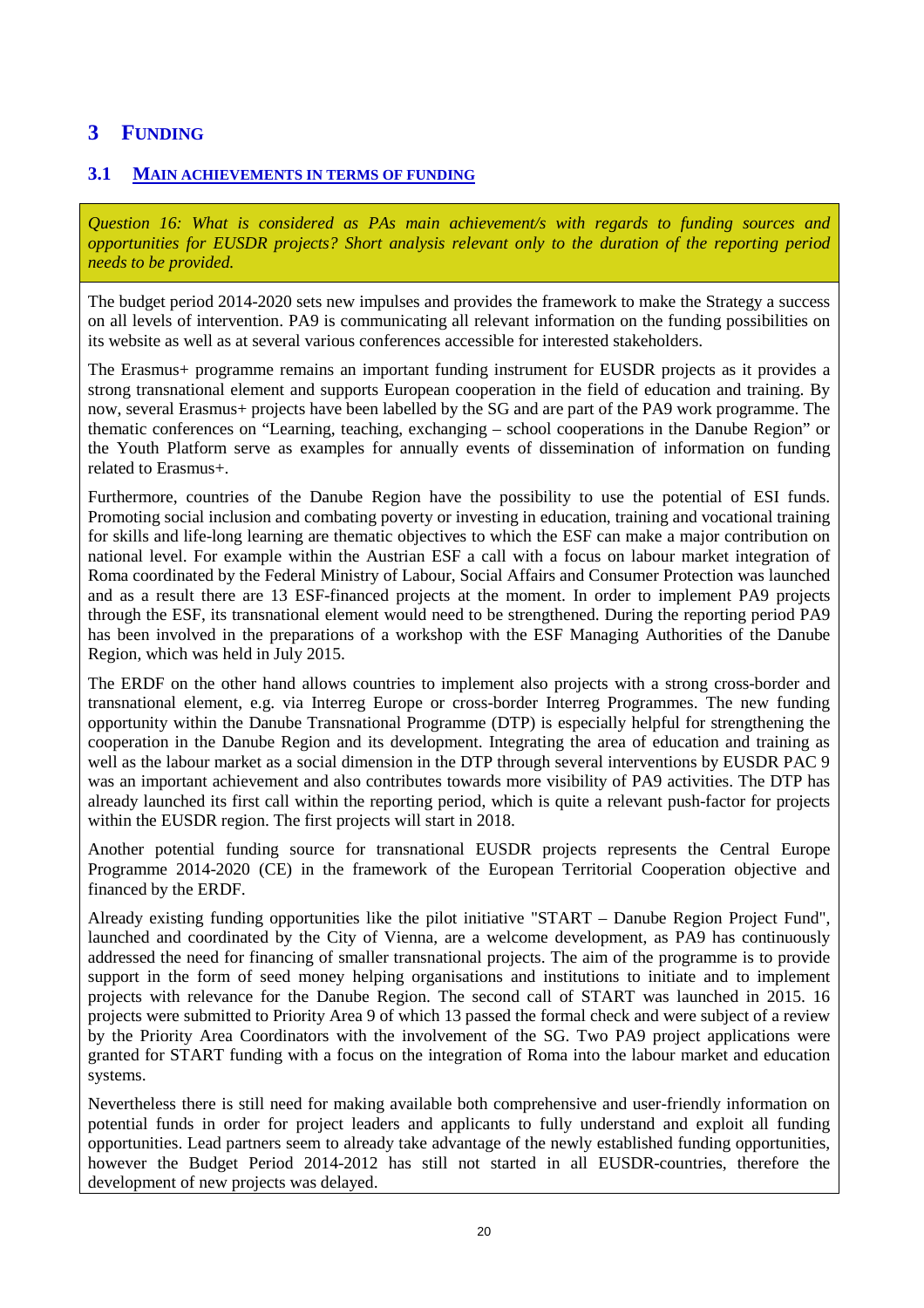#### **3.2 LESSONS LEARNED**

*Question 17: What are the lessons learned (positive or negative) during the reporting period, with regards to funding sources and opportunities for EUSDR projects and what responses to those the PA considers as relevant?* 

Existing programmes at local, regional, national and community level mostly differ in terms of their regional focus or refer to the different legal status of the DR countries (e.g. Member States, non-EU Member States). This occasionally leads to challenges for innovative partnerships as it creates barriers for joint actions. For instance, in order to implement PA9 projects within Erasmus+, the inclusion of some third countries remains challenging. Besides that, there is a need for improvement of the communication and coordination between ESI funds and EUSDR representatives on national level and within the whole Danube Region. Furthermore the existing practice of ERDF-funded programmes – like DTP – is a potential barrier for beneficiaries from some states because of the pre-financing principle.

Another issue is that EUSDR PA9-related proposals sometimes do not receive funding due to the fact that the strategy is not fully embedded in mainstream programmes and due to very competitive procedures. The simple fact that a project proposal is based on or refers to the EUSDR does not allow for additional points in evaluation in most cases. Therefore, in order to achieve a more substantial impact on the Danube Region, it would be necessary to consider assigning additional points to proposals with a clear contribution to EU macro-regional strategies or to publish selected targeted calls.

The experience of the two calls within START shows that a fund for the development of projects and/or the implementation of small projects is successful and relevant for the development of project ideas for DTP or other funds.

The question of funding of the cooperation structure of the Priority Area remains a challenge when it comes to the coordination of the Strategy. The Technical Assistance (TA) which was granted by the Commission to the PACs starting in 2012 has proven to be very supportive regarding funding of coordination, networking and project development activities. A new call of interest for Technical Assistance support (2015-2016) to PAC activities was published on the EUSDR website on 10th July 2015 which is administered by the DSP. The experiences so far show that the project implementation works well.

### **3.3 THE FUTURE**

*Question 18: Based on what has been reported so far in Sections 3.1and 3.2, what next steps and challenges in terms of funding sources and opportunities for EUSDR projects that are important to be shared for further consideration, discussion or development (incl. possible solutions to overcome the challenges)?* 

Please answer also the same question with respect to better alignment of funding to support the PA and the *EUSDR in general.* 

To live up to the purpose and the essence of a MRS further efforts are needed in terms of designing and communicating the macro-regional dimension to the various EU framework programmes. Among others, the embedding of the EUSDR into programmes finances from ESIF is an important step to widen the possibilities of funding and as such opening the pathway towards new project/ initiative ideas. An important step is the Coordination Meeting of national ESF Managing Authorities "Embedding EUSDR into ESF" in Munich in July 2016.

Positive developments can also be expected by the possibility of seed money for projects within the DTP and also the funding possibility for strategic projects coordinated by PA10. But for the success of such funding possibilities a simple and reliable funding mechanism – like already tested and proved by START projects – is essential and has to be guaranteed also in future.

For the funding of the cooperation structure of the Priority Area from 2017 onwards it will be essential that the DANUBE Transnational Programme creates a sustainable, simple and reliable funding that facilitates and supports the activities of the Priority Area Coordinators based on equality for all Danube countries and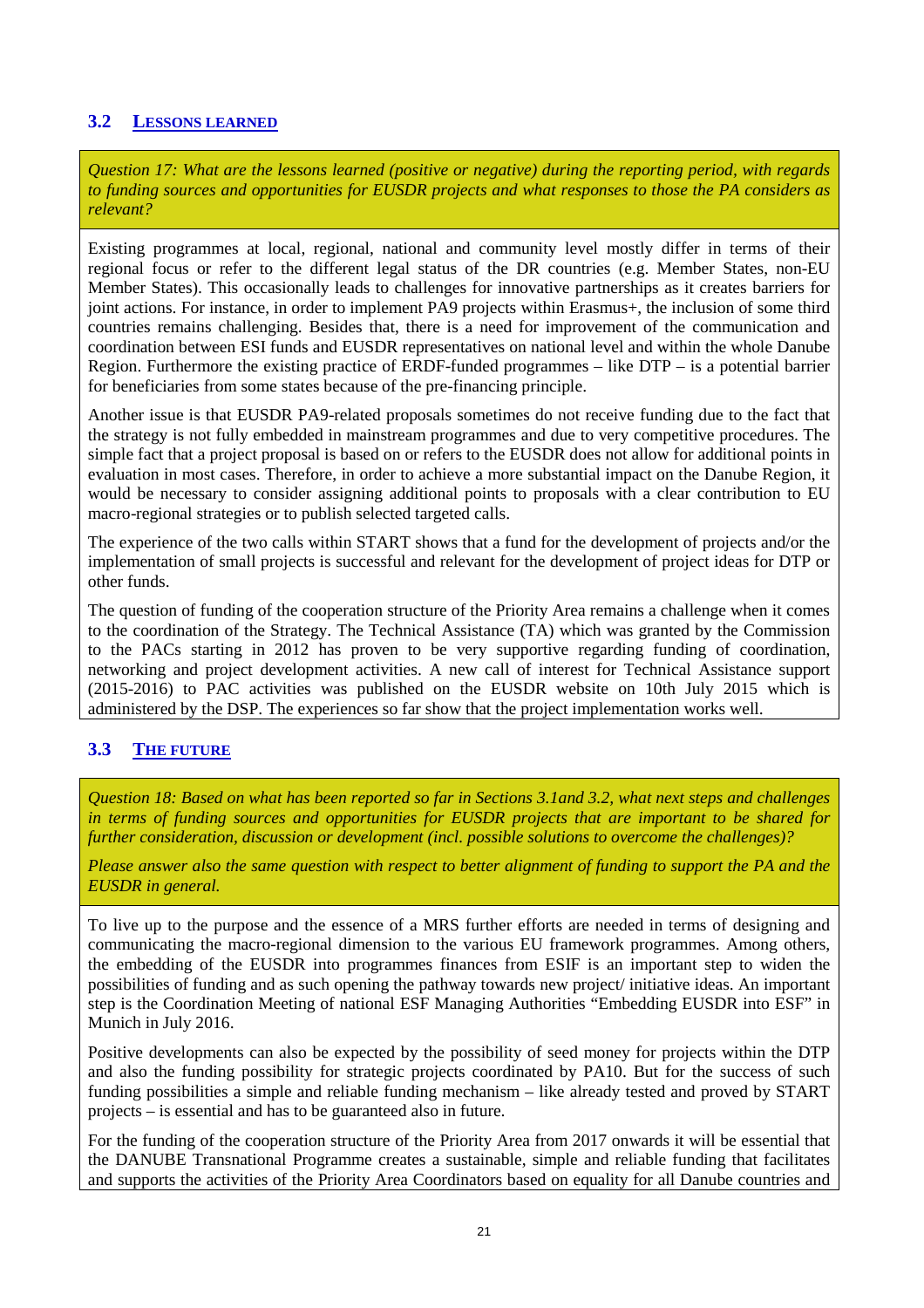also take into consideration challenges, like co-financing or pre-financing especially for PA Coordinators from Non-EU-Member States.

## **4 GOVERNANCE**

### **4.1 ORGANISATION AND FUNCTIONING OF PA**

*Question 19: Describe shortly any significant changes that have occurred during the reporting period on PA's governance in terms of organisation and functioning of PACs and SGs?* 

Priority Area 9 is coordinated by Austria and the Republic of Moldova. On behalf of Austria, Roland Hanak, Federal Ministry of Labour, Social Affairs and Consumer Protection, and Jürgen Schick, Federal Ministry of Education act as Priority Area Coordinators. On behalf of the Republic of Moldova, Ludmila Pavlov, Ministry of Education and in 2015 Anna Gherganova, Ministry of Labour, Social Protection and Family, Head of Employment Policy Department, was nominated as new PAC. During the reporting period a functioning coordination and communication within the PAC9-Team has been established.

PACs have successfully established a network of different stakeholders guaranteeing efficient cooperation between relevant actors, i.a. through the involvement of existing regional cooperation networks and initiatives, e.g. ERI SEE and the ETF. The chosen work mode of the PACs, which has put the ownership of initiatives and common success strongly at its centre, provides a sound basis for sustainable cooperation during the reporting period and also in future. Furthermore, PACs and SG members regularly contribute to respective national coordination networks and platforms organised within respective EUSDR countries. These platforms have proven to be useful when it comes to coordinating the implementation process of the EUSDR and contribute significantly to a mutual exchange.

The SG can be seen as the main body of coordination within the framework of PA9. The 10<sup>th</sup> meeting of the SG took place in Chisinau in March 2016. The meeting provided space for SG members to give an overview on the reform priorities in the area of Education and Labour Market Policy of their respective country. Furthermore, the meeting enabled the discussion and exchange of experience related to the activities of each working area and to provide information on funding of projects or PA9 activities. An important topic of the meeting was also the revision on the targets of PA9.

*Question 20: Please provide in Table 7 the requested information on attendance (+/-) of Danube countries at SG meetings held during the reporting period.* 

| SG<br>meeting       | AT | BA                       | BG | CZ                       | DE | HR | HU | MD | ME                       | RO | RS                       | SI                       | S K | <b>UA</b> |
|---------------------|----|--------------------------|----|--------------------------|----|----|----|----|--------------------------|----|--------------------------|--------------------------|-----|-----------|
| $10^{\text{th}}$ SG |    | $\overline{\phantom{a}}$ |    | $\overline{\phantom{0}}$ |    |    |    |    | $\overline{\phantom{0}}$ |    | $\overline{\phantom{0}}$ | $\overline{\phantom{0}}$ |     |           |
|                     |    |                          |    |                          |    |    |    |    |                          |    |                          |                          |     |           |

*Table 7: Attendance of SG meetings* 

#### **4.2 COORDINATION AND COOPERATION ACTIVITIES**

Question 21: Based on what has been reported in Section 2.5, please provide short description on what has *been achieved with the undertaken activities for coordination, cooperation and establishing links with other PAs? Please describe also any methods/tools that are put in place as a result (if applicable).* 

In the reporting period coordinators of PA9 and several of its SG members have continued to participate in a wide range of conferences, workshops and meetings organised by other actors to coordinate and cooperate with other PAs. In particular, PACs have participated i.a. at the Annual Forum of the Danube Strategy in Ulm on  $29<sup>th</sup>$  and  $30<sup>th</sup>$  October 2015, coordination meetings of the Austrian NC on  $3<sup>rd</sup>$  December 2015,  $29<sup>th</sup>$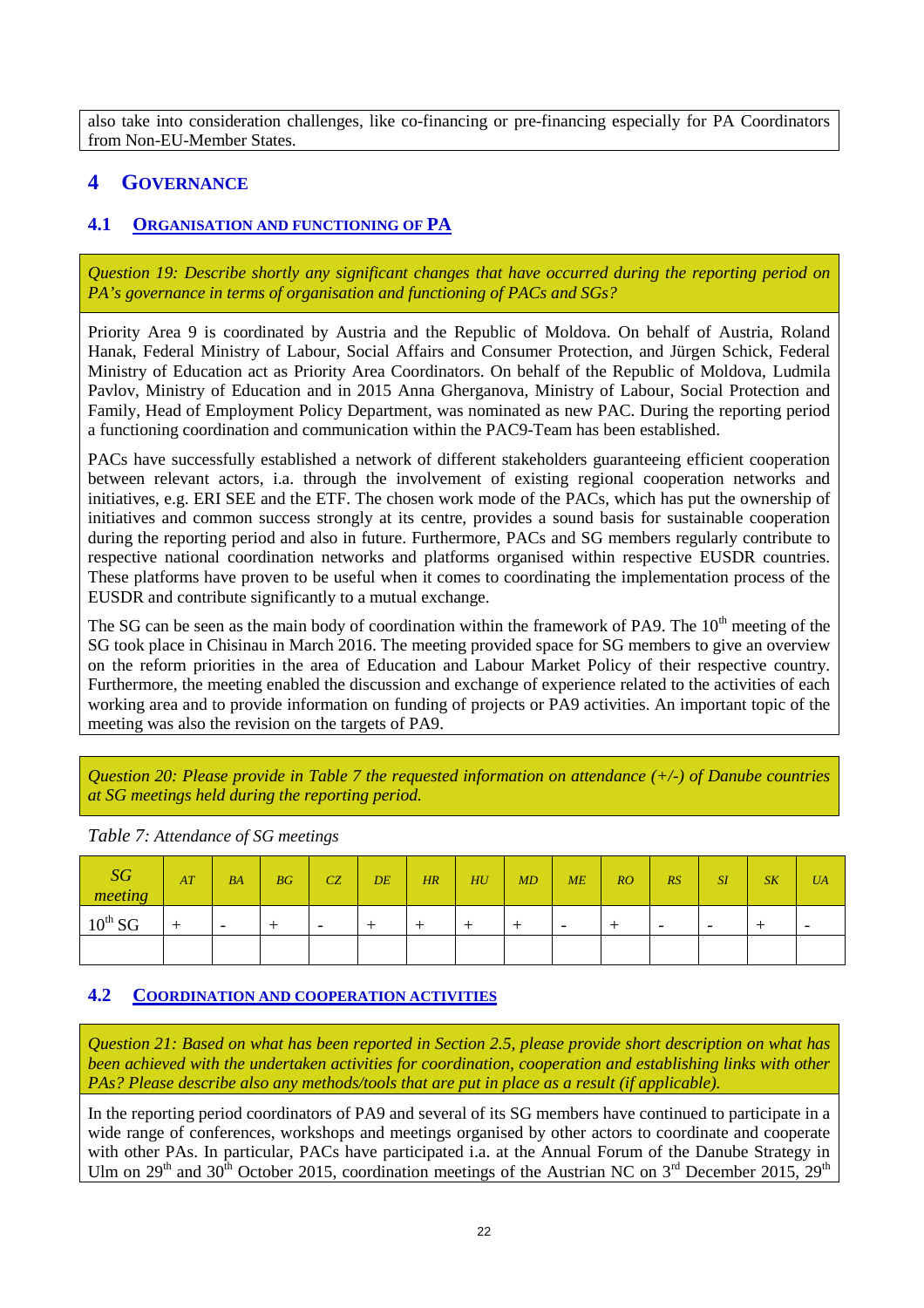February 2016 and  $10^{th}$  May 2016 in Vienna, the workshop of DSP in Brussels on  $14^{th}$  and  $15^{th}$  January 2016, the meeting of EUSDR Priority Area Coordinator in Bratislava on 8<sup>th</sup> March 2016 and the meeting of National Contact Points and Priority Area Coordinators in Bratislava on 23<sup>rd</sup> May 2016. Each meeting provided space to discuss relevant issues, like supporting activities for PACs, handling of Technical Assistance 2015/16, application within DTP, concept of EUSDR strategic projects, targets revision etc. and to find common solutions.

Question 22: Based on what has been reported in Section 2.5, please provide short description on what has *been achieved with the undertaken activities for coordination, cooperation and establishing links with EU institutions (EC, EP, CoR, EESC, etc.) and/or other institutions (national, regional, international, as appropriate). Same applies also for activities for using the funding opportunities of the EC centrally managed programmes. Please describe also any methods/tools that are put in place as a result (if applicable).* 

The SG Meeting in Chisinau further facilitated the communication and cooperation with the EC, the DSP as well as several other institutions on national, regional, international level. A cooperation with the European Union Agency for Fundamental Rights was initiated by PAC9 Austria in the course of the workshop "Roma and Sinti: Participation as a Key to Empowerment" within the Annual Forum in Ulm. The Austrian PACs are also member of the Austrian Roma Platform, which meets at least twice a year.

Following a first meeting on  $26<sup>th</sup>$  June 2014 within the framework of the  $3<sup>rd</sup>$  Annual Forum of the EUSDR, the cooperation and exchange of experiences with the EUSBSR coordinator of PA education has been continued.

PA9 put a strong focus on identifying existing relevant networks in the Danube Region and successfully integrated them into PA9 activities with the aim to create synergies and to exchange information on developments of policies and projects. The cooperation with networks, like ERI SEE or CECE is a successful approach and was continued during the reporting period. Of particular relevance is also the continuous cooperation with the European Training Foundation. The ETF provides input to the discussions in "People and Skills" SGs and other formats, sharing information about relevant EU developments, the situation in the ETF partner countries and promoting regional cooperation in the fields of education and training, labour market and social inclusion in line with the principles of the Strategy for the Danube Region.

Question 23: Based on what has been reported in Section 2.5, please provide short description on what has *been achieved with the undertaken activities for cooperation between the PA (PACs and SG) and the authorities dealing with ESIF funding and more specifically with the Managing Authorities and the Monitoring Committees of programs of interest to the PA. Please describe also any methods/tools that are put in place as a result (if applicable).* 

The Austrian PACs ensure regular exchange and communication with the relevant contact persons of DTP, Erasmus+ (Austrian National Agencies), START, TAF and other relevant funding possibilities (like cross border Interreg programmes). The main focus of these activities is to provide the SG members as well as relevant stakeholders with recent information about the programmes.

Furthermore the exchange between the ESF Managing Authorities of the Danube Region and PAC9, Austria, was intensified and possible cooperation where discussed during a first meeting in Munich on  $4<sup>th</sup>$ May 2016. As a result of this meeting a conference for ESF Managing Authorities of the Danube Region will be held in July 2016 with the aim to establish a cooperation structure with PA9.

#### **4.3 ACTIVITIES FOR INVOLVEMENT OF STAKEHOLDERS AND CIVIL SOCIETY**

Question 24: Based on what has been reported in Section 2.5, please provide short description on what has *been achieved with the undertaken activities for involvement of stakeholders, incl. civil society (e.g. stakeholder conferences, activities with national/regional parliaments, other events, networks, platforms, etc.). Please describe also any methods/tools that are put in place as a result (if applicable).* 

Setting links with relevant stakeholders has been ensured by PA9 through the organisation of several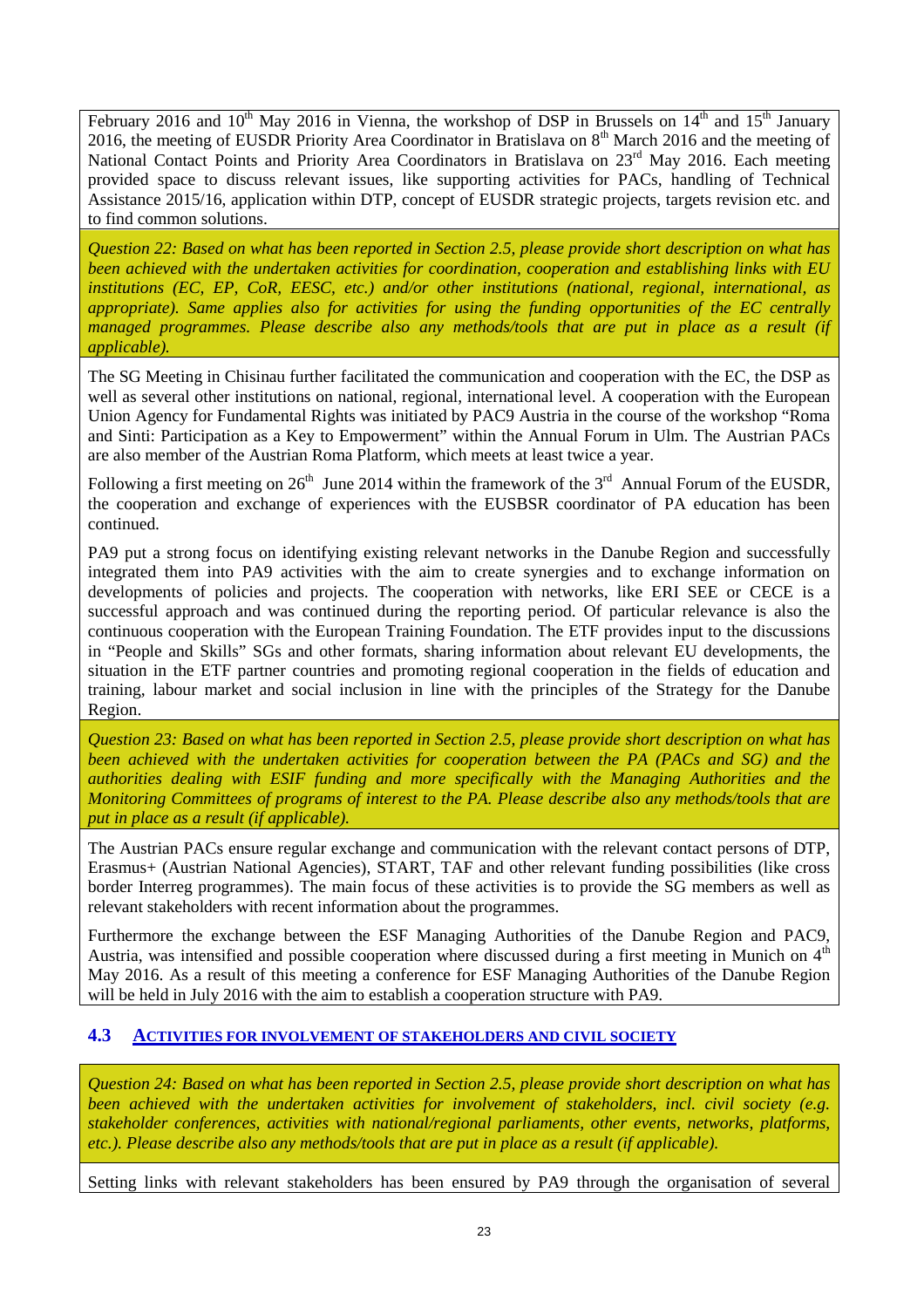thematic workshops and events which foster discussion on topics such as empowering marginalised groups (Workshop "Roma and Sinti: Participation as a Key to Empowerment" within the Annual Forum in Ulm), the exchange of relevant labour market actors (Workshop Labour Market Know-How-Exchange within the Annual forum in Ulm), and supporting and empowering young people (EUSDR Youth Platform meeting in Vienna). PACs have also set several initiatives for project development. For example, the planned project on "Danube Competence Centres for Creativity and Entrepreneurship" has been developed under the umbrella of PA9 as well as the project "Danube Area Labour Market Exchange / DALMEX".

Furthermore the SG meeting in Chisinau ensured, at first stage, familiarization of stakeholders from Moldova with EUSDR and funding opportunities within the strategy.

As indicated above providing a framework for discussions in the fields of education and labour market through the realisation of stakeholder conferences has proven effective in order to boost co-operation and collaboration of relevant stakeholders from countries of the Danube Region. Within the reporting period the preparations of the next stakeholder conference (October 2016) started. The aim of the conference is to provide a framework to review the last years of implementation, to present and discuss results and issues and to set the right steps for future developments.

The Working Group "Creativity and Entrepreneurship" consists of participants from Austria, Bulgaria, Croatia, Czech Republic, Germany, the Republic of Moldova and Romania. A main result of the working group was the development of a START project, which was successfully implemented and the output was a project application for the first call of DTP - "Danube Competence Centres for Creativity and Entrepreneurship" which is led by the Business Support Centre for SME in Ruse.

Another important topic in the framework of PA9 is the promotion of green competences. Based on a proposal by the Romanian Ministry of National Education and the National Centre for TVET an experts group on green competences was established during the  $8<sup>th</sup>$  Steering Group Meeting of PA9 in Vienna on  $5<sup>th</sup>$  November 2015. The experts group is i.a. working on the elaboration of a joint application for a transnational project in the field of green competences for Ecotourism in the Danube Region.

#### **4.4 PUBLICITY AND COMMUNICATION ACTIVITIES**

Question 25: Based on what has been reported in Section 2.5, please provide short description on what has *been achieved with the undertaken activities for better publicity and communication (e.g. publications, website developments, etc.). Same applies also for activities for better communication of PA's results and work as well as those related to public debate(s) on the macro - regional approach. Please describe also any methods/tools that are put in place as a result (if applicable).* 

Related to the publicity measures of PA9, the website [www.peopleandskills-danuberegion.eu](http://www.peopleandskills-danuberegion.eu) has proven to be an important and vital instrument to inform relevant stakeholders about on-going and implemented activities, projects and initiatives. The website has been continuously updated. The page also contributes to raise public awareness on the Strategy. In order to support the coordination and communication, electronic PA9 newsletters are additionally distributed among relevant stakeholders. Moreover, in the current reporting period an updated EUSDR PA9 Project Folder was developed, providing an overview of on-going and selected finished projects as well as some project ideas for which PA9 of the EUSDR serves as a common umbrella.

In addition to that, countries of the Danube Region are providing space on websites to inform interested stakeholder about on-going activities of EUSDR and in particular of PA9. For instance, relevant ministries in Austria and the Czech Republic are providing information on the EUSDR and in particular PA9 on its their websites

[\(https://www.sozialministerium.at/site/Arbeit\\_Behinderung/Arbeitsmarkt/EU\\_International/Der\\_Arbeitsmar](https://www.sozialministerium.at/site/Arbeit_Behinderung/Arbeitsmarkt/EU_International/Der_Arbeitsmar) kt EU und international; [https://www.bmb.gv.at/schulen/euint/index.html;](https://www.bmb.gv.at/schulen/euint/index.html) <http://www.msmt.cz/mezinarodni-vztahy/makroregionalni-strategie-eu>).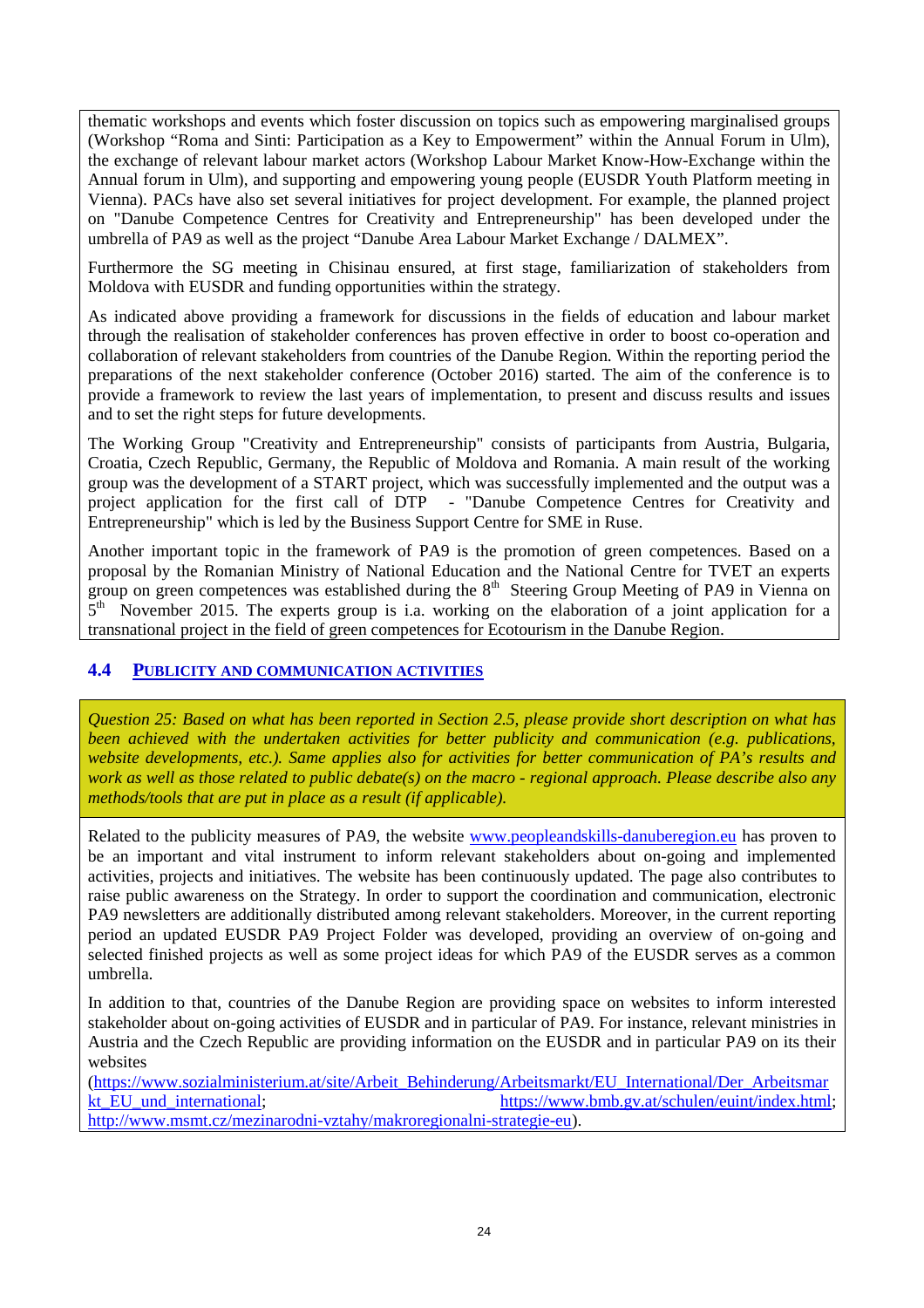#### **4.5 LESSONS LEARNED**

Question 26: Based on what has been reported so far in Section 4: what are the lessons learned (positive or *negative), in terms of PA governance during the reporting period and what responses to those the PA considers as relevant?* 

- PACs have set up an efficient working structure and identified relevant stakeholders as well as their counterparts in the respective line ministries in the 14 DR countries.
- Regional ownership is ensured through the identification and involvement of relevant stakeholder.
- PA9 strengthens a necessary focus on young people within the Strategy, i.a. through the  $1<sup>st</sup> EUSDR$ Youth Platform in Vienna on 15-17 December 2014 and the 2<sup>nd</sup> EUSDR Youth Platform in Vienna on 17-19 May 2016.
- PA9 strengthens the development of Roma projects within the Austrian ESF and within START/TAF-projects.
- By means of public relation activities (i.e. website, e-newsletter, project folder etc.) interested stakeholders and the general public are being continuously informed about the topics and activities of PA9.
- PACs identified relevant projects, planned projects and project ideas.
- The establishment of working groups in specific areas reporting back about their progress and activities to the SG proves meaningful.
- To deepen the ownership of all Danube Region countries it is necessary to support travel and accommodation costs to ensure the participation of non-Member States in relevant PA9 activities.
- Integration of regional platforms and best-use of existing cooperation projects is beneficial to the activities and actions set by PA9.

#### **4.6 THE FUTURE**

Question 27: Based on what has been reported so far in Section 4: what next steps and challenges for better *PA governance in the future that the PA finds important to be shared for further consideration (incl. possible solutions to overcome the challenges)?* 

PA9 will maintain and further develop the existing network of key stakeholders. A main focus will be put on the participation of stakeholders from all countries of the Danube Region with the aim to intensify the cooperation also with Danube Countries which until now have participated to a lesser extent.

Furthermore, PAC9 will continue in the successful approach of close cooperation with regional platforms and networks to develop projects in the region and the support beneficiaries. One main event will be the next Stakeholder Conference of PA9 in Vienna on 5<sup>th</sup> October 2016 with a special focus on strategic challenges and existing funding opportunities like DTP, Erasmus+ etc.

The conference for ESF Managing Authorities within the Danube Region in Munich on  $7<sup>th</sup>$  and  $8<sup>th</sup>$  of July 2016 will provide space to establish a coordination structure between ESF Managing Authorities and PA9 (as well as PA10 and DSP).

Further coordination, cooperation and communication activities will be planned in line with the possibilities provided by the PAC support scheme within the DANUBE Transnational Programme.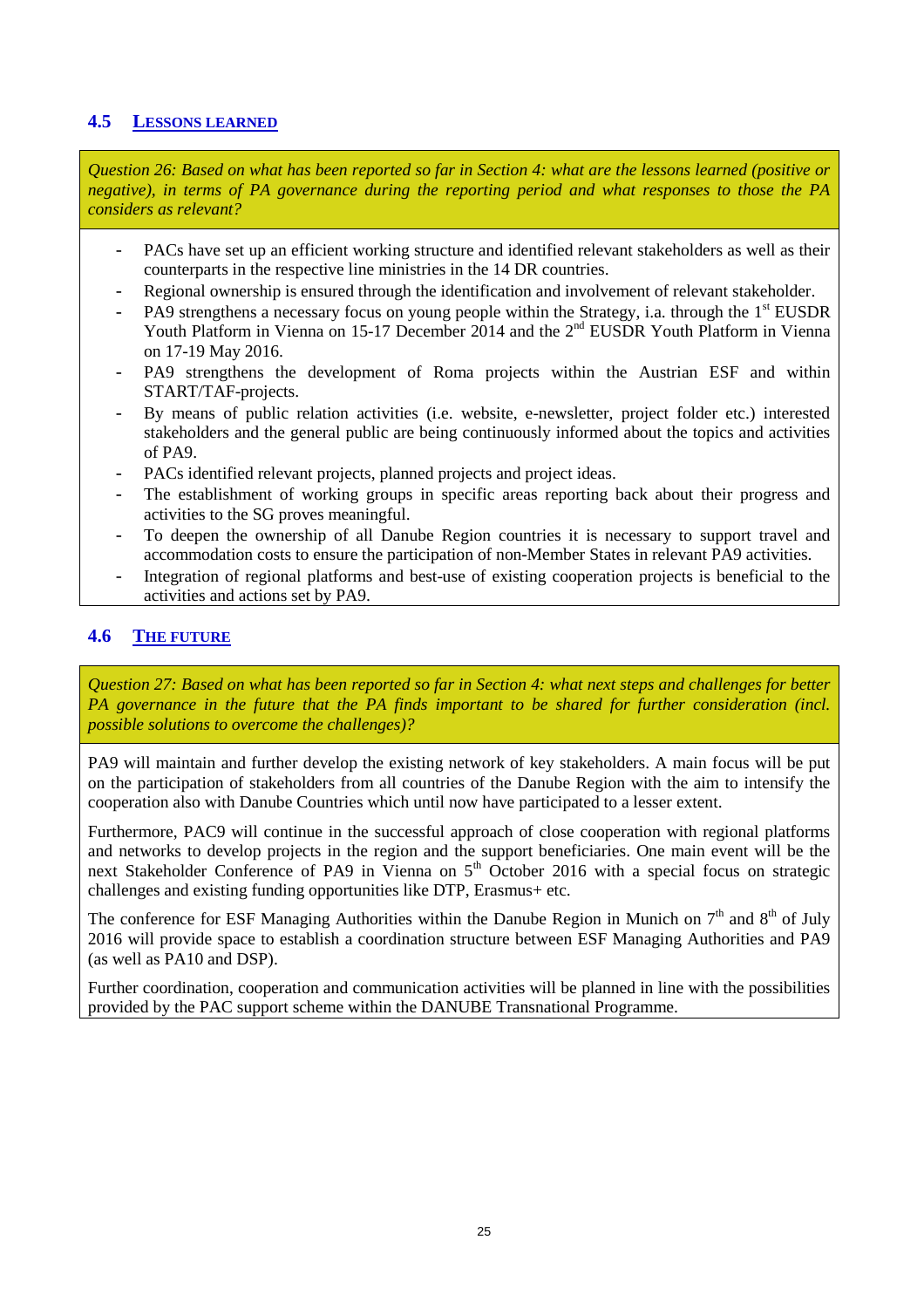## **ANNEX I: ROADMAPS TO IMPLEMENT EACH PA ACTION**

NOTA BENE: PA9 Actions are process-oriented and currently implemented in accordance with a "rolling" work progamme, which is continuously updated and comprises of cooperation networks and initiatives, projects and events. Consequently, PA9 has not defined "milestones" for the implementation of the actions. A potential definition of additional milestones for the future is therefore subject to **further discussion and elaboration by the PA9 Steering Group.** 

#### *Table 8: Roadmap to implement an action*

| <b>ROADMAP FOR ACTION 1</b>                                      |                                                                                                                                                                                                                                       |                                                 |  |                                      |  |  |  |  |
|------------------------------------------------------------------|---------------------------------------------------------------------------------------------------------------------------------------------------------------------------------------------------------------------------------------|-------------------------------------------------|--|--------------------------------------|--|--|--|--|
| <b>EUSDR</b> Target to<br>which the Roadmap                      | Target 2: Contribution to improved educational outcomes and relevant skills and competences in the Danube Region, focusing on<br>learning outcomes for employability, entrepreneurship, innovation, active citizenship and well-being |                                                 |  |                                      |  |  |  |  |
| <i>is related</i>                                                | Target 3: Contribution to increased quality and efficiency of education, training and labour market systems                                                                                                                           |                                                 |  |                                      |  |  |  |  |
|                                                                  | Target 5: Contribution to a closer cooperation between educational, training, labour market and research institutions, in particular on<br>transnational, regional and bilateral levels                                               |                                                 |  |                                      |  |  |  |  |
| <b>EUSDR</b> Action to<br>which the Roadmap<br><i>is related</i> | A/WA 1: To enhance performance of education systems<br>Deadline (year) for finalising<br>through closer cooperation of education institutions, systems<br>n.a.<br>implementation of the EUSDR Action<br>and policies                  |                                                 |  |                                      |  |  |  |  |
| <b>Milestones</b>                                                | Definition of milestone                                                                                                                                                                                                               | Planned deadline for achieving the<br>milestone |  | Responsible actors for the milestone |  |  |  |  |
| M1                                                               | N/A                                                                                                                                                                                                                                   | N/A                                             |  | N/A                                  |  |  |  |  |
| <b>Key initiatives,</b><br>projects and events<br>to date        | <b>Name</b>                                                                                                                                                                                                                           | <b>Status/Duration</b><br><b>Lead Partner</b>   |  |                                      |  |  |  |  |
|                                                                  | <b>Education Reform Initiative of South Eastern</b><br>Europe (ERI SEE)                                                                                                                                                               | $2004 - ongoing$                                |  | <b>ERI SEE</b>                       |  |  |  |  |
|                                                                  | Central European Cooperation in Education and<br>Training (CECE)                                                                                                                                                                      | $2007 - 2017$                                   |  | AT, CZ, HU, SK, SI                   |  |  |  |  |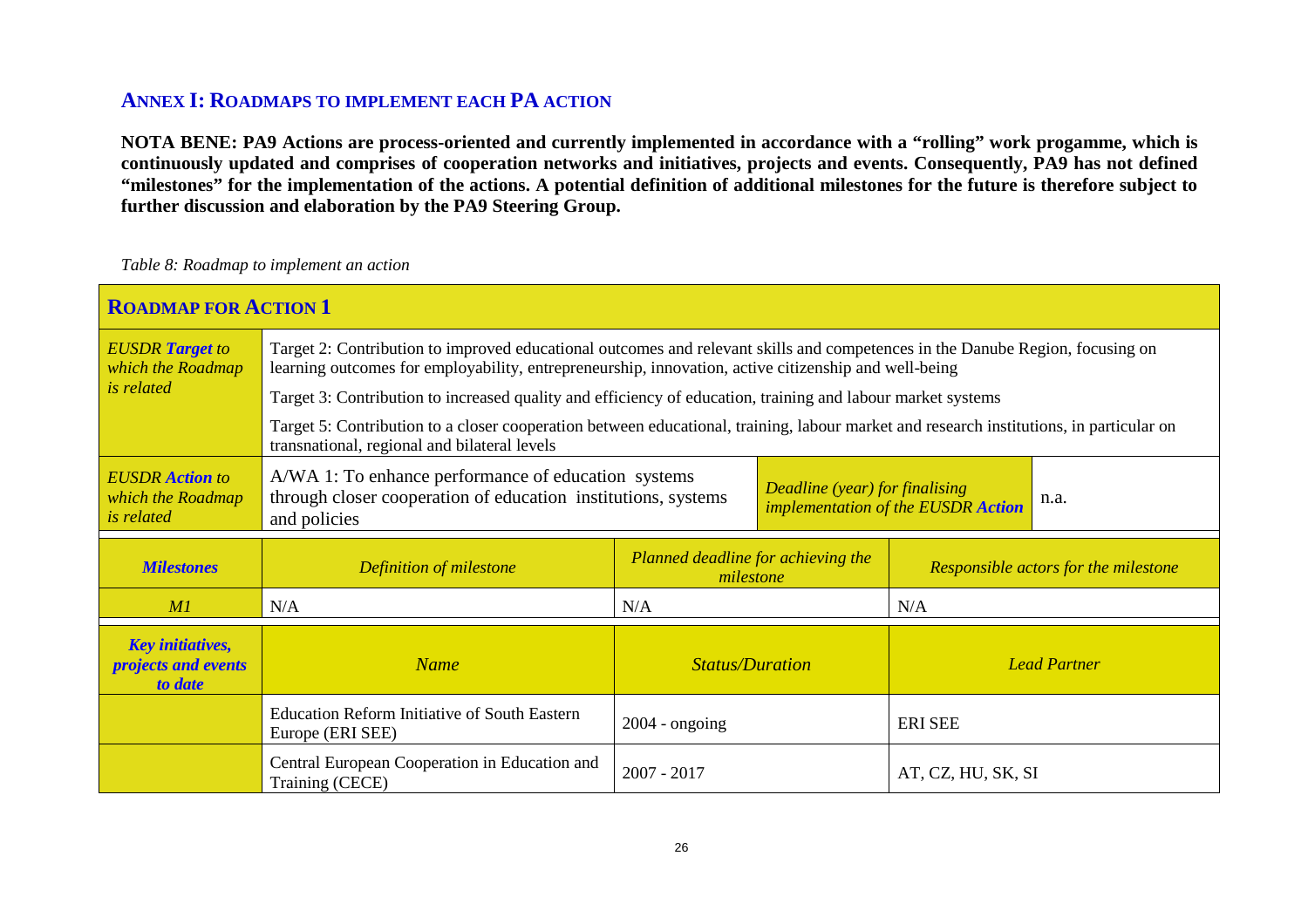| European Training Foundation (ETF)                                                                                               | ongoing          | <b>ETF</b>                           |
|----------------------------------------------------------------------------------------------------------------------------------|------------------|--------------------------------------|
| Task Force Fostering and Building Human<br>Capital of the Regional Cooperation Council                                           | $2008 - 2014$    | RO, AT, HR                           |
| DESK – Evaluate and Safe Knowledge –<br>Knowledge Community in Vocational Education                                              | 08/2017          | DE - Landesakademie Esslingen        |
| Cooperation between schools and the Business<br>Sector in the field of tourism                                                   | $2014$ - ongoing | AT - KKA                             |
| DALIVET - Development of Apprenticeship<br>Learning in IVET in Romania                                                           | 10/2016          | <b>RO</b> - National Centre for TVET |
| Memorandum of Understanding on cooperation<br>in vocational education and training                                               | 2014             | AT, RO                               |
| Thematic Working Group "Innovative VET<br>Schools Network"                                                                       | 2013             |                                      |
| Optimizing the links between labour market and<br>the educational system: modernising the<br>vocational system in Romania        | $2012 - 2015$    | <b>RO</b> - National Centre for TVET |
| Edu.Region - Education Network for the<br>economic area and the labour market of lower<br>Austria and the Southern Czech regions | $2011 - 2013$    | AT - Landesakademie NÖ               |
| Modernizing VET system - improving<br>performance, quality and attractiveness of VET                                             | 2013             | <b>ERI SEE</b>                       |
| Improving quality assurance (QA) in Vocational<br>Education and Training (VET) through schools'<br>networks                      | $2010 - 2013$    | <b>RO</b> - National Centre for TVET |
| Capacity Building for Teachers of VET in the<br>Danube Region                                                                    | $2012 - 2013$    | DE - BW                              |
| Peer Learning event on VET within ET 2020 &<br>PA <sub>9</sub>                                                                   | 2012             | AT                                   |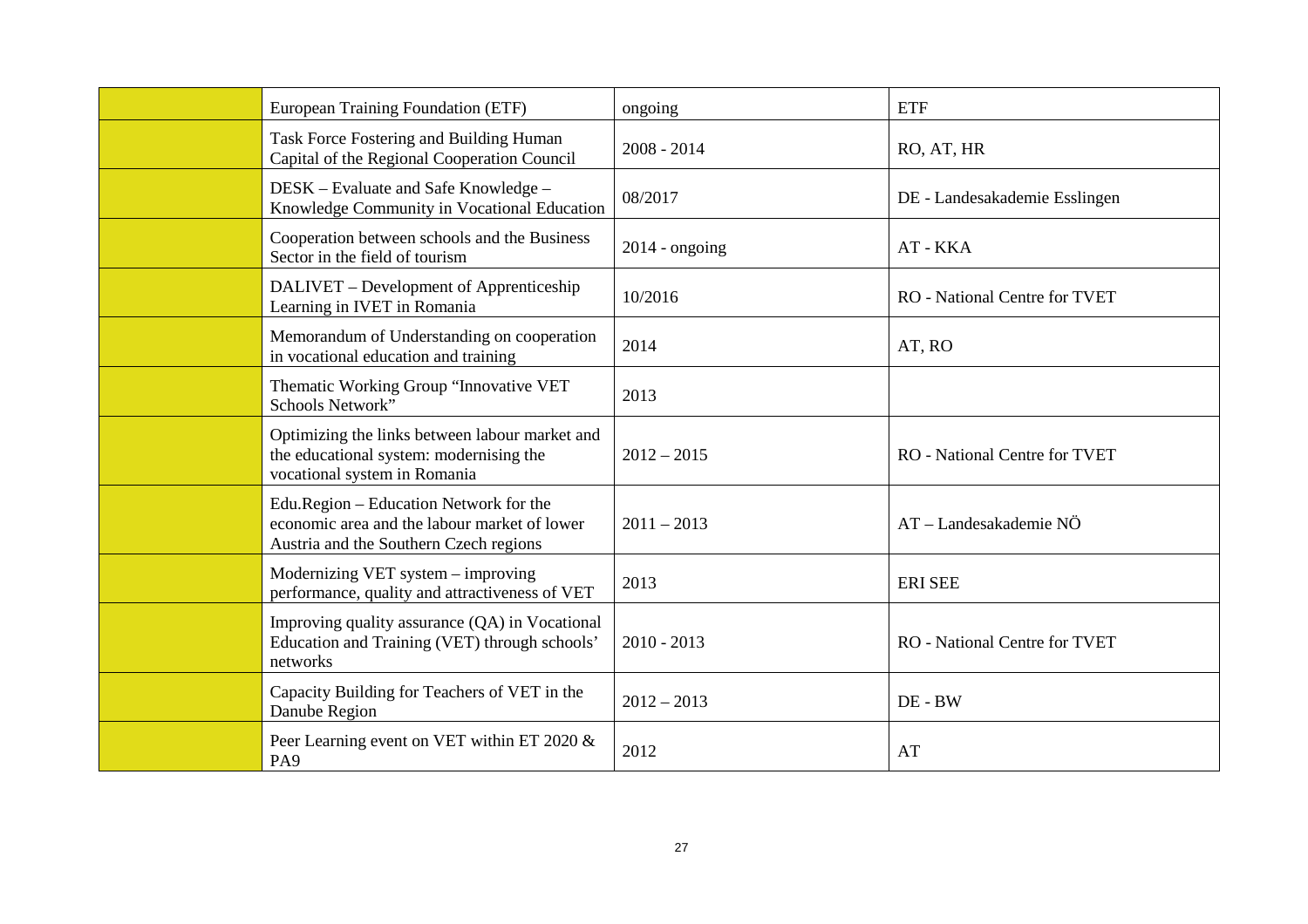| Establishment of an expert group on green<br>competences for eco-tourism in the Danube<br>region | 2014          | Ministry of education and Scientific research<br>- Romania |
|--------------------------------------------------------------------------------------------------|---------------|------------------------------------------------------------|
| International Cooperation for School Leadership<br>(ICSL)                                        | $2011 - 2013$ | HU – Tempus Public Agency                                  |
| Cluster of Knowledge on evidence-based policy<br>making in education                             | $2011 - 2013$ | <b>RS</b>                                                  |
| FairGuidance                                                                                     | $2015 - 2017$ | DE/ttg team training GmbH                                  |
| <b>Enhanced Competitiveness and Employability</b><br>through innovative learning in VET          | Planned       | AT/RO                                                      |

| <b>ROADMAP FOR ACTION 2</b>                                      |                                                                                                                                                                                                                                                      |                        |  |  |                     |  |  |
|------------------------------------------------------------------|------------------------------------------------------------------------------------------------------------------------------------------------------------------------------------------------------------------------------------------------------|------------------------|--|--|---------------------|--|--|
| <b>EUSDR</b> Target to<br>which the Roadmap                      | Target 1: Contribution to a higher employment rate in the Danube Region, especially through tackling youth and long-term<br>unemployment                                                                                                             |                        |  |  |                     |  |  |
| <i>is related</i>                                                | Target 2: Contribution to improved educational outcomes and relevant skills and competences in the Danube Region, focusing on<br>learning outcomes for employability, entrepreneurship, innovation, active citizenship and well-being                |                        |  |  |                     |  |  |
|                                                                  | Target 3: Contribution to increased quality and efficiency of education, training and labour market systems                                                                                                                                          |                        |  |  |                     |  |  |
|                                                                  | Target 5: Contribution to a closer cooperation between educational, training, labour market and research institutions, in particular on<br>transnational, regional and bilateral levels                                                              |                        |  |  |                     |  |  |
| <b>EUSDR</b> Action to<br>which the Roadmap<br><i>is related</i> | A/WA 2: To foster cooperation between key stakeholders of<br>Deadline (year) for finalising<br>labour market, education and research policies in order to develop<br>n.a.<br>implementation of the EUSDR Action<br>learning regions and environments |                        |  |  |                     |  |  |
| <b>Milestones</b>                                                | Planned deadline for achieving the<br>Responsible actors for the milestone<br>Definition of milestone<br>milestone                                                                                                                                   |                        |  |  |                     |  |  |
| MI                                                               | N/A                                                                                                                                                                                                                                                  | N/A<br>N/A             |  |  |                     |  |  |
| <b>Key initiatives,</b>                                          | <b>Name</b>                                                                                                                                                                                                                                          | <b>Status/Duration</b> |  |  | <b>Lead Partner</b> |  |  |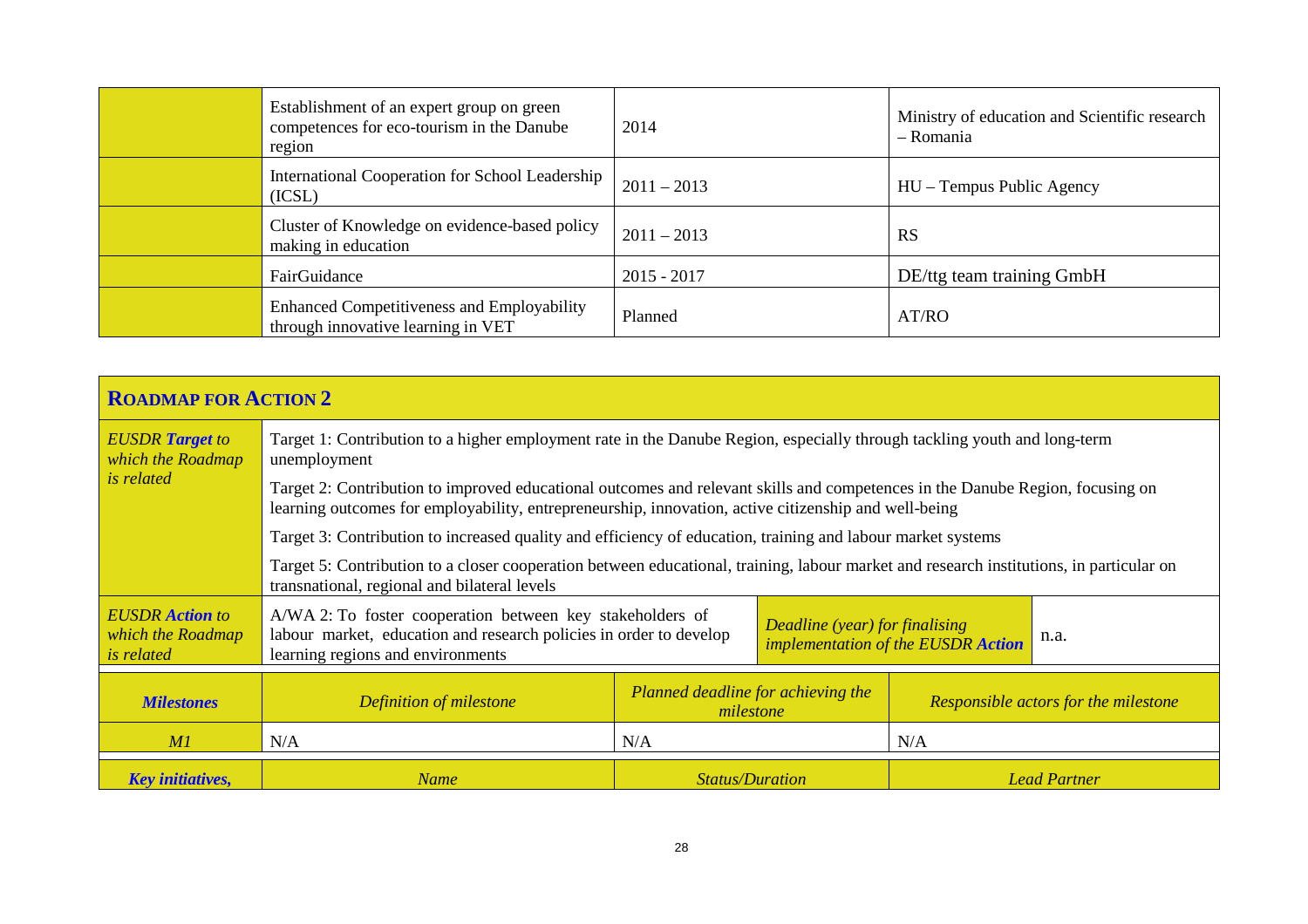| <i>projects and events</i><br>to date |                                                                                                                                                               |               |                                                   |
|---------------------------------------|---------------------------------------------------------------------------------------------------------------------------------------------------------------|---------------|---------------------------------------------------|
|                                       |                                                                                                                                                               |               |                                                   |
|                                       | Cross-border discussion forum for Labour<br>Market Policy: Austro Hungarian Expert<br>Academy                                                                 | $2008 - 2014$ | $AT - L&R$ Research                               |
|                                       | Cross-border discussion forum for Labour<br>Market Policy: Austro Hungarian Expert<br>Academy                                                                 | $2009 - 2014$ | $AT - L&R$ Research                               |
|                                       | Bilateral Exchange in Labour Market Policy<br>Austria – Moldova                                                                                               | Ongoing       | $AT - L&R$ Research                               |
|                                       | Virtual Qualification Network Austria -<br>Bulgaria                                                                                                           | $2012 - 2014$ | $AT - \ddot{O}SB$ Consulting                      |
|                                       | Virtual Qualification Network Austria -<br>Romania                                                                                                            | $2013 - 2015$ | $AT - \ddot{O}SB$ Consulting                      |
|                                       | Bilateral Exchange in Labour Market Policy<br>Austria - Ukraine                                                                                               | $2013 - 2015$ | $AT - \ddot{O}SB$ Consulting                      |
|                                       | DALMEX - Danube Area Labour Market<br>Exchange                                                                                                                | Planned       | AT - ÖGB                                          |
|                                       | Creation of an Online Platform for Jobs, Work<br>Mobility and Competences to Empower<br>Economic Growth in the Romania-Bulgaria<br>cross-border area - eJoker | Planned       | <b>BG</b> - Human Resources Development<br>Agency |

| <b>ROADMAP FOR ACTION 3</b>                                      |                                                                                                                                                                                                                                       |
|------------------------------------------------------------------|---------------------------------------------------------------------------------------------------------------------------------------------------------------------------------------------------------------------------------------|
| <b>EUSDR</b> Target to<br>which the Roadmap<br><i>is related</i> | Target 2: Contribution to improved educational outcomes and relevant skills and competences in the Danube Region, focusing on<br>learning outcomes for employability, entrepreneurship, innovation, active citizenship and well-being |
|                                                                  | Target 5: Contribution to a closer cooperation between educational, training, labour market and research institutions, in particular on                                                                                               |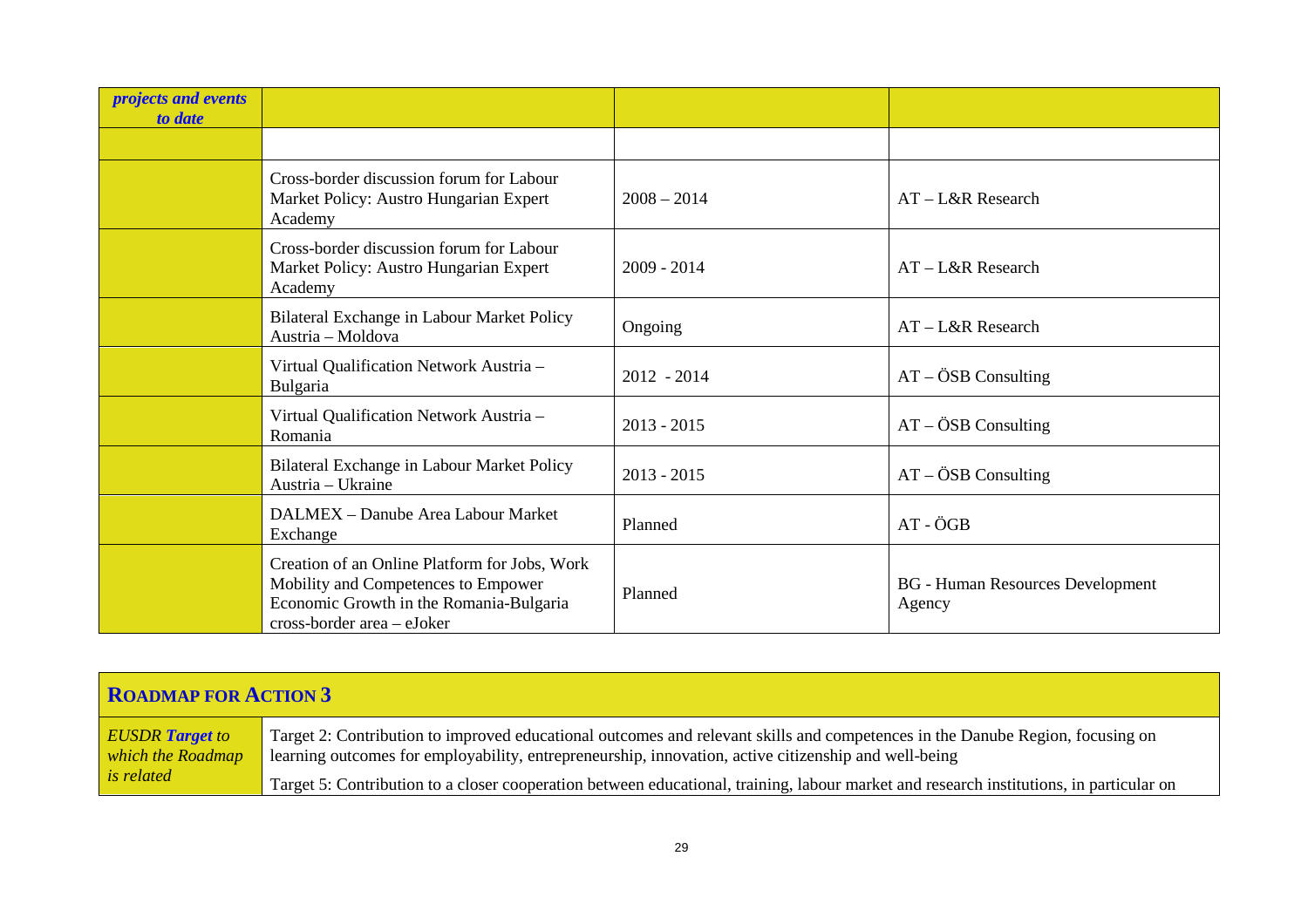|                                                                  | transnational, regional and bilateral levels                                                                       |                                                                      |  |                                                    |  |
|------------------------------------------------------------------|--------------------------------------------------------------------------------------------------------------------|----------------------------------------------------------------------|--|----------------------------------------------------|--|
| <b>EUSDR</b> Action to<br>which the Roadmap<br>is related        | A/WA 3: To support creativity and entrepreneurship                                                                 | Deadline (year) for finalising<br>implementation of the EUSDR Action |  | n.a.                                               |  |
| <b>Milestones</b>                                                | Definition of milestone                                                                                            | Planned deadline for achieving the<br>milestone                      |  | Responsible actors for the milestone               |  |
| M1                                                               | N/A                                                                                                                | N/A                                                                  |  | N/A                                                |  |
| <b>Key initiatives,</b><br><i>projects and events</i><br>to date | <b>Name</b>                                                                                                        | <b>Status/Duration</b>                                               |  | <b>Lead Partner</b>                                |  |
|                                                                  | Thematic working group "Creativity and<br>Entrepreneurship"                                                        | $2013$ - ongoing                                                     |  | BG - Business Support centre for SME               |  |
|                                                                  | Danube Competence Centres for Creativity and<br>Entrepreneurship (START Project)                                   | 2015                                                                 |  | BG - Business Support centre for SME               |  |
|                                                                  | SMART - Training Network for Innovation and<br>Entrepreneurship in Emerging Sustainable<br><b>Economic Sectors</b> | 2012 - 2014                                                          |  | AT - European Office, Vienna Board of<br>Education |  |
|                                                                  | Empowering Young People – Connecting<br>Europe                                                                     | $2012 - 2014$                                                        |  | AT - BMBF / KKA                                    |  |
|                                                                  | (d)unaVision                                                                                                       | $2013 - 2015$                                                        |  | DE - ThinkCamp                                     |  |
|                                                                  | Innovative Competency-Oriented E-learning in<br>Tourism - ICOELITE                                                 | 2013                                                                 |  | BG - Business Support centre for SME               |  |
|                                                                  | ECO NET – Support for Training Firms in SEE                                                                        | $2012 - 2013$                                                        |  | AT - KKA                                           |  |
|                                                                  | Training for teachers from economic VET<br>schools to implement the training firms method                          | $2010 - 2013$                                                        |  | <b>RO</b>                                          |  |
|                                                                  | ET-Struct: Economic Educational Territorial -<br>Structure                                                         | $2010 - 2012$                                                        |  | AT - European Office, Vienna Board of<br>Education |  |
|                                                                  | Development of an Innovative Tourism Product                                                                       | Planned                                                              |  | BG - Business Support centre for SME               |  |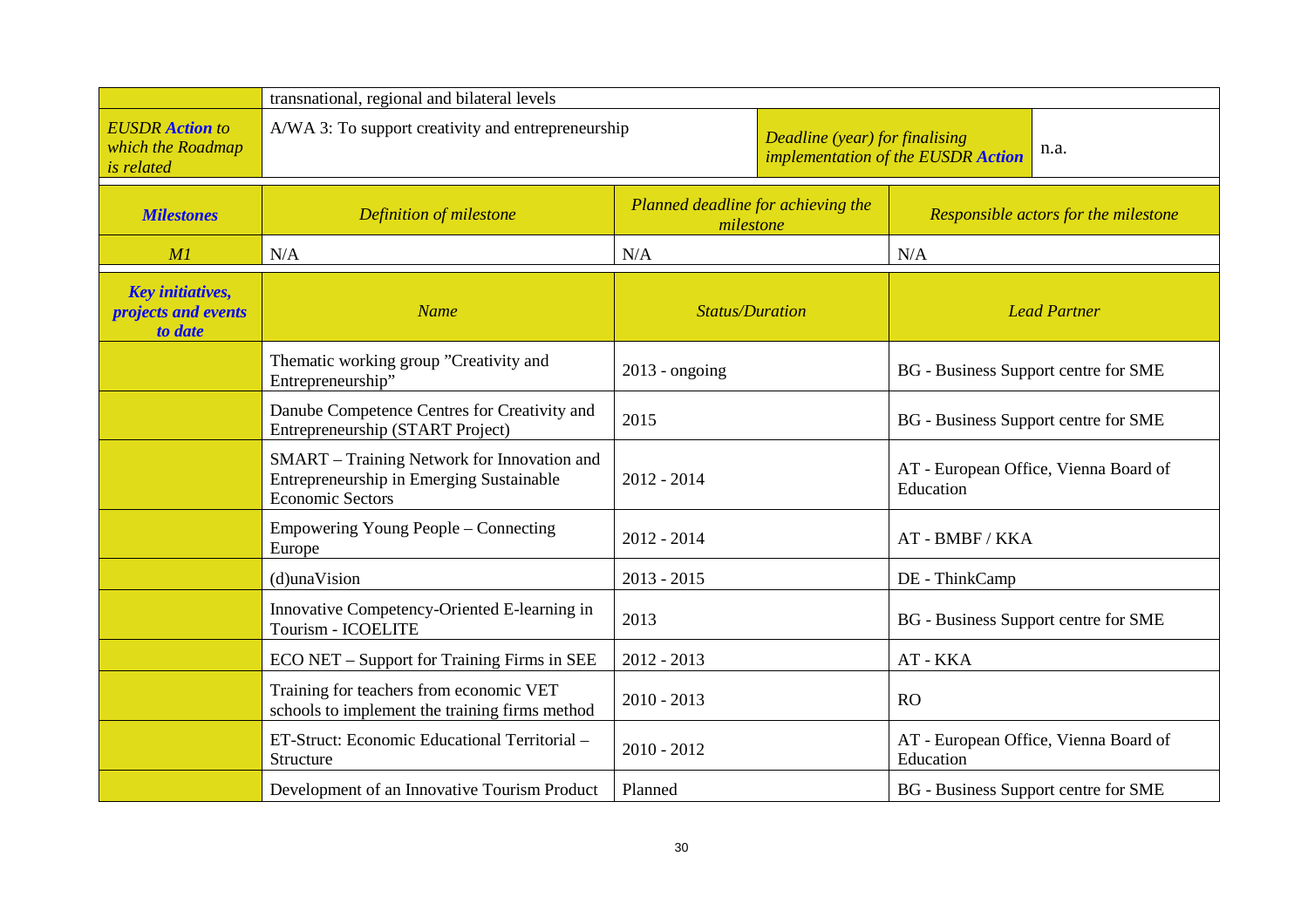| in the Cross Border Area – the Creative Tourism<br>Experience                  |         |                                             |
|--------------------------------------------------------------------------------|---------|---------------------------------------------|
| Danube Competence Centres for Creativity and<br>Entrepreneurship (DTP Project) | Planned | <b>BG</b> - Business Support centre for SME |

| <b>ROADMAP FOR ACTION 4</b>                                      |                                                                                                                                                                                                                                                      |                                                 |                                |                                    |                                        |
|------------------------------------------------------------------|------------------------------------------------------------------------------------------------------------------------------------------------------------------------------------------------------------------------------------------------------|-------------------------------------------------|--------------------------------|------------------------------------|----------------------------------------|
| <b>EUSDR</b> Target to<br>which the Roadmap                      | Target 2: Contribution to improved educational outcomes and relevant skills and competences in the Danube Region, focusing on<br>learning outcomes for employability, entrepreneurship, innovation, active citizenship and well-being                |                                                 |                                |                                    |                                        |
| <i>is related</i>                                                | Target 4: Contribution to ensuring inclusive education and training and promoting inclusive labour markets, equal opportunities and non-<br>discrimination as well as the promotion of civic competences and lifelong learning opportunities for all |                                                 |                                |                                    |                                        |
|                                                                  | Target 5: Contribution to a closer cooperation between educational, training, labour market and research institutions, in particular on<br>transnational, regional and bilateral levels                                                              |                                                 |                                |                                    |                                        |
| <b>EUSDR</b> Action to<br>which the Roadmap<br><i>is related</i> | A/WA 4: To support life-long learning and expanding learning<br>mobility                                                                                                                                                                             |                                                 | Deadline (year) for finalising | implementation of the EUSDR Action | n.a.                                   |
| <b>Milestones</b>                                                | Definition of milestone                                                                                                                                                                                                                              | Planned deadline for achieving the<br>milestone |                                |                                    | Responsible actors for the milestone   |
| M1                                                               | N/A                                                                                                                                                                                                                                                  | N/A                                             |                                | N/A                                |                                        |
| <b>Key initiatives,</b><br><i>projects and events</i><br>to date | <b>Name</b>                                                                                                                                                                                                                                          | <b>Status/Duration</b>                          |                                | <b>Lead Partner</b>                |                                        |
|                                                                  | CEEPUS - Central European Exchange<br>Programme for University Studies                                                                                                                                                                               | $2011 - 2018$                                   |                                | $N/A$ - Central office in AT       |                                        |
|                                                                  | Workshop on eTwinning (Learning, teaching,<br>Exchanging – School Co-operations in the<br>Danube Region)                                                                                                                                             | $2012$ - ongoing                                |                                | AT - OeAD                          |                                        |
|                                                                  | <b>Capacity Building Mobility Programme</b>                                                                                                                                                                                                          | $2008 - 2013$                                   |                                |                                    | AT – Task Force Fostering and Building |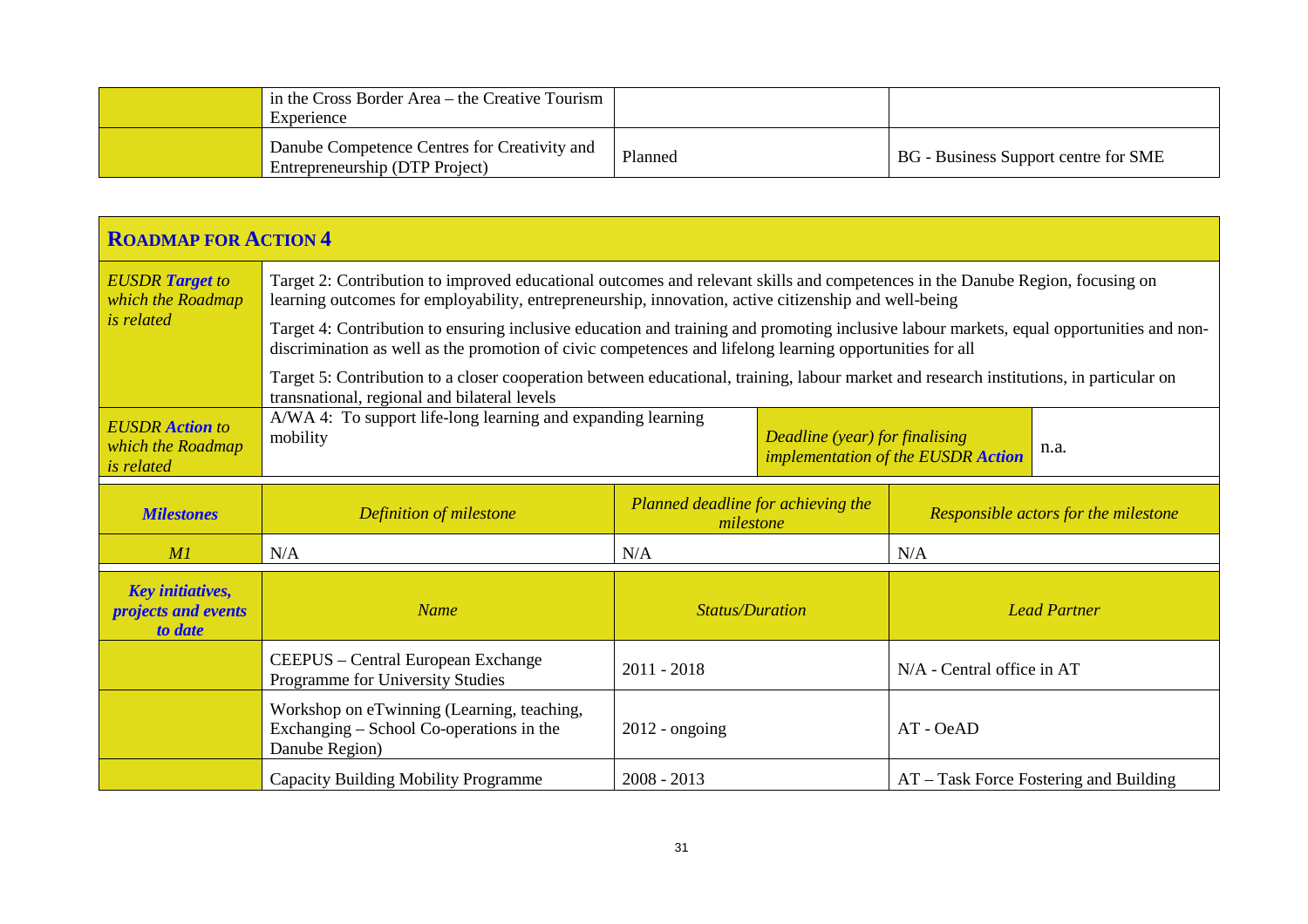|                                                                                                                                    |               | Human Capital                                     |
|------------------------------------------------------------------------------------------------------------------------------------|---------------|---------------------------------------------------|
| Milestones of Learning Development Strategic<br>improvement and development of life-long<br>learning programs within Danube Region | 2015          | BA-South East European Youth Network              |
| ESCAPE – Enhanced Skills, Competence and<br>Practise for the Economy                                                               | $2014 - 2017$ | AT - Business Academy Linz                        |
| Training on competence based assessment for<br>VET teachers                                                                        | $2010 - 2014$ | RO – National Centre for TVET                     |
| Removing obstacles to Recognition of<br>Qualifications                                                                             | $2014 - 2015$ | <b>ERI SEE</b>                                    |
| Development of National Qualification<br>Frameworks                                                                                | 2013          | <b>ERI SEE</b>                                    |
| <b>GROSSTOUR</b> – Sustainable Green Cross-<br>Border Tourism Put in Practise                                                      | Planned       | BG - Business Support centre for SME              |
| Development Tools for Cross-Border Labour<br>Mobility                                                                              | Planned       | <b>BG</b> - Human Resources Development<br>Agency |

| ROADMAP FOR ACTION 5                                             |                                                                                                                                                                                                                                                                                                                                                                                                                                                                                               |                                |      |  |
|------------------------------------------------------------------|-----------------------------------------------------------------------------------------------------------------------------------------------------------------------------------------------------------------------------------------------------------------------------------------------------------------------------------------------------------------------------------------------------------------------------------------------------------------------------------------------|--------------------------------|------|--|
| <b>EUSDR</b> Target to<br>which the Roadmap<br><i>is related</i> | Target 2: Contribution to improved educational outcomes and relevant skills and competences in the Danube Region, focusing on<br>learning outcomes for employability, entrepreneurship, innovation, active citizenship and well-being<br>Target 4: Contribution to ensuring inclusive education and training and promoting inclusive labour markets, equal opportunities and non-<br>discrimination as well as the promotion of civic competences and lifelong learning opportunities for all |                                |      |  |
|                                                                  | Target 5: Contribution to a closer cooperation between educational, training, labour market and research institutions, in particular on<br>transnational, regional and bilateral levels                                                                                                                                                                                                                                                                                                       |                                |      |  |
| <b>EUSDR</b> Action to                                           | A/WA 5: To promote equity, social cohesion and active                                                                                                                                                                                                                                                                                                                                                                                                                                         | Deadline (year) for finalising | n.a. |  |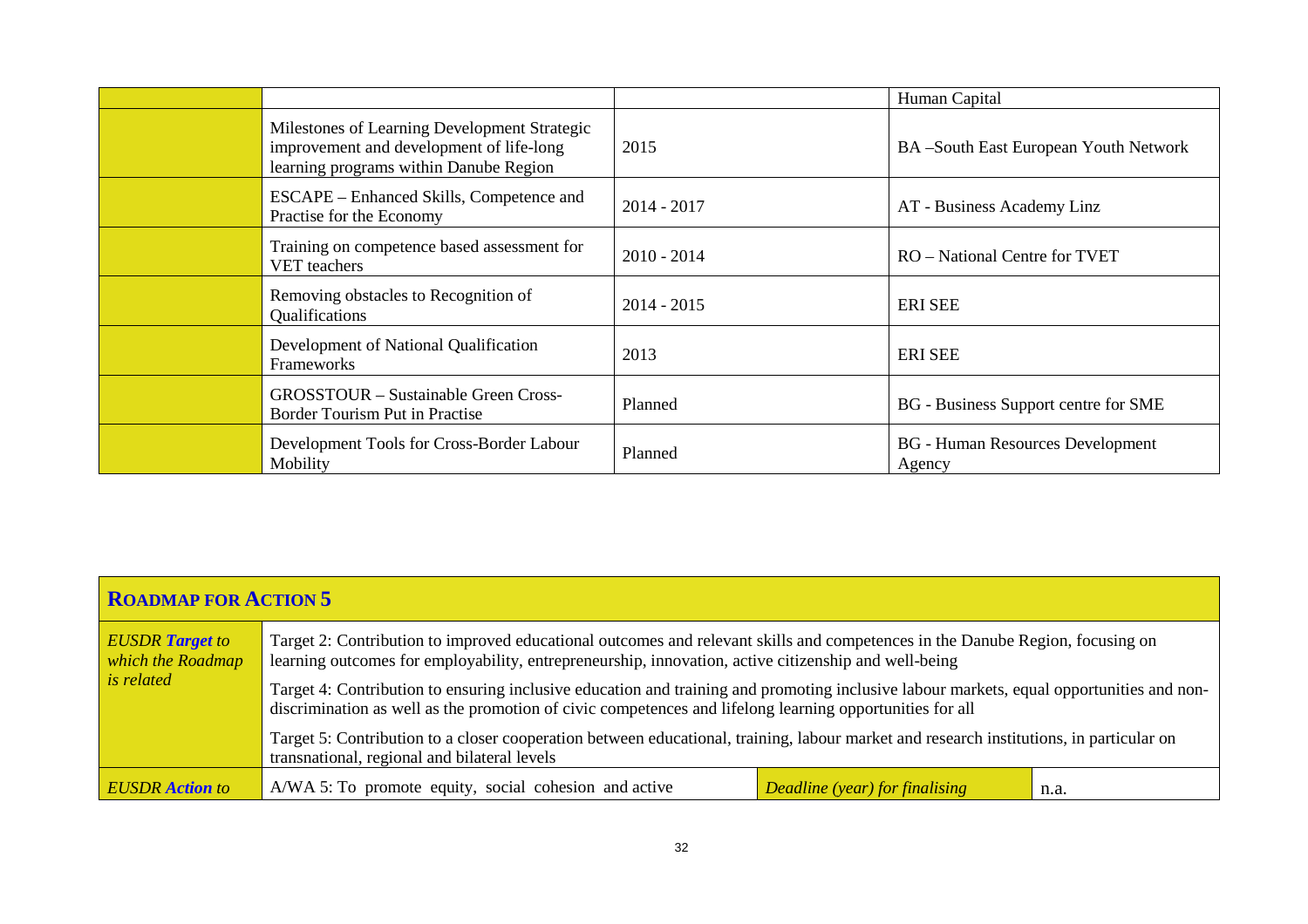| which the Roadmap<br>is related                                  | citizenship through education and training<br>implementation of the EUSDR Action                       |                                                 |                                                                   |
|------------------------------------------------------------------|--------------------------------------------------------------------------------------------------------|-------------------------------------------------|-------------------------------------------------------------------|
| <b>Milestones</b>                                                | Definition of milestone                                                                                | Planned deadline for achieving the<br>milestone | Responsible actors for the milestone                              |
| M1                                                               | N/A                                                                                                    | N/A                                             | N/A                                                               |
| <b>Key initiatives,</b><br><i>projects and events</i><br>to date | <b>Name</b>                                                                                            | <b>Status/Duration</b>                          | <b>Lead Partner</b>                                               |
|                                                                  | Concordia Vocational Training                                                                          | 2014 - 2017                                     | RO - Concordia Foundation                                         |
|                                                                  | Workshop on "Empowering marginalised<br>groups through education and training in the<br>Danube Region" | 2014                                            | $AT - OeAD$                                                       |
|                                                                  | <b>EUSDR Youth Platform</b>                                                                            | $2014 - Ongoing$                                | $AT$ – Interkulturelles Zentrum                                   |
|                                                                  | ACES - Academy of Central European Schools                                                             | Annual project cycles                           | $SK - Vceli Dom / AT - Interkulturelles$<br>Zentrum               |
|                                                                  | Danube Peace Boat E.U.R.O.P.E                                                                          | $2015$ - Ongoing                                | RS - Media Education Centre                                       |
|                                                                  | EdTWin – Education Twinnning for European<br>Citizenship in the Centrope Region                        | $2008 - 2011$                                   | AT - European Office, Vienna Board of<br>Education                |
|                                                                  | Sprachenoffensive - Language Strategy                                                                  | $2003$ - Ongoing                                | AT - Office Sprachkompetenz                                       |
|                                                                  | Eschool4S – E-School for Sustainability in the<br>Danube Region                                        | 2016                                            | $DE - GIZ$                                                        |
|                                                                  | Collaboration of Schools and Communities for<br>Sustainable Development - CoDeS                        | 2014                                            | CH - Stiftung Umweltbildung Schweiz                               |
|                                                                  | Integration of Roma children into education<br>system – countries of Danube Region                     | $2015 - 2016$                                   | SLO - Institute for romological studies,<br>education and culture |
|                                                                  | Learning Pathway to Social Cohesion                                                                    | Planned                                         | AT - Interkulturelles Zentrum                                     |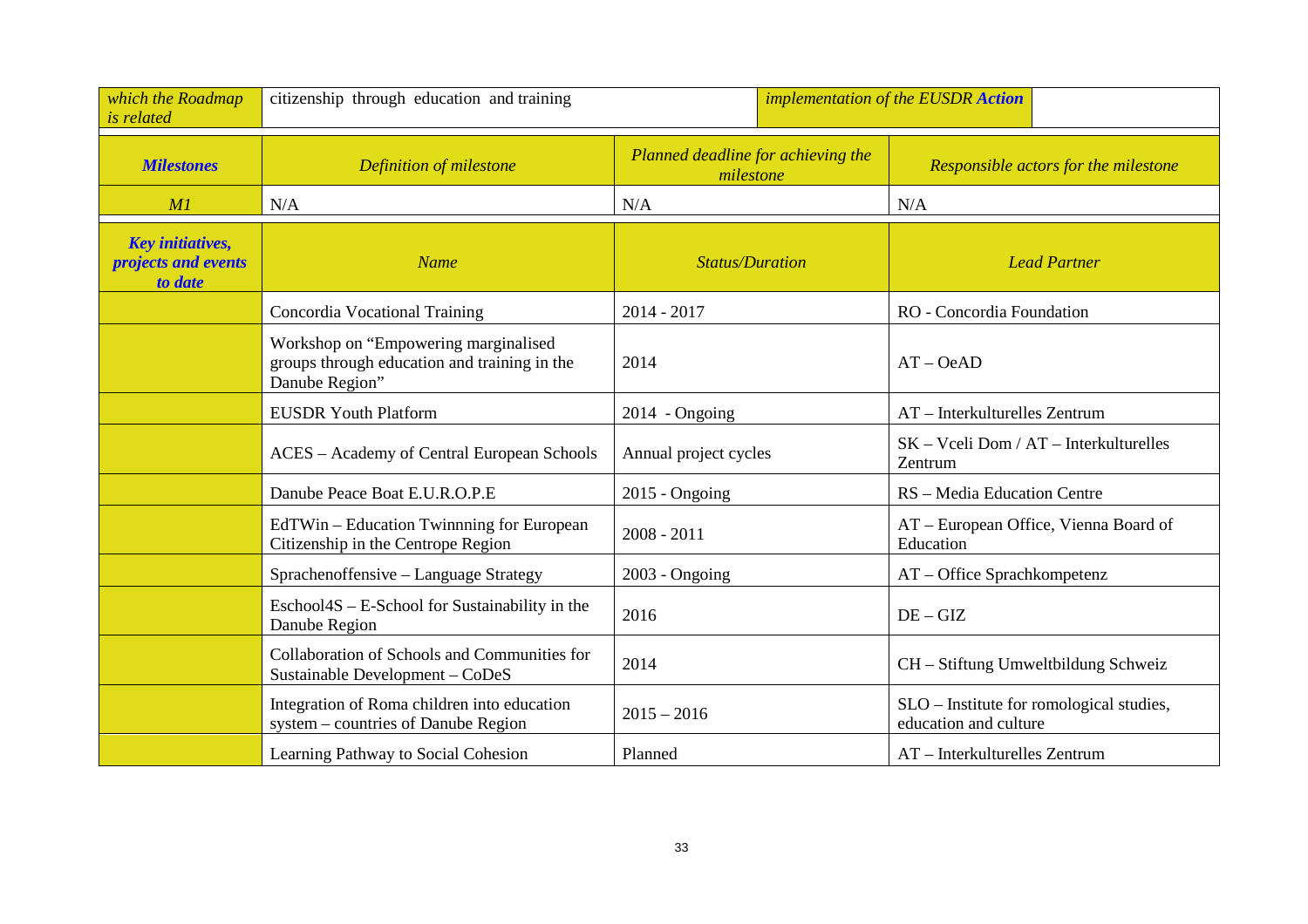| <b>ROADMAP FOR ACTION 6</b>                                      |                                                                                                                                                                                                                                                                                                                                     |                                                                              |  |                                                   |                     |
|------------------------------------------------------------------|-------------------------------------------------------------------------------------------------------------------------------------------------------------------------------------------------------------------------------------------------------------------------------------------------------------------------------------|------------------------------------------------------------------------------|--|---------------------------------------------------|---------------------|
| <b>EUSDR</b> Target to<br>which the Roadmap<br><i>is related</i> | Target 1: Contribution to a higher employment rate in the Danube Region, especially through tackling youth and long-term<br>unemployment<br>Target 5: Contribution to a closer cooperation between educational, training, labour market and research institutions, in particular on<br>transnational, regional and bilateral levels |                                                                              |  |                                                   |                     |
| <b>EUSDR</b> Action to<br>which the Roadmap<br><i>is related</i> | A/WA 6: To improve cross-sector policy coordination to address<br>demographic and migration challenges                                                                                                                                                                                                                              | Deadline (year) for finalising<br>n.a.<br>implementation of the EUSDR Action |  |                                                   |                     |
| <b>Milestones</b>                                                | Definition of milestone                                                                                                                                                                                                                                                                                                             | Planned deadline for achieving the<br>milestone                              |  | Responsible actors for the milestone              |                     |
| MI                                                               | N/A                                                                                                                                                                                                                                                                                                                                 | N/A                                                                          |  | N/A                                               |                     |
| <b>Key initiatives,</b><br><i>projects and events</i><br>to date | <b>Name</b>                                                                                                                                                                                                                                                                                                                         | <b>Status/Duration</b>                                                       |  |                                                   | <b>Lead Partner</b> |
|                                                                  | Re-Turn – Regions benefitting from returning<br>migrants                                                                                                                                                                                                                                                                            |                                                                              |  | DE – Leibnitz Institute for Regional<br>Geography |                     |
|                                                                  | Migration for Development in the Western<br>Balkan (MIDWEB)                                                                                                                                                                                                                                                                         |                                                                              |  | <b>IOM</b>                                        |                     |
|                                                                  | Capacity Building of Institutions involved in<br>migration management and reintegration of<br>returnees                                                                                                                                                                                                                             |                                                                              |  | <b>IOM</b>                                        |                     |
|                                                                  | SEEMIG – Managing Migration and its Effects<br>in South-East Europe                                                                                                                                                                                                                                                                 | $2012 - 2014$                                                                |  | HU - Hungarian Statistical Office                 |                     |
|                                                                  | Meeting of the Austrian Association of Cities:<br>Poverty and Migration                                                                                                                                                                                                                                                             | 2015                                                                         |  |                                                   |                     |
|                                                                  | Addressing migration challenges, breaking<br>stereotypes and raising awareness by measuring<br>the well-being of young people in the Danube                                                                                                                                                                                         | planned                                                                      |  | HU - Hungarian Statistical Office                 |                     |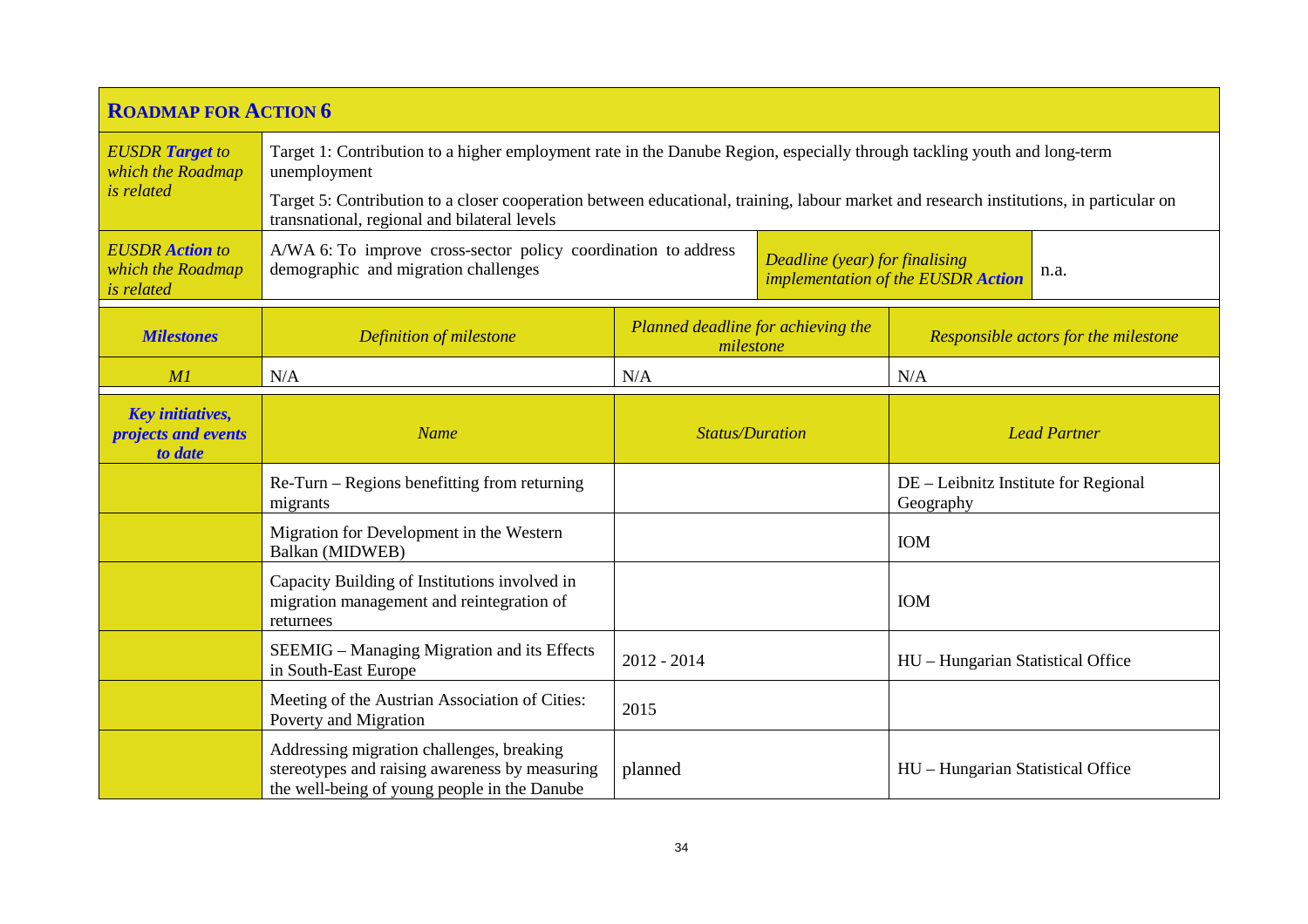|  | $- -$<br>--<br>MK.<br>$\mathbf{H}$<br>Region |  |  |
|--|----------------------------------------------|--|--|
|--|----------------------------------------------|--|--|

| <b>ROADMAP FOR ACTION 7</b>                                      |                                                                                                                                                                                                                                                                                                                                                                                                 |                                                 |  |                                      |      |
|------------------------------------------------------------------|-------------------------------------------------------------------------------------------------------------------------------------------------------------------------------------------------------------------------------------------------------------------------------------------------------------------------------------------------------------------------------------------------|-------------------------------------------------|--|--------------------------------------|------|
| <b>EUSDR</b> Target to<br>which the Roadmap<br><i>is related</i> | Target 4: Contribution to ensuring inclusive education and training and promoting inclusive labour markets, equal opportunities and non-<br>discrimination as well as the promotion of civic competences and lifelong learning opportunities for all<br>Target 5: Contribution to a closer cooperation between educational, training, labour market and research institutions, in particular on |                                                 |  |                                      |      |
|                                                                  | transnational, regional and bilateral levels                                                                                                                                                                                                                                                                                                                                                    |                                                 |  |                                      |      |
| <b>EUSDR</b> Action to<br>which the Roadmap<br><i>is related</i> | A/WA 7: To fight poverty and social exclusion of marginalised<br>communities in the Danube Region, especially the Roma<br>communities                                                                                                                                                                                                                                                           | Deadline (year) for finalising                  |  | implementation of the EUSDR Action   | n.a. |
| <b>Milestones</b>                                                | Definition of milestone                                                                                                                                                                                                                                                                                                                                                                         | Planned deadline for achieving the<br>milestone |  | Responsible actors for the milestone |      |
| M1                                                               | N/A                                                                                                                                                                                                                                                                                                                                                                                             | N/A                                             |  | N/A                                  |      |
| <b>Key initiatives,</b><br><i>projects and events</i><br>to date | <b>Name</b>                                                                                                                                                                                                                                                                                                                                                                                     | <b>Status/Duration</b>                          |  | <b>Lead Partner</b>                  |      |
|                                                                  | European Network on Social Inclusion and<br>Roma under Structural Funds                                                                                                                                                                                                                                                                                                                         | Ongoing                                         |  | EU Roma                              |      |
|                                                                  | THARA - Amora Than                                                                                                                                                                                                                                                                                                                                                                              | 2015                                            |  | AT - Volkshilfe Österreich           |      |
|                                                                  | ESRA – Hungarian Product and Cultural Fund<br>as umbrella organisation, modelled on the<br>experiences of a well-functioning Hungarian<br>Product and Culture Fund cooperation                                                                                                                                                                                                                  | Ongoing                                         |  | $HU - ESRA$                          |      |
|                                                                  | <b>Strategic Meeting "Fostering Cooperation and</b><br>Institutional Capacity for Roma Integration in<br>the Danube Region"                                                                                                                                                                                                                                                                     | 2014                                            |  |                                      |      |
|                                                                  | <b>Network Meeting</b>                                                                                                                                                                                                                                                                                                                                                                          | 2014                                            |  | EU Roma                              |      |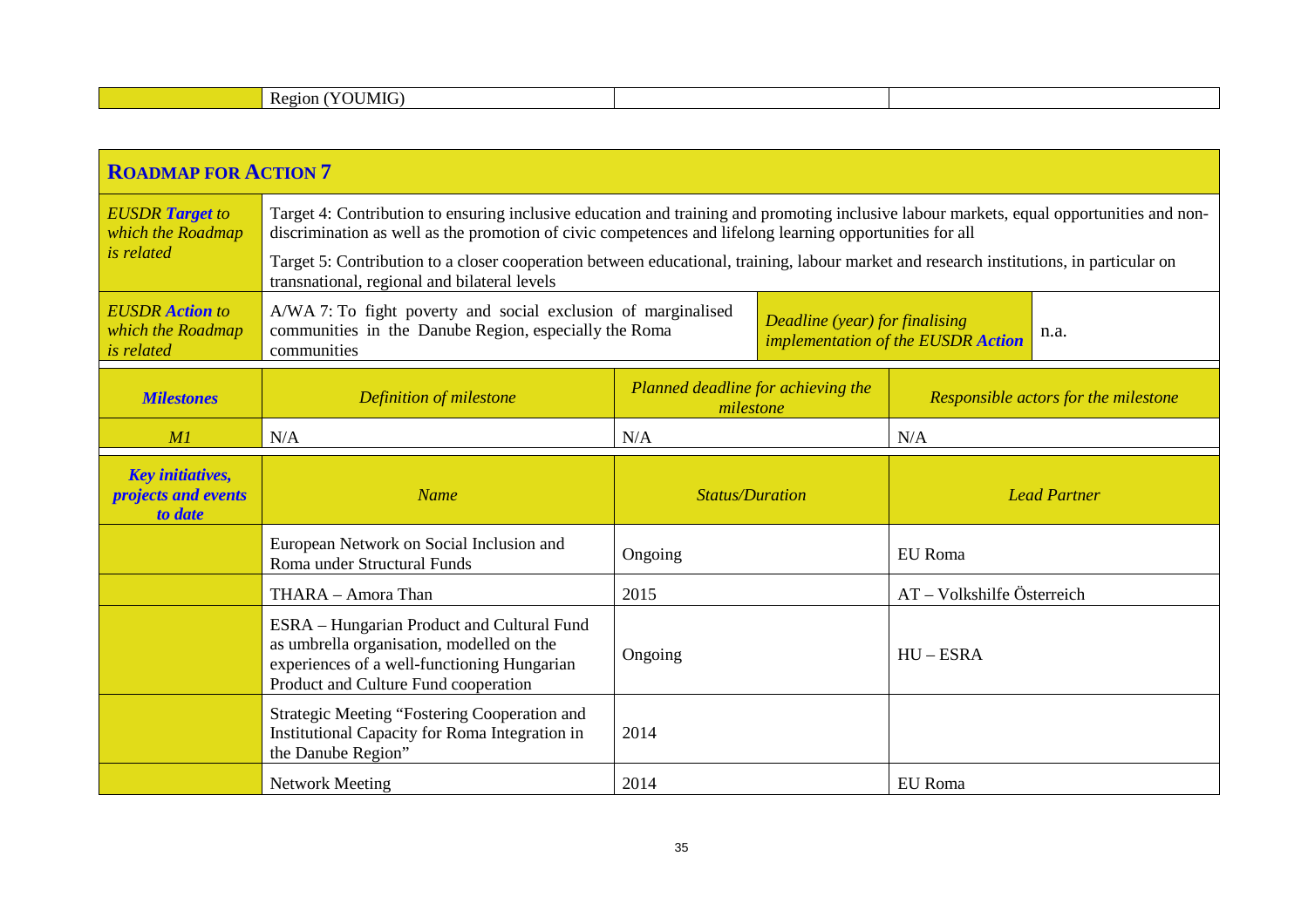| Workshop on East West Cooperation for Roma<br>Integration                                                                                                                                                                                                                                                                                                                                                                                                                                                                                                                                                                                     | 2015             | $EC$ – $DG$ $EMPL$                                          |
|-----------------------------------------------------------------------------------------------------------------------------------------------------------------------------------------------------------------------------------------------------------------------------------------------------------------------------------------------------------------------------------------------------------------------------------------------------------------------------------------------------------------------------------------------------------------------------------------------------------------------------------------------|------------------|-------------------------------------------------------------|
| 12 ESF-Roma-Empowerment projects in<br>Austria, e.g.:<br>Support at Authorities and early<br>$\Omega$<br>childhood education, Verein Vida Pavlovic<br>Maro drom – Project for Integration of<br>$\Omega$<br>Roma and Sinti in Upper Austria, Volkshilfe<br>Oberösterreich<br>Roma / Romni Qualification- and<br>$\Omega$<br>Counselling Center, Itworks / Kulturverein<br>österreichischer Roma<br>THARA Romani Zor! Volkshilfe<br>$\Omega$<br>Österreich<br>ROMANO ZURALIPE, Programme for<br>$\Omega$<br>Empowerment from Roma and Romnja on the<br>Labour Market, Romano Centro<br>ZORROM, Caritas der Diözese Graz-<br>$\Omega$<br>Seckau | <b>Till 2019</b> |                                                             |
| Roma integration across the Danube: Best<br>practices and social entrepreneurships models<br>exchange between Romania and Bulgaria                                                                                                                                                                                                                                                                                                                                                                                                                                                                                                            | 2016             | Romanian Center for European Policies                       |
| Integration of Roma Children into Education<br>System - Countries of Danube Region -<br>RomaEdu-Danube                                                                                                                                                                                                                                                                                                                                                                                                                                                                                                                                        | 2015-2016        | Institute for romological studies, education<br>and culture |

| <b>ROADMAP FOR ACTION 8</b> |                                                                                                                                          |  |  |  |  |  |
|-----------------------------|------------------------------------------------------------------------------------------------------------------------------------------|--|--|--|--|--|
| <b>EUSDR</b> Target to      | Target 4: Contribution to ensuring inclusive education and training and promoting inclusive labour markets, equal opportunities and non- |  |  |  |  |  |
| which the Roadmap           | discrimination as well as the promotion of civic competences and lifelong learning opportunities for all                                 |  |  |  |  |  |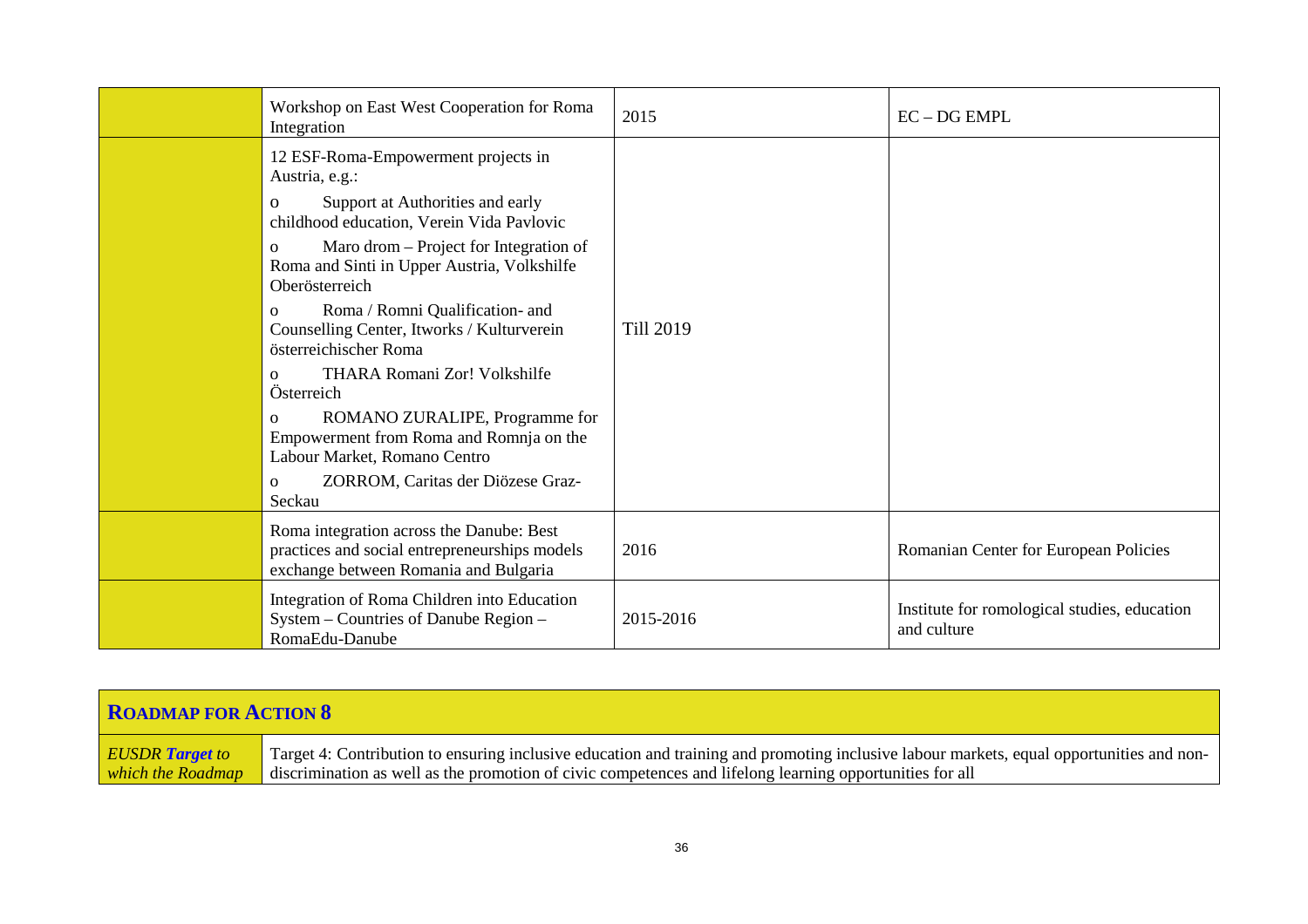| <i>is related</i>                                                       | Target 5: Contribution to a closer cooperation between educational, training, labour market and research institutions, in particular on<br>transnational, regional and bilateral levels |                                                 |                                                                      |     |                                      |  |  |                     |  |
|-------------------------------------------------------------------------|-----------------------------------------------------------------------------------------------------------------------------------------------------------------------------------------|-------------------------------------------------|----------------------------------------------------------------------|-----|--------------------------------------|--|--|---------------------|--|
| <b>EUSDR</b> Action to<br>which the Roadmap<br><i>is related</i>        | A/WA 8: To promote gender equality on the labour market,<br>especially in payment                                                                                                       |                                                 | Deadline (year) for finalising<br>implementation of the EUSDR Action |     | n.a.                                 |  |  |                     |  |
| <b>Milestones</b>                                                       | Definition of milestone                                                                                                                                                                 | Planned deadline for achieving the<br>milestone |                                                                      |     | Responsible actors for the milestone |  |  |                     |  |
| MI                                                                      | N/A                                                                                                                                                                                     | N/A                                             |                                                                      | N/A |                                      |  |  |                     |  |
| <b>Key initiatives,</b><br><i>projects and events</i><br><i>to date</i> | <b>Name</b>                                                                                                                                                                             | <b>Status/Duration</b>                          |                                                                      |     |                                      |  |  | <b>Lead Partner</b> |  |
|                                                                         |                                                                                                                                                                                         |                                                 |                                                                      |     |                                      |  |  |                     |  |

# **ANNEX II: PA'S WORKPLAN FOR 2016**

*Table 9: PA's workplan for 2016* 

|                                        | Corresponding  |                   | 2016 |                |     |                           |  |  |
|----------------------------------------|----------------|-------------------|------|----------------|-----|---------------------------|--|--|
| Workplan for activities                | <b>Actions</b> | <b>Milestones</b> | Q1   | Q <sub>2</sub> | Q3  | Q <sub>4</sub>            |  |  |
| $\left( a\right)$                      | (b)            | (c)               | (d)  | (e)            | (f) | (g)                       |  |  |
| <b>Policy development activities:</b>  |                |                   |      |                |     |                           |  |  |
| $11th$ SG Meeting                      | $1-8$          | n.a.              |      |                |     | $\mathbf{A}$              |  |  |
| 4 <sup>th</sup> Stakeholder Conference | $1 - 8$        | n.a.              |      |                |     | $\mathbf{v}$<br>$\Lambda$ |  |  |
|                                        |                |                   |      |                |     |                           |  |  |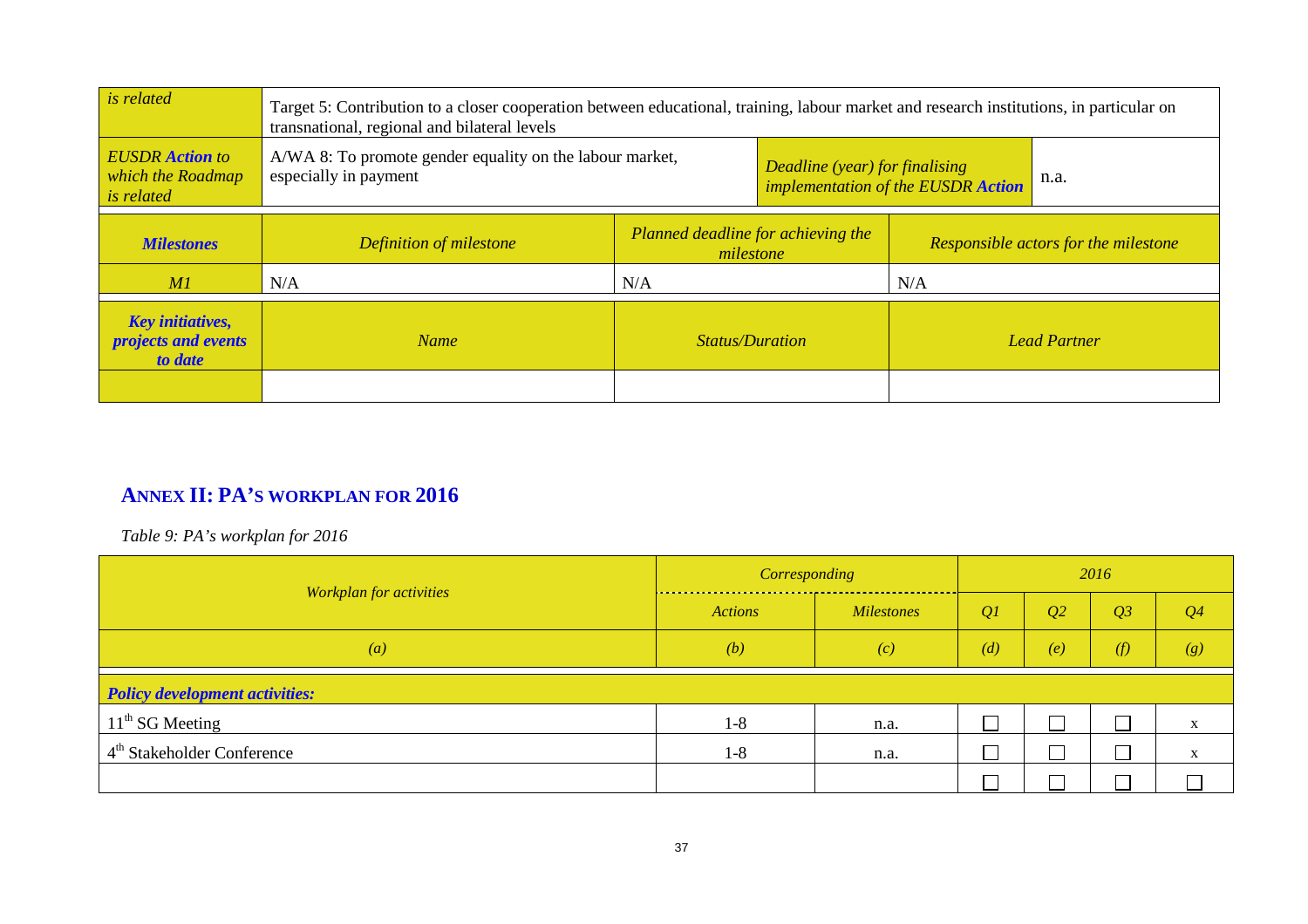|                                                                                                | Corresponding  | 2016              |                          |                             |                             |                             |
|------------------------------------------------------------------------------------------------|----------------|-------------------|--------------------------|-----------------------------|-----------------------------|-----------------------------|
| <b>Workplan</b> for activities                                                                 | <b>Actions</b> | <b>Milestones</b> | Q1                       | Q2                          | Q3                          | $Q_4$                       |
| $\left( a\right)$                                                                              | (b)            | (c)               | (d)                      | (e)                         | (f)                         | (g)                         |
| <b>Activities related to Strategic projects:</b>                                               |                |                   |                          |                             |                             |                             |
| Constant screening of potential strategic projects                                             | $1-8$          | n.a.              |                          |                             | $\mathbf X$                 | X                           |
| Continuing coordination and support of labelled strategic projects                             |                |                   | Г                        | Ξ                           | $\mathbf X$                 | $\mathbf{X}$                |
|                                                                                                |                |                   | П                        | $\sim$                      | $\mathcal{L}_{\mathcal{A}}$ | $\mathcal{L}_{\mathcal{A}}$ |
| <b>Activities related to other projects:</b>                                                   |                |                   |                          |                             |                             |                             |
| Workshop on "Policies to reduce informal employment"                                           | $\overline{7}$ | n.a.              | $\Box$                   | $\mathbf{L}$                | $\mathbf X$                 | $\Box$                      |
| Workshop on "Qualifications framework development, curricula adapted to<br>labor market needs" | $\overline{4}$ | n.a.              | $\mathbf{I}$             | $\vert \ \ \vert$           | $\mathbf X$                 | $\mathcal{L}$               |
| Workshop "Social Partnership in the Danube Region"                                             | $\overline{2}$ | n.a.              |                          | $\overline{\phantom{a}}$    | $\mathbf{X}$                | $\mathcal{L}_{\mathcal{A}}$ |
|                                                                                                |                |                   | Г                        |                             | П                           | $\mathcal{L}$               |
| <b>Coordination and cooperation activities:</b>                                                |                |                   |                          |                             |                             |                             |
| $11th$ SG Meeting                                                                              | $1 - 8$        | n.a               | $\mathbf{L}$             | L                           | $\mathcal{L}_{\mathcal{A}}$ | X                           |
| 5 <sup>th</sup> Annual Forum                                                                   | $1-8$          | n.a               |                          | $\mathcal{L}_{\mathcal{A}}$ | $\Box$                      | X                           |
| ERISEE GB and CB meeting                                                                       | $1-8$          | n.a.              | $\Box$                   | $\Box$                      | $\sim$                      | X                           |
|                                                                                                |                |                   | ┌                        | $\mathbb{R}^n$              | $\Box$                      | $\Box$                      |
| Activities for involvement of stakeholders and civil society:                                  |                |                   |                          |                             |                             |                             |
| 4 <sup>th</sup> Stakeholder Conference                                                         | $1 - 8$        | n.a.              | $\Box$                   | $\Box$                      | $\Box$                      | X                           |
| Participation at the EUSDR-Dialogforum, Tulln                                                  | $1-8$          | n.a.              | $\overline{\phantom{a}}$ | $\sim$                      | X                           | $\sim$                      |
|                                                                                                |                |                   | Г                        |                             | $\mathcal{L}_{\mathcal{A}}$ | $\Box$                      |
| <b>Publicity and communication activities:</b>                                                 |                |                   |                          |                             |                             |                             |